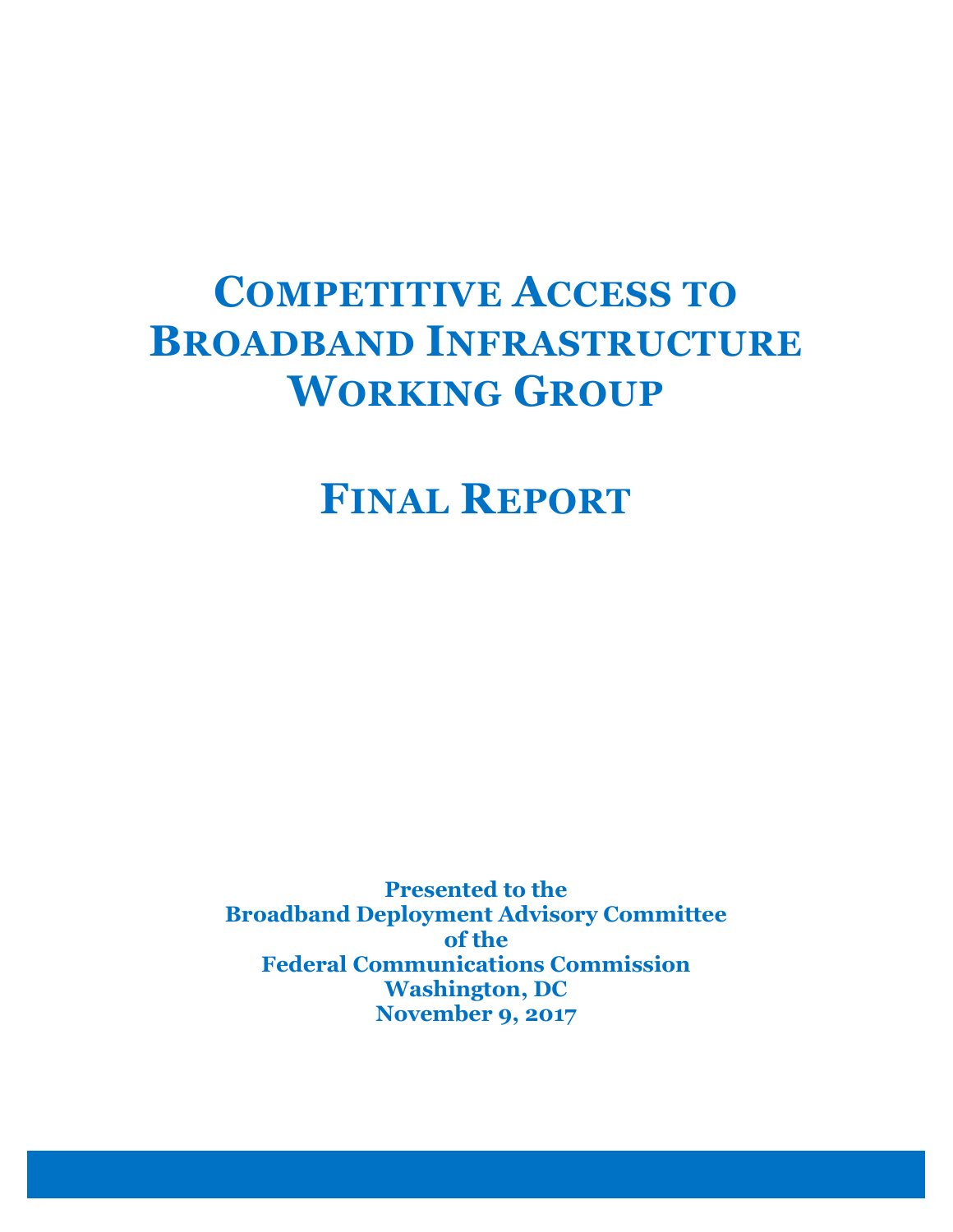## **TABLE OF CONTENTS**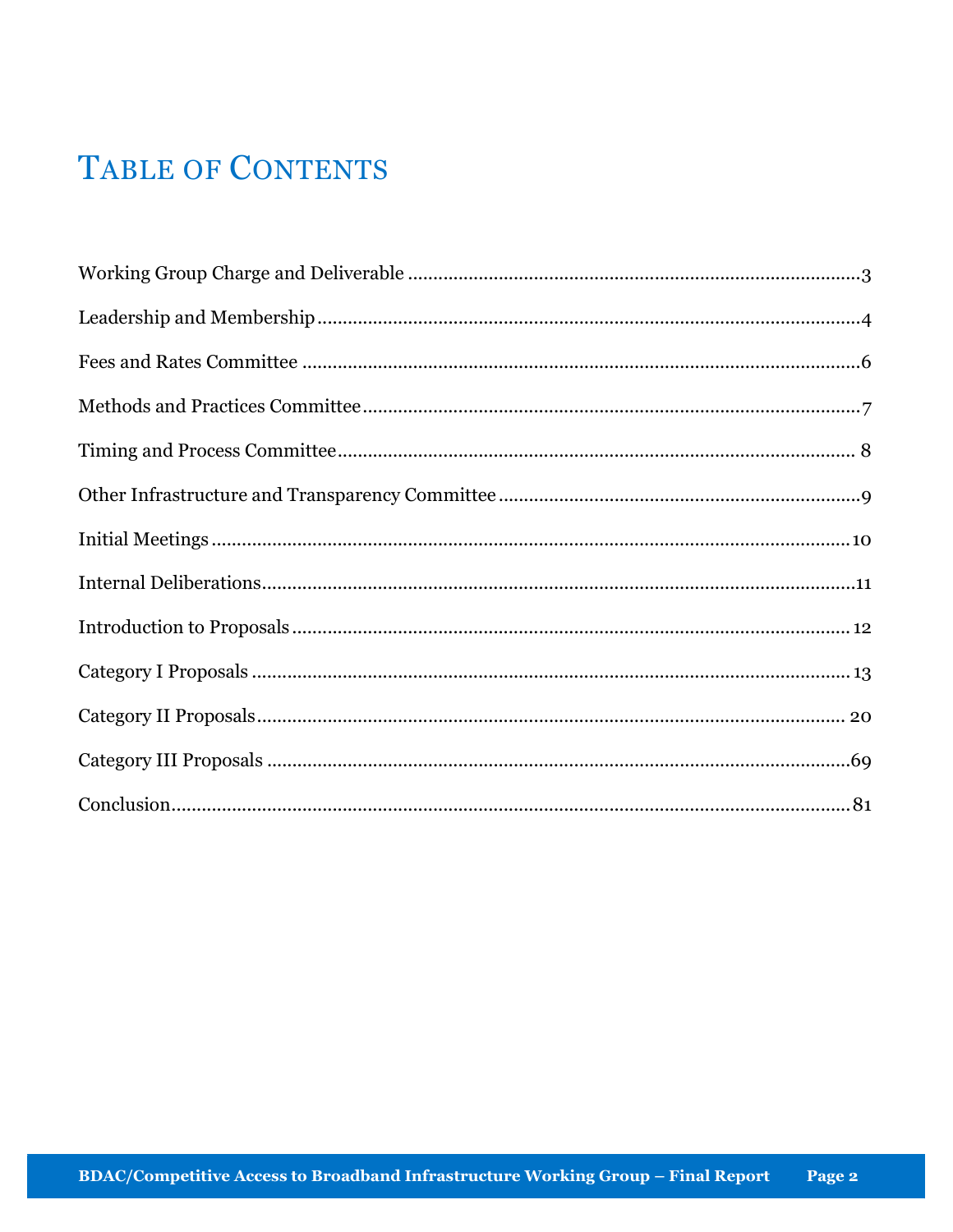## WORKING GROUP CHARGE AND DELIVERABLE

#### Charge:

- I. To develop recommendations on measures to promote speedier and more efficient competitive access to utility poles while ensuring safety and the integrity of existing attachments.
	- To review the Commission's timeframe (and timeframes for states not under Commission pole jurisdiction) for gaining access to utility poles, identify delays, and make recommendations to result in faster access.
	- To explore pole attachment processes like one-touch make-ready and right-touch makeready; and to provide a recommendation on a consensus approach.
	- To discuss make-ready fees and pole attachment rates associated with access to poles; and to provide recommendations.
	- To review the Commission's complaint process, identify delay or inefficiencies, and recommend changes necessary to expedite the process.
- II. To examine and develop recommendations on measures to promote competitive access to other broadband infrastructure, e.g., ducts, conduits, and rights-of-way.
- III. To recommend steps to improve the transparency of information regarding the availability of utility poles, rights-of-way, and other broadband infrastructure.

#### Deliverable:

To present recommendations for a vote to the Broadband Deployment Advisory Committee at the November 09, 2017, meeting, including possible recommendations for further study.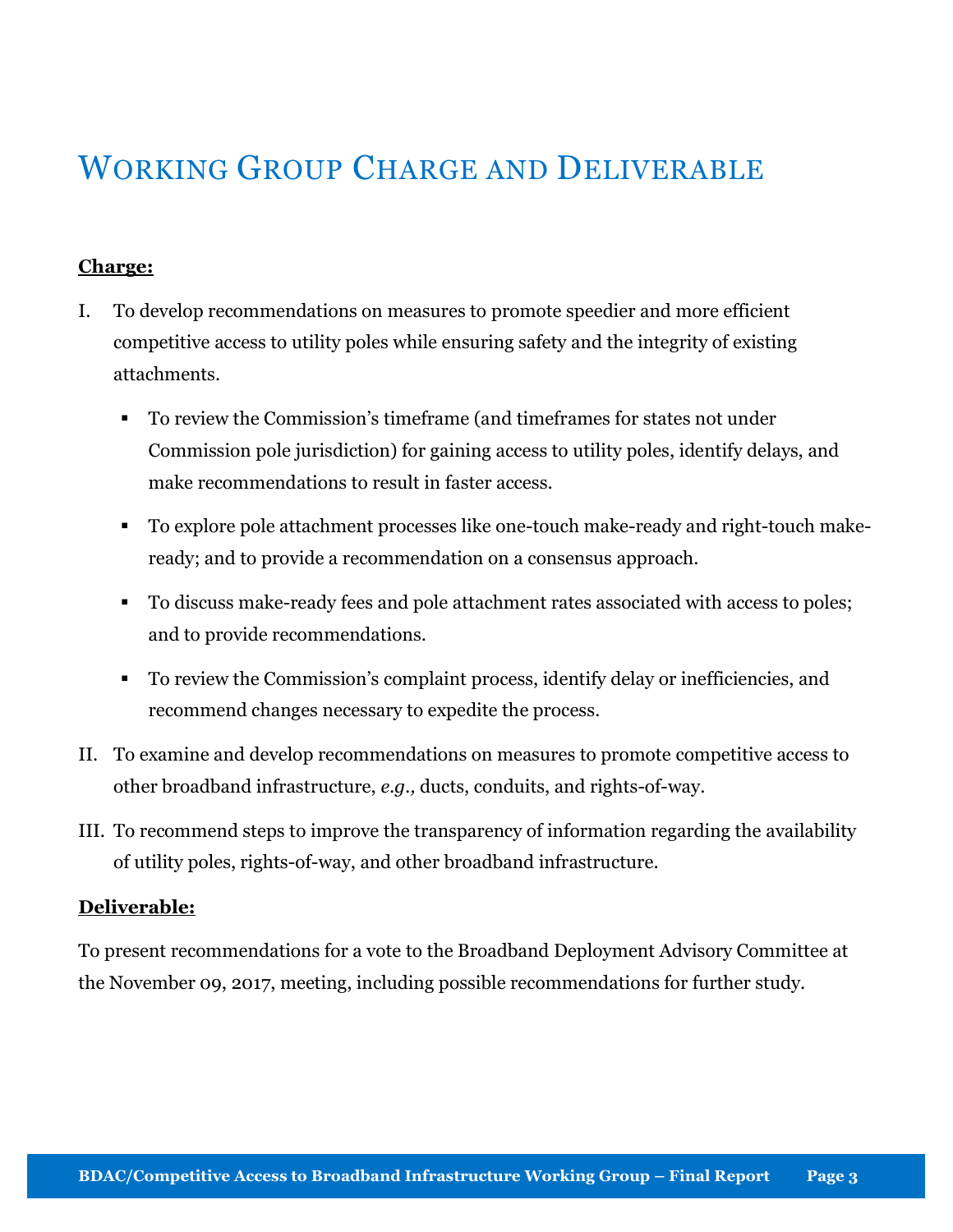## LEADERSHIP AND MEMBERSHIP

#### Working Group Chair: Ken Simon, Crown Castle

Working Group Vice-Chair: Brent Skorup, Mercatus Center at George Mason University

#### Working Group Members:

Allen Bell, Southern Company Chris Bondurant, AT&T Mobile Rosa Mendoza Davila, Hispanic Technology & Telecommunications Partnership Aaron Deacon, KC Digital Drive David Don, Comcast Daniel Friesen, City of Buhler, Kansas Bruce Holdridge, Gila River Telecommunications Kirk Jamieson, Mobilitie Ross Lieberman, American Cable Association Geoffrey Manne, International Center for Law and Economics Jim Matheson, National Rural Electric Cooperative Association Cindy McCarty, East Kentucky Network d/b/a Appalachian Wireless Milo Medin, Google Fiber Paul Mitchell, Microsoft Lyle Nyffeler, Samsung Electronics America Christine O'Connor, Alaska Telephone Association Karen Charles Peterson, Massachusetts Department of Telecommunications and Cable Mike Saperstein, Frontier Communications Grant Seiffert, Connected Nation Lee Seydel, Fiber Utilities Group Nicol Turner-Lee, Brookings Institution George Wyatt, Jr., Association of Communications Engineers Christopher Yoo, University of Pennsylvania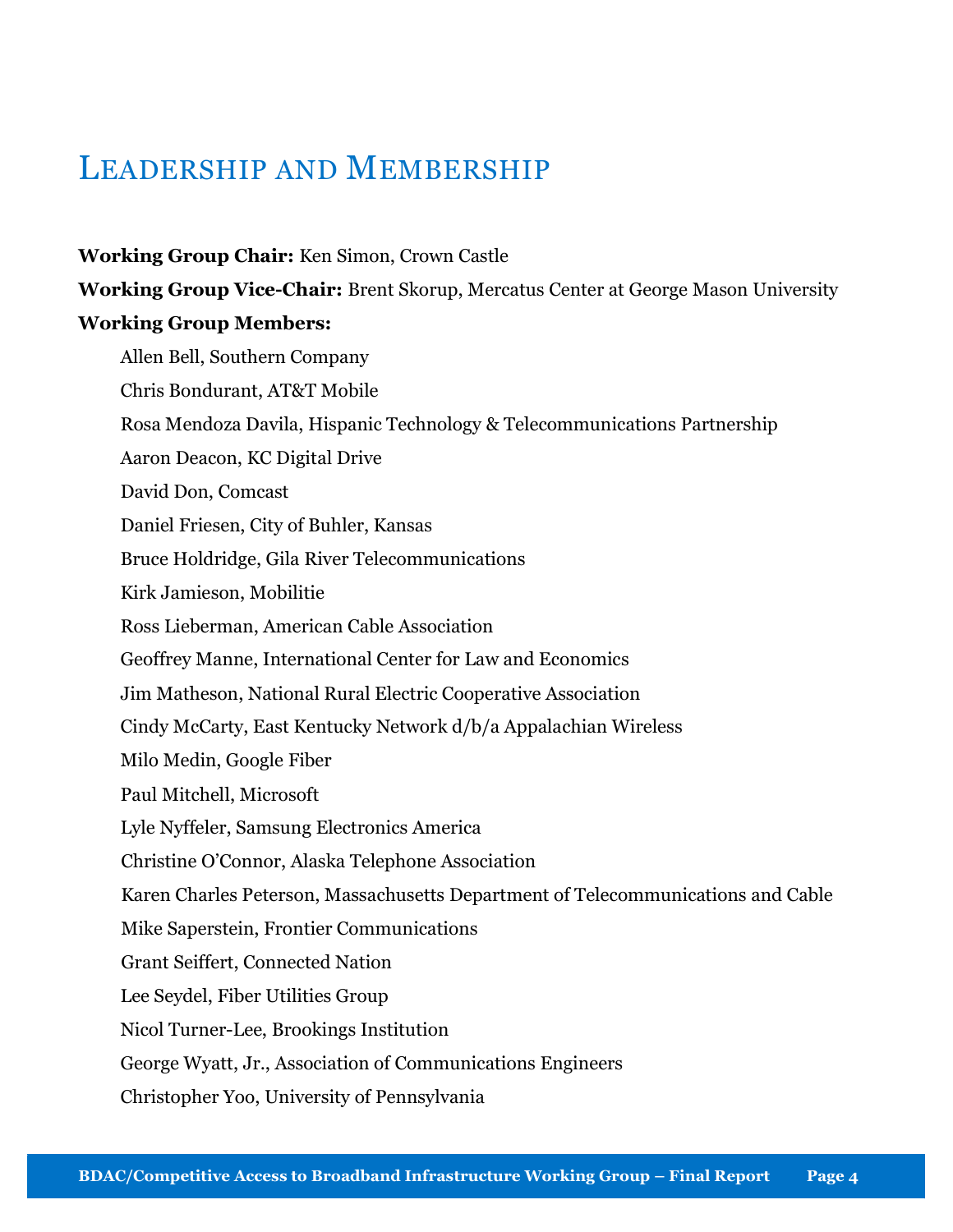#### Designated Alternates:

Natalie Beasman, Southern Company Martha Duggan, National Rural Electric Cooperative Association Klay Fennel, Comcast Monica Gambino, Crown Castle Allen Gibby, International Center for Law and Economics Kristian Stout, International Center for Law and Economics Megan Stull, Google Fiber Joseph Tiernan, Massachusetts Department of Telecommunications and Cable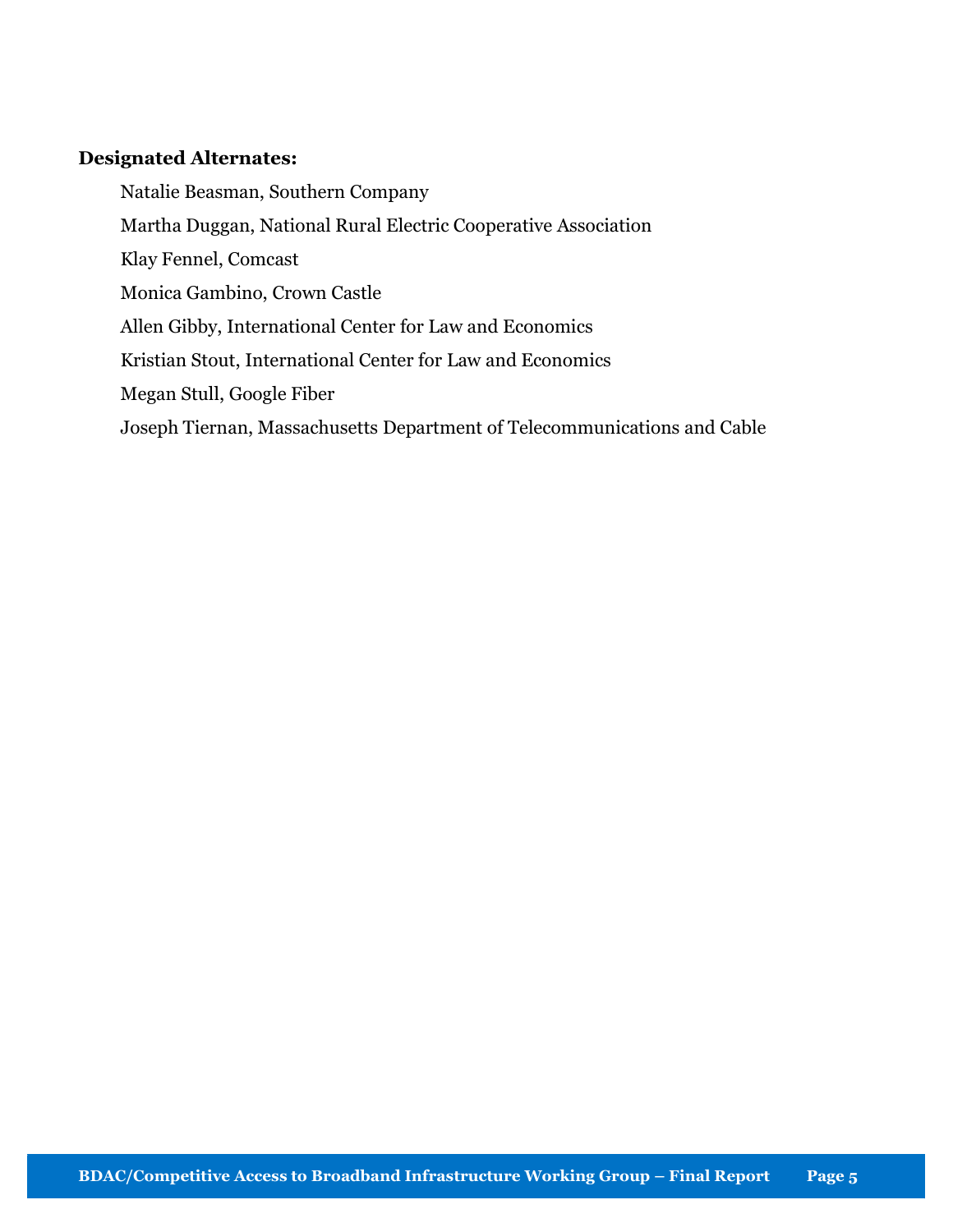## FEES AND RATES COMMITTEE

#### Charge:

To provide recommendations regarding make-ready fees and pole attachment rates associated with access to poles.

#### Members:

Committee Chair: Karen Charles Peterson, Massachusetts Department of Telecommunications and Cable

Chris Bondurant, AT&T Mobile

Jim Matheson, National Rural Electric Cooperative Association

Mike Saperstein, Frontier Communications

Brent Skorup, Mercatus Center at George Mason University

Christopher Yoo, University of Pennsylvania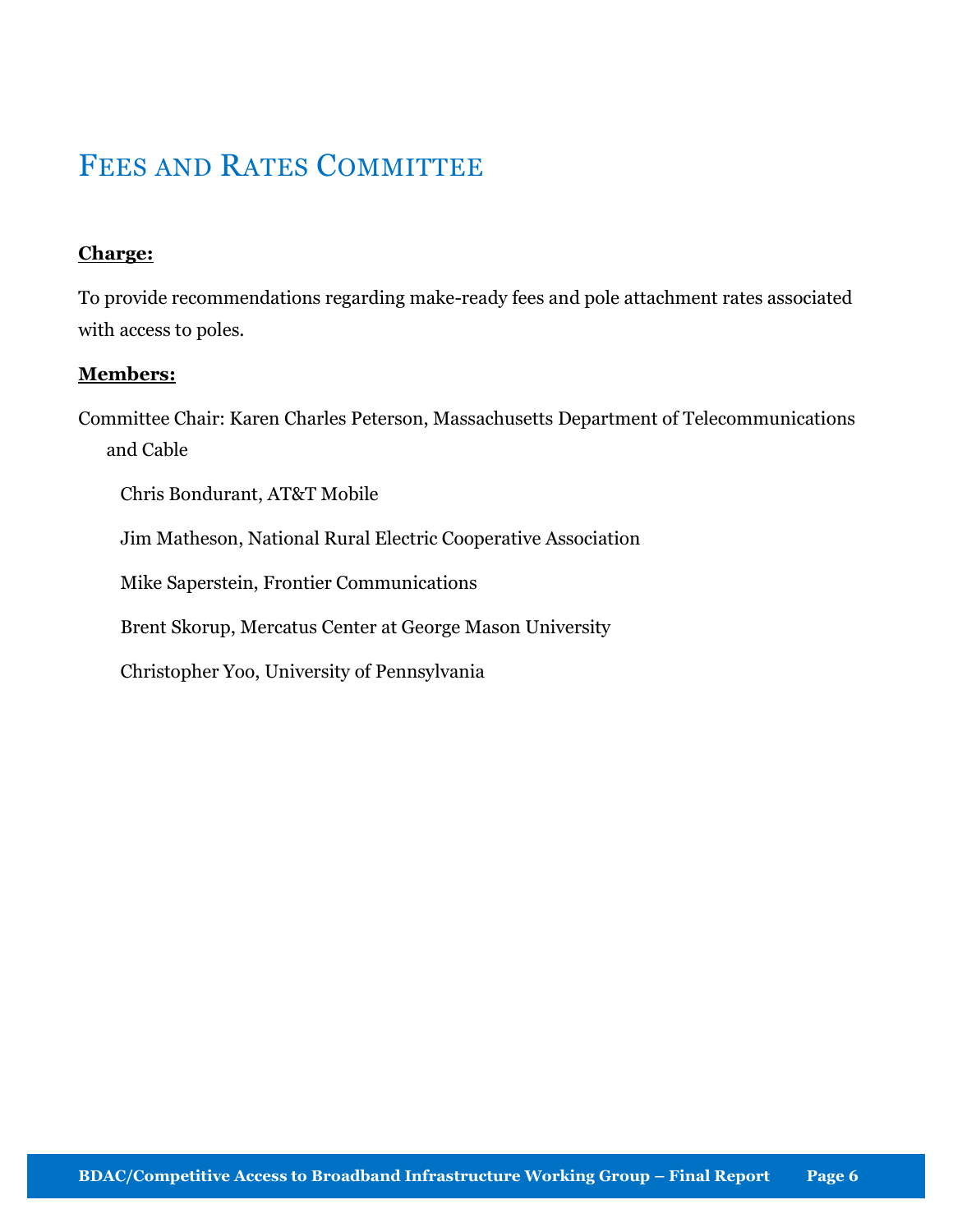### METHODS AND PRACTICES COMMITTEE

#### Charge:

To provide recommendations regarding pole attachment processes like one-touch make-ready and right-touch make-ready.

#### Members:

Committee Chair: Lyle Nyffeler, Samsung Electronics America

Aaron Deacon, KC Digital Drive

David Don, Comcast

Daniel Friesen, City of Buhler, Kansas

Kirk Jamieson, Mobilitie

Milo Medin, Google Fiber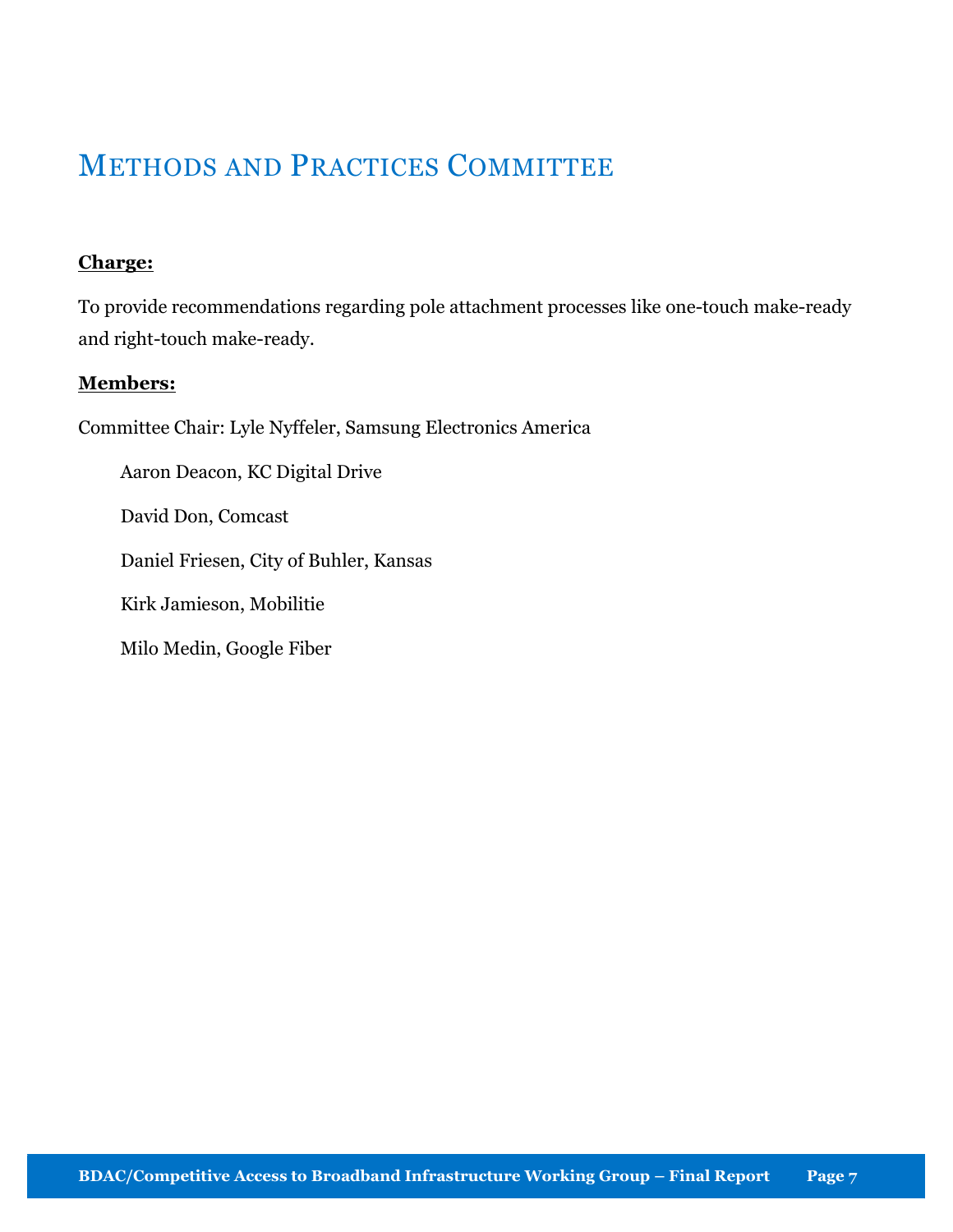## TIMING AND PROCESS COMMITTEE

#### Charge:

- To review the Commission's timeframe (and timeframes for states not under Commission pole jurisdiction) for gaining access to utility poles, identify delays, and make recommendations to result in faster access.
- To review the Commission's complaint process, identify delay or inefficiencies, and recommend changes necessary to expedite the process.

#### Members:

Committee Chair: Ross Lieberman, American Cable Association

Allen Bell, Southern Company Cindy McCarty, East Kentucky Network d/b/a Appalachian Wireless Christine O'Connor, Alaska Telephone Association Nicol Turner-Lee, Brookings Institution George Wyatt, Jr., Association of Communications Engineers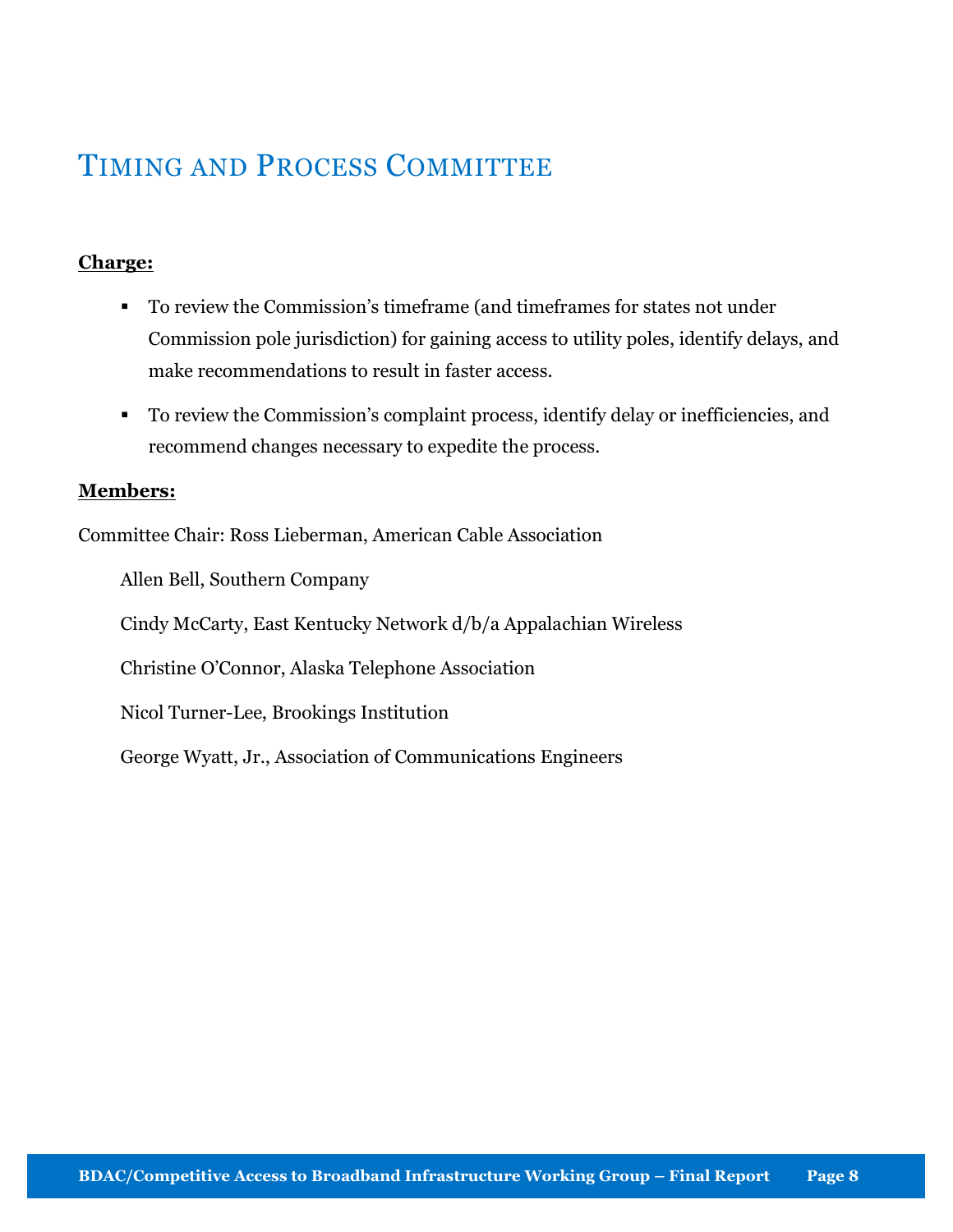## OTHER INFRASTRUCTURE AND TRANSPARENCY **COMMITTEE**

#### Charge:

- To examine and develop recommendations on measures to promote competitive access to other broadband infrastructure, e.g., ducts, conduits and rights-of-way.
- To recommend steps to improve the transparency of information regarding the availability of utility poles, rights-of-way and other broadband infrastructure.

#### Members:

Committee Chair: Lee Seydel, Fiber Utilities Group

Bruce Holdridge, Gila River Telecom

Geoffrey Manne, International Center for Law and Economics

Rosa Mendoza Davila, Hispanic Technology & Telecommunications Partnership

Paul Mitchell, Microsoft

Grant Seiffert, Connected Nation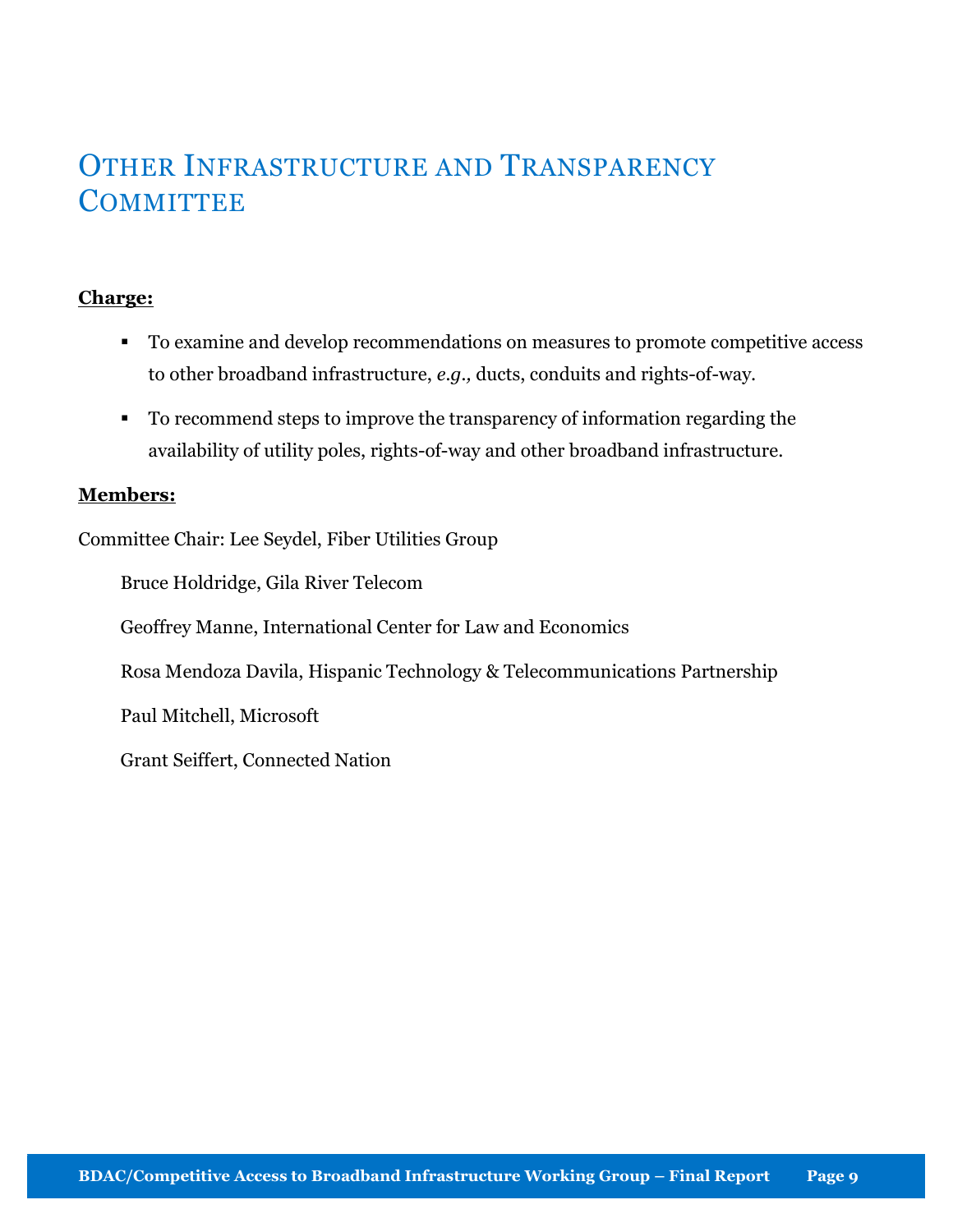## INITIAL MEETINGS

The Competitive Access to Broadband Infrastructure Working Group (the "Working Group") agreed that consulting a balanced roster of legal experts and practitioners "in the field" would help it identify fruitful areas of inquiry.

First Meeting: Legal Experts

- Outlined the history and current state of federal law concerning pole attachments
- Described how states "reverse preempt" and regulate attachments
- Described the state of the law surrounding exempted electric co-ops

#### Second Meeting: Practitioners in the Field

- Heard views from experts who represented or had represented ILECs, CLECs, cable operators, utilities, municipalities, and wireless infrastructure companies
- Informed Working Group members about possible process improvements, indemnification requirements, right-touch make-ready, real-world deployment timelines, and overlashing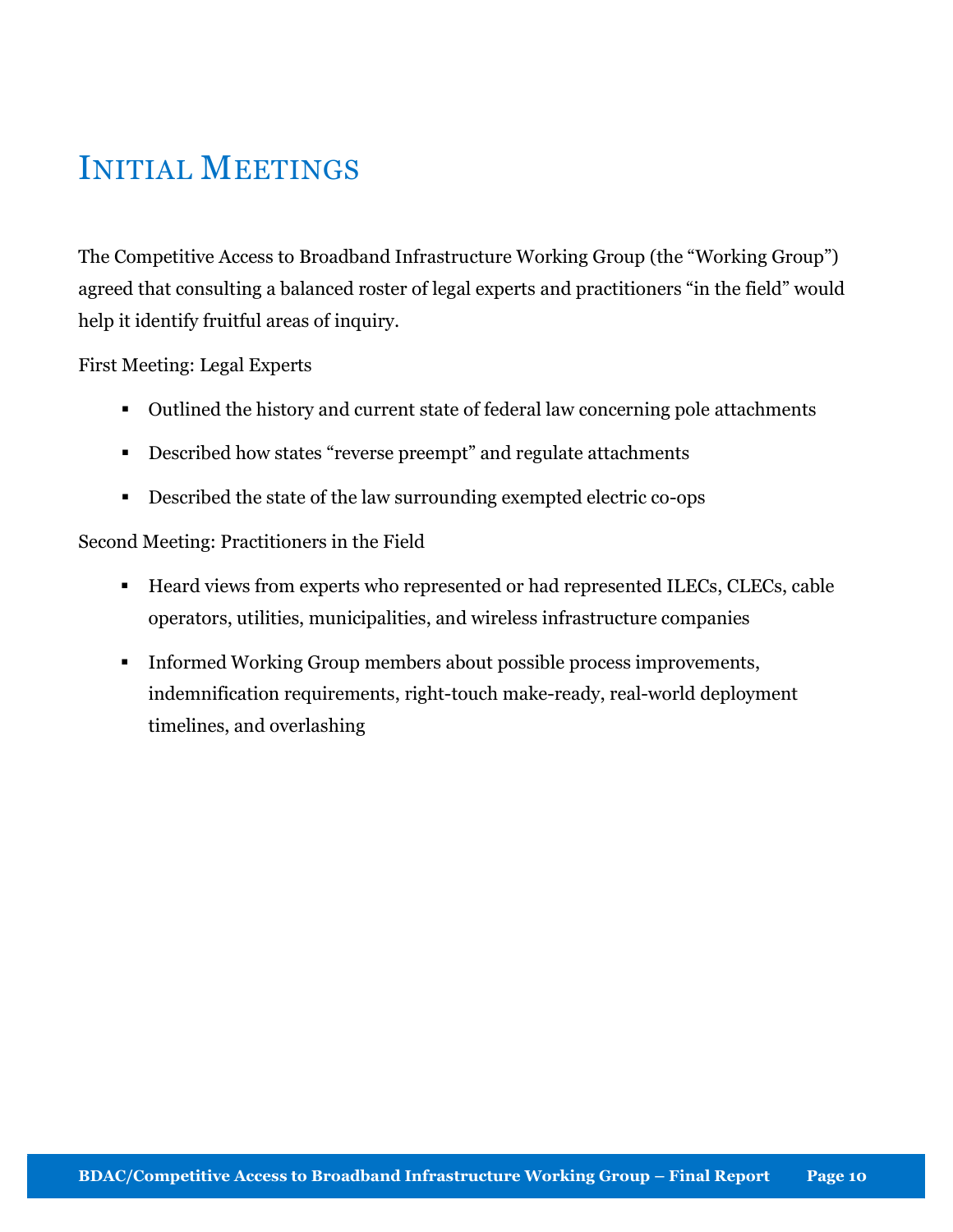## INTERNAL DELIBERATIONS

In order to thoroughly consider and address the issues raised in the Working Group charge, the following four Committees were formed: Fees and Rates Committee, Methods and Practices Committee, Timing and Process Committee, and Other Infrastructure and Transparency Committee. Each of the Committees was assigned a portion of the charge of the Working Group.

The four Committees met weekly, sometimes more frequently, in thoughtful deliberation of the issues, consistent with their respective charges and areas of concentration, recognizing varying points of view and interests, with the collective goal of developing sets of recommendations which are realistic, actionable and well-conceived.

Since its inception the Working Group also met weekly to constructively present and discuss the various issues and items arising from the Committee discussions.

Despite differences of opinion, all believe that much should be done to effectuate the streamlining of permitting and construction of infrastructure to achieve better broadband access and delivery.

This report outlines the specific recommendations as promulgated by each Committee and approved by the full Working Group, respectfully submitted to the Broadband Deployment Advisory Committee for formal consideration and adoption.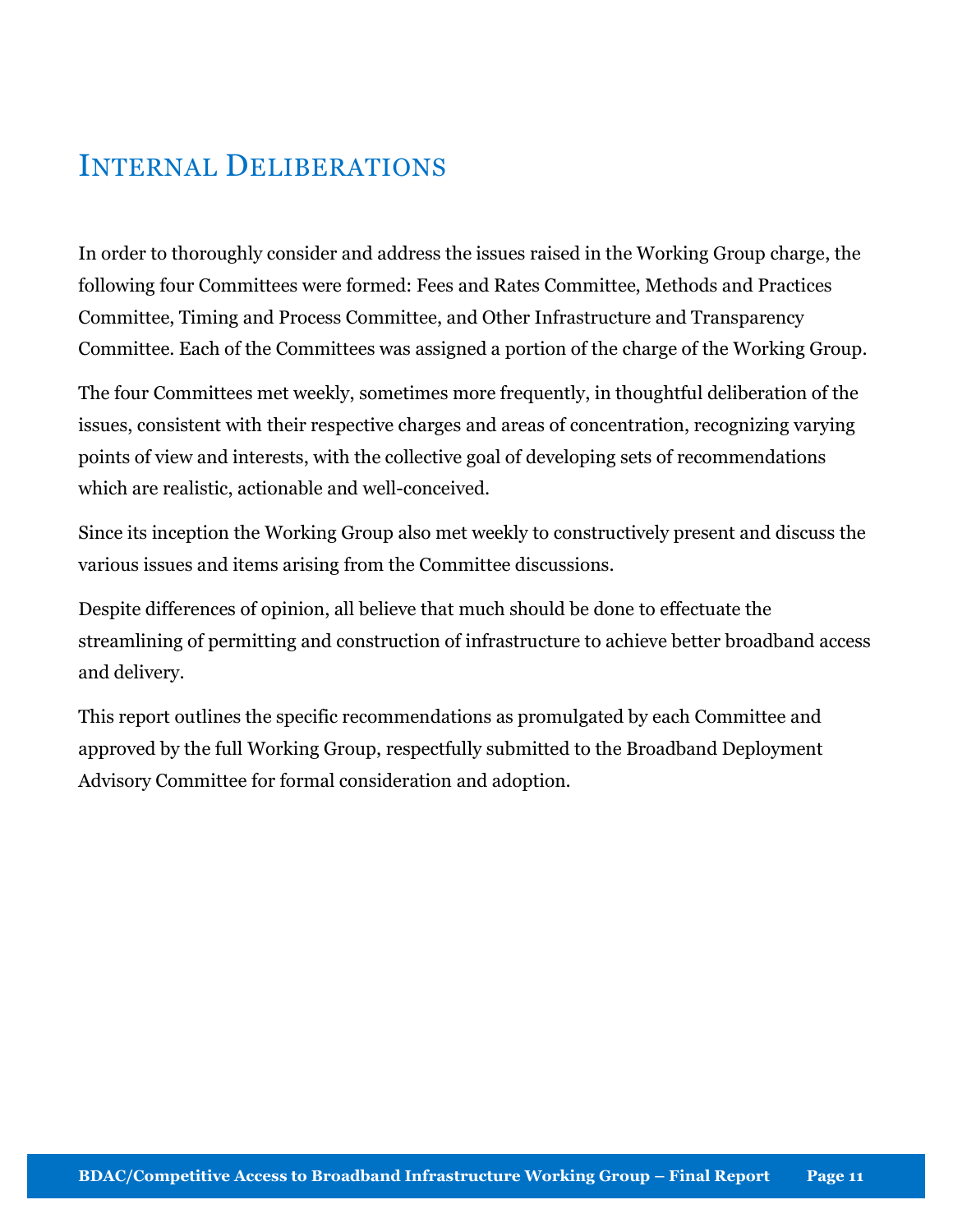## INTRODUCTION TO PROPOSALS

The 15 Proposals developed by the four Committees within the Working Group can be categorized as follows:

- I. Proposals finalized and approved by the Working Group and escalated to the BDAC for formal consideration at the November 09, 2017, meeting:
	- 1. Timing and Process Committee (#1) Pole Attachments FCC Enforcement: Complaint Shot Clock
	- 2. Fees and Rates Committee (#2) Hurdles: Complaint Process
	- 3. Fees and Rates Committee (#3) Hurdles: Double Recovery of Capital Costs
- II. Proposals finalized and approved by the Working Group but to be escalated to the BDAC for formal consideration at a future meeting:
	- 1. Methods and Practices Committee (#1) Make-Ready Workflow: One-Touch for Simple Work in the Communications Space Streamlined for Wireless Attachments
	- 2. Methods and Practices Committee (#2) Make-Ready Contractor Management: One-Touch Make-Ready for Simple Attachments / Streamlining for Wireless Attachments
	- 3. Timing and Process Committee (#2) Joint Field Survey to Examine and Analyze Proposed Pole Attachments
	- 4. Timing and Process Committee (#3) Defining "Complete" Attachment Applications
	- 5. Timing and Process Committee (#4) Improving the Requesting Attachers' Self-Help Remedy
	- 6. Fees and Rates Committee  $(\#1)$  Hurdles: Commingled Services
	- 7. Fees and Rates Committee (#4) Hurdles: Rate Disclosure
	- 8. Other Infrastructure and Transparency Committee (#1) Common Infrastructure Efficiencies
	- 9. Other Infrastructure and Transparency Committee (#2), in conjunction with the Methods and Practices Committee – Common Database Proposal
- III. Proposals remaining in draft and under discussion by the Working Group and to be escalated to the BDAC for formal consideration at a future meeting:
	- 1. Other Infrastructure and Transparency Committee (#3) Simplifying Regulatory Delays
	- 2. Other Infrastructure and Transparency Committee (#4) Maximizing Use of Broadband Infrastructure Eligible for Subsidy (E-rate)
	- 3. Other Infrastructure and Transparency Committee (#5) Implementation Advisory Group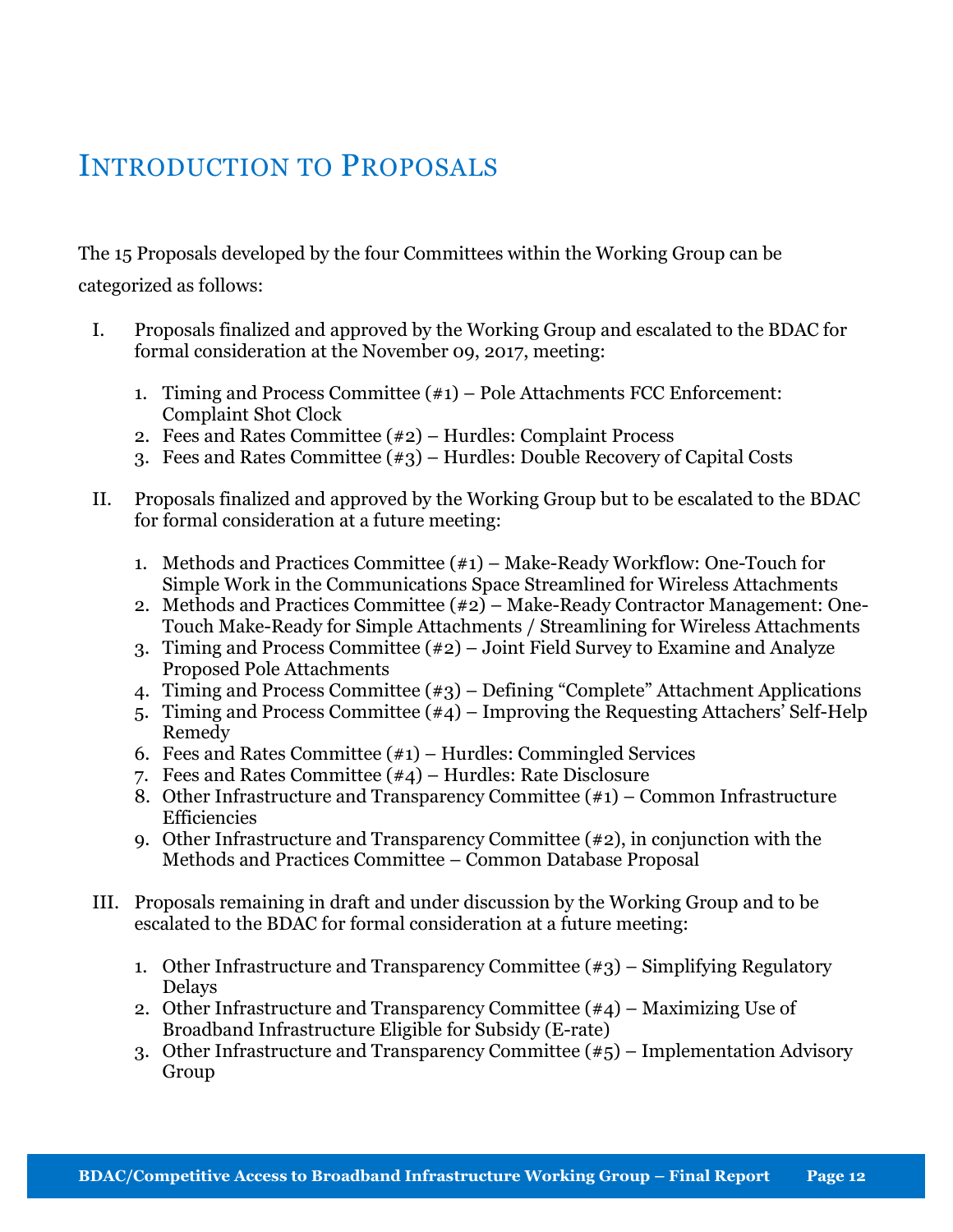## CATEGORY I PROPOSALS

Three proposals finalized and approved by the Working Group and escalated to the BDAC for formal consideration at the November 09, 2017, meeting:

- 1. Timing and Process Committee (#1) Pole Attachments FCC Enforcement: Complaint Shot Clock
- 2. Fees and Rates Committee (#2) Hurdles: Complaint Process
- 3. Fees and Rates Committee (#3) Hurdles: Double Recovery of Capital Costs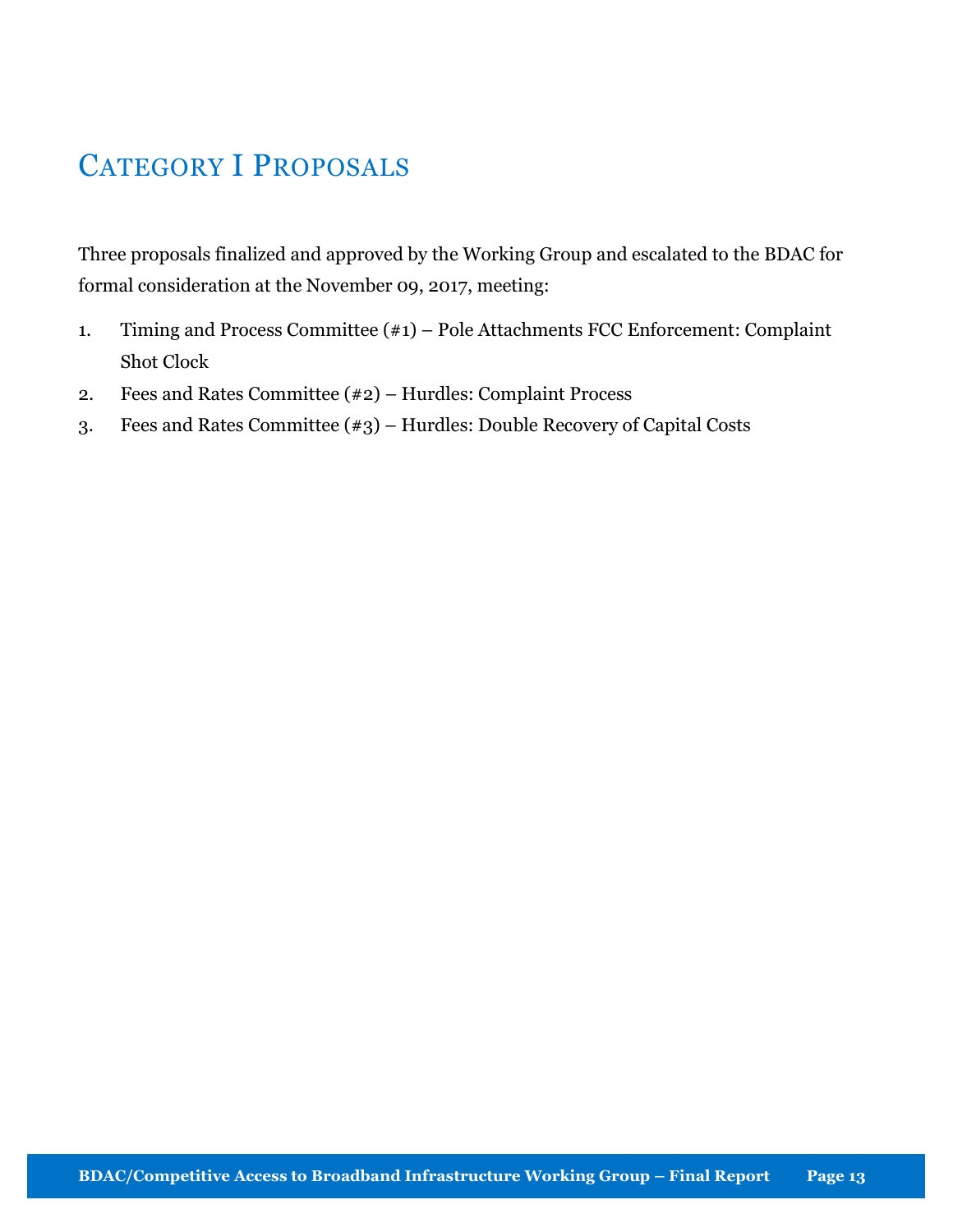#### Timing and Process Committee: Proposal #1

#### Pole Attachments FCC Enforcement: Complaint Shot Clock

Working Group Vote: Pass (17 Yes, 0 No, 0 Abstain)

#### Executive Summary of Proposal:

Attachers and a number of pole owners have expressed concern that the FCC takes too long to resolve pole attachment complaints, which produces uncertainty that may impact deployment of broadband facilities. A modification to § 1.1425, Review Period for Pole Access Complaints, would require that final action on a complaint filed by a cable television system operator or telecommunications carrier regarding claims pertaining to access to a pole, duct, conduit or right-of-way owned or controlled by a utility should be expected within 180 days from the date the complaint is filed with the Commission, with discretion afforded to the Commission to pause the 180-day review period in situations where actions outside the Commission's control might delay the Commission's review of such an access complaint.

#### Issue/Background:

The objective of the federal "pole attachment" statute, Section 224 of the Communications Act, is to facilitate access to poles, ducts and conduit, consistent with safety and reliability requirements, to enable the expeditious deployment of cable, telecommunications and broadband infrastructure. Accordingly, when pole owners and pole attachers dispute access, as well as the rates, terms and conditions for such access, to these critical facilities, or with regard to other related issues, it is important to achieve the objective of Section 224 and to obtain prompt resolution of pole attachment complaints.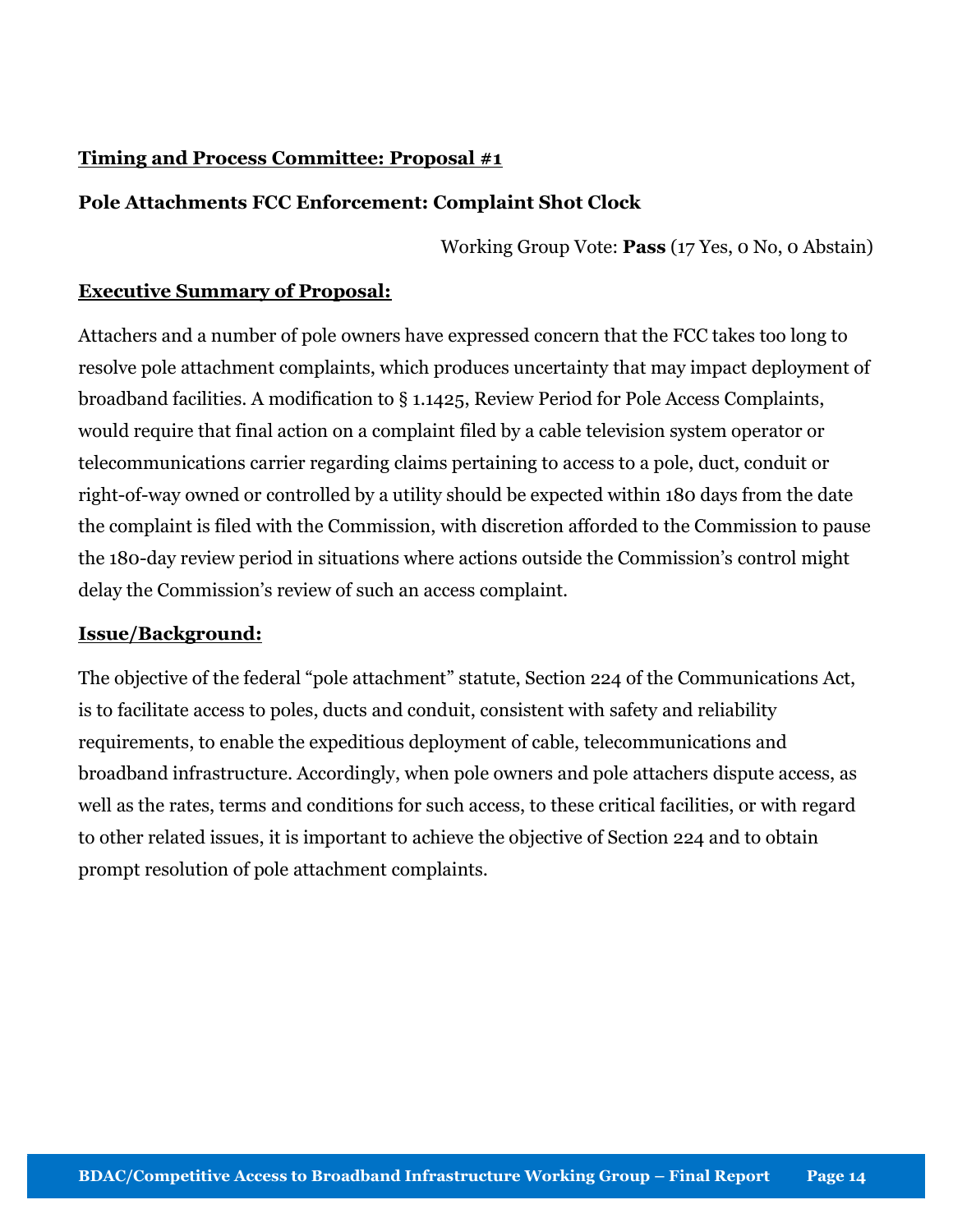#### Application of Proposal:

In the 2011 Pole Attachment Order<sup>1</sup>, the FCC acknowledged concerns about the length of time required to resolve pole attachment complaints but did not adopt a shot clock, finding that the record was not sufficient and that other processes it adopted could address these concerns. In the pending Accelerating Wireline Broadband Deployment Notice of Proposed Rulemaking,<sup>2</sup> the FCC revisits its decision and proposes to adopt a 180-day shot clock for complaints alleging a complete denial of access. It also seeks comments about whether this shot clock should apply to complaints alleging a pole owner is imposing unreasonable rates, terms, and conditions.3 The FCC notes that under Section 224(c)(3)(B), a state asserting jurisdiction over the rates, terms and conditions for pole attachments could lose the ability to resolve a complaint if it does not act within 180 days after the complaint is filed.<sup>4</sup>

#### Comments from Stakeholders in FCC Wireline NPRM

Selected Commenters Favoring a 180-Day Shot Clock (including American Cable Association, Crown Castle, CTIA, Lumos, NCTA, US Telecom, Verizon, Wireless Infrastructure Association, and the Wireless Telecommunications International Association)

- The current process without any deadline for the FCC to resolve complaints "dares" an attacher to bring an enforcement action, knowing that it is costly to pursue a complaint and virtually impossible to have it resolved in a timely fashion.
- The mere fact that such a complaint is pending produces a degree of uncertainty that may serve as a deterrent to the deployment of broadband facilities.

 $\overline{a}$ 

 $^{\rm _1}$  Implementation of Section 224 of the Act; A National Broadband Plan for Our Future, Report and Order and Order on Reconsideration, WC Docket No. 07-245, GN Docket No. 09-51, 26 FCC Rcd 5240, 5286, para. 102  $(2011).$ 

<sup>&</sup>lt;sup>2</sup> Accelerating Wireline Broadband Deployment by Removing Barriers to Infrastructure Investment, WC Docket No. 17-84, Notice of Proposed Rulemaking, Notice of Inquiry, and Request for Comment, FCC 17-37, para. 47 (Apr. 21, 2017).

<sup>3</sup> Id., para. 51.

<sup>4</sup> Id., para. 47.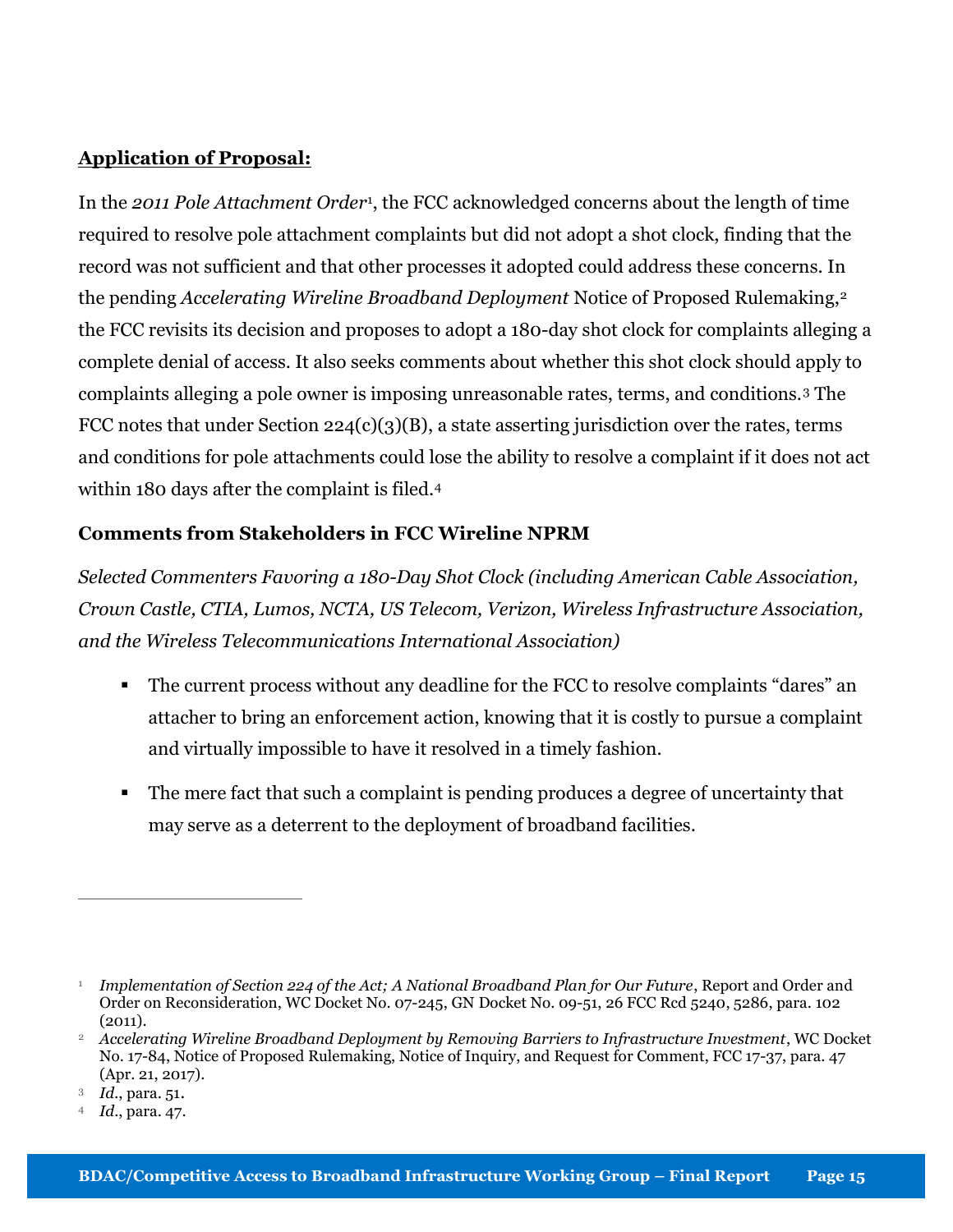- A 180-day shot clock would introduce greater predictability and certainty for attachers, promote more timely deployment of broadband infrastructure, provide greater uniformity for addressing pole attachment complaints, and afford the FCC with sufficient time to adjudicate the disputes fairly and reasonably.
- The six month timeframe is the same period that Congress allowed for reversepreemption states to decide pole attachment complaints.

#### Selected Commenters Opposing a 180-Day Shot Clock (including Coalition of Concerned Utilities and the Utilities Technology Council)

- Pole attachment access disputes involve technically complex issues and detailed facts. In addition, pole records at many utilities are voluminous, and discovery can be extremely burdensome. Sufficient time must be allocated to examine the complex and difficult issues.
- A 180-day shot clock will discourage or prevent the FCC's Enforcement Bureau from undertaking the necessary examination and analysis to sufficiently consider the evidence on the record in a complaint proceeding.

#### Summary of the Deliberation Among Committee Members:

Members of the Committee believe that, because it would reduce uncertainty about rights and responsibilities, attachers and poles owners would benefit by having the FCC resolve pole attachments complaints within 180 days of the complaint's filing. The Committee rejected proposals that the shot clock should begin at times, such as after the complaint pleading cycle ends, other than when a complaint is filed, because the Committee believes their proposal gives sufficient time for the FCC to receive and consider all evidence. At the same time, the Members supported giving the FCC the ability to "pause" the shot clock in limited circumstances where it would serve the public interest, e.g., when needed to receive key additional evidence or where the parties seek to pursue direct resolution. Unlike the Accelerating Wireline Broadband Deployment NPRM's proposal to apply the 180-shot clock only to complaints alleging a complete denial of access, the Committee suggests that the shot clock should apply to any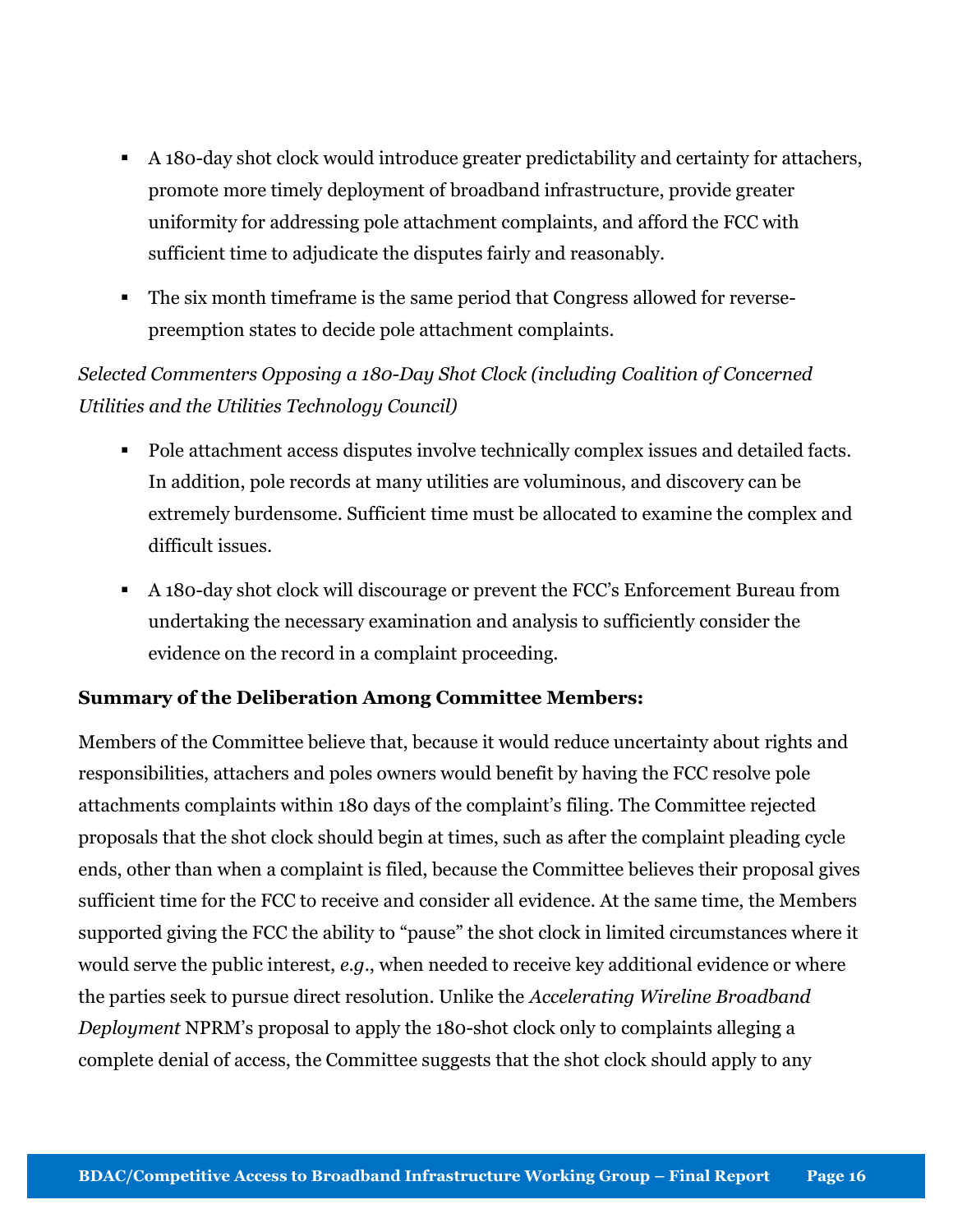allegation against a pole owner for not following the FCC's rules, including imposing unreasonable rates, terms and conditions.

#### Industry Precedents:

- 1. New Hampshire Public Utilities Commission (PUC 1304.03) "The commission shall issue its order resolving the complaint within 180 days of the receipt of a complete petition under this part."
- 2. Washington Statute WAC 480-54-070(1) "The commission will enter an initial order resolving a complaint filed in conformance with this rule within six months of the date the complaint is filed.5 The commission may extend this deadline for good cause."

#### Conclusion:

 $\overline{a}$ 

Proposed Rule Change to § 1.1425, Review Period for Pole Access Complaints, specifically:

- 1. Except in extraordinary circumstances, final action on a complaint filed by a cable television system operator or telecommunications carrier regarding claims involving access to a pole, duct, conduit or right-of-way owned or controlled by a utility should be expected no later than 180 days from the date the complaint is filed with the Commission.
- 2. The Commission shall have the discretion to pause the 180-day review period in situations where actions outside the Commission's control are responsible for unreasonably delaying Commission review of an access complaint.

<sup>5</sup> A complaint may involve denial of access, a failure to negotiate in good faith the rates, terms, and conditions of an attachment agreement, or a dispute about the rates, terms, or conditions in, or compliance with, an agreement.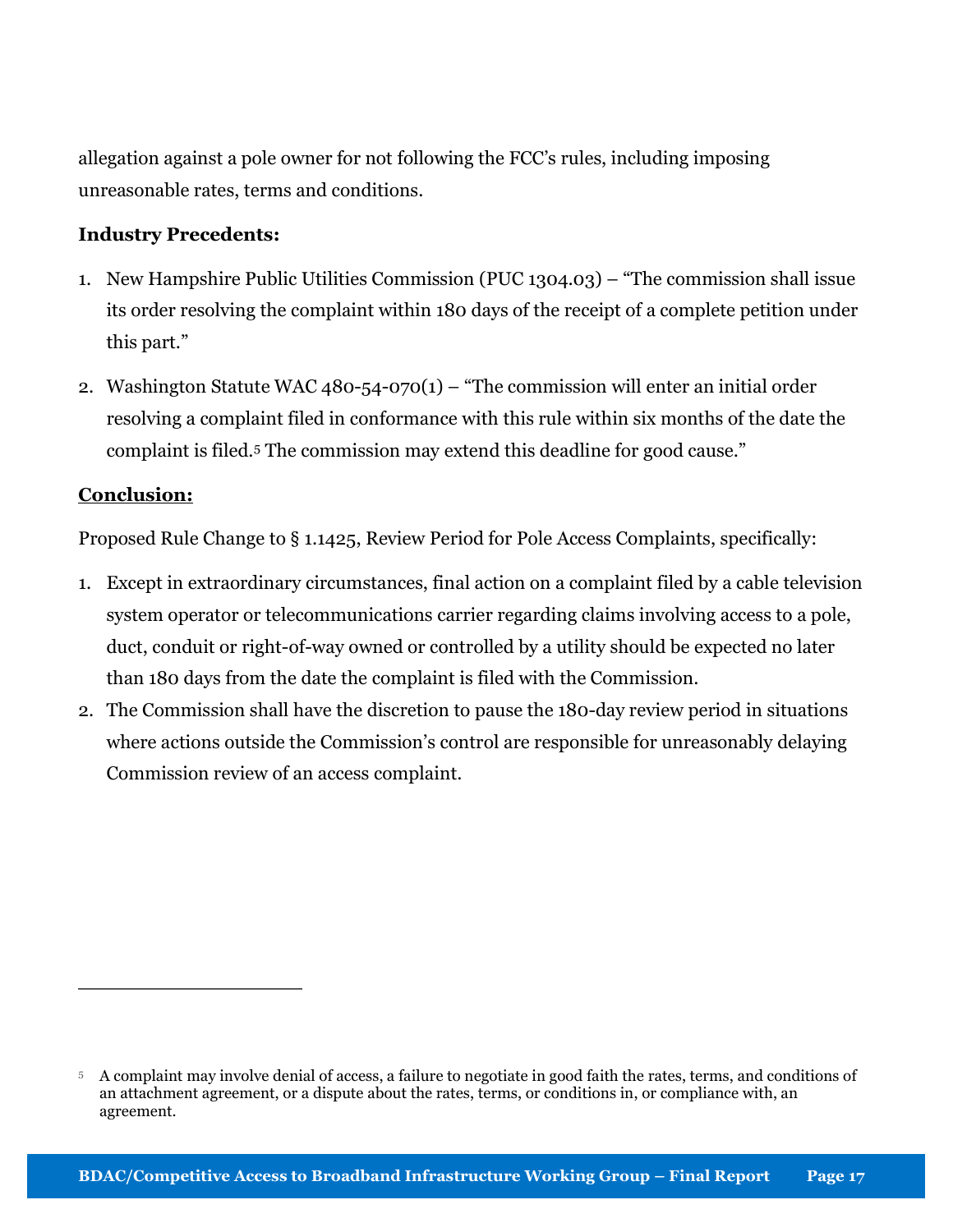#### Fees and Rates Committee: Proposal #2

#### Hurdles: Complaint Process

Working Group Vote: Pass (20 Yes, 0 No, 0 Abstain)

#### Executive Summary of Proposal:

Adopt a reasonable shot clock process for all pole attachment complaints, which would apply to complaints between pole attachers and pole owners.

#### Issue/Background:

Pole attachers and pole owners do not have an expedited process for resolving complaints about rates or fees related to the attachment process. These issues can languish for a protracted amount of time at the FCC, which impedes broadband deployment.

#### Application of Proposal:

To facilitate the complaint process and to reach a resolution that does not continue to delay broadband deployment, a reasonable shot clock would be 180 days. This complaint process shot clock would apply both to complaints filed by attachers and those by pole owners.

#### Conclusion:

A reasonable shot clock process of 180 days should be applied to complaints filed by pole owners and pole attachers. [Please also refer to the preceding proposal by this Working Group's Timing and Process Committee (Proposal #1).]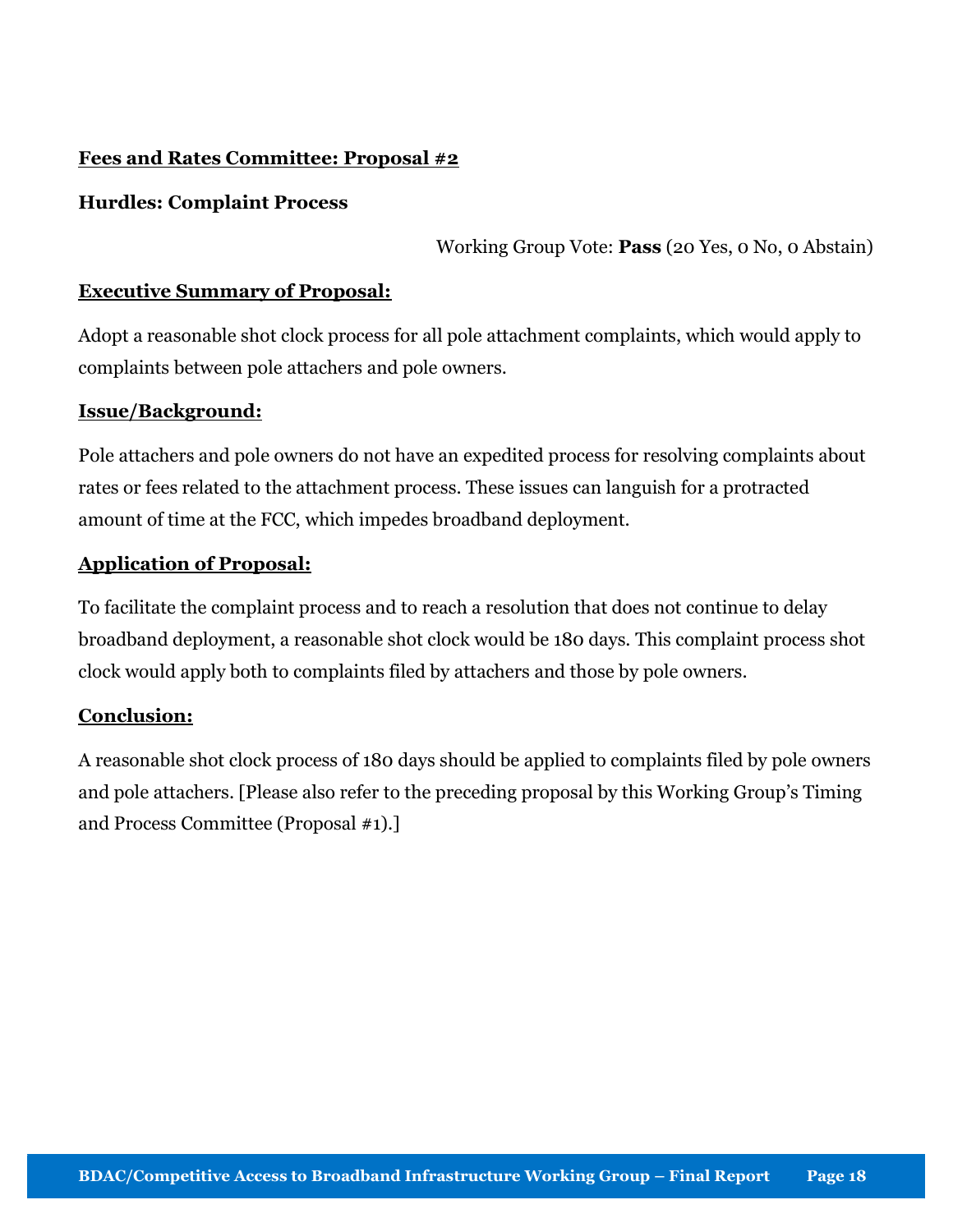#### Fees and Rates Committee: Proposal #3

#### Hurdles: Double Recovery of Capital Costs

Working Group Vote: Pass (20 Yes, 0 No, 0 Abstain)

#### Executive Summary of Proposal:

The FCC should provide clarification that recovery by a pole owner for capital costs previously recovered through the make-ready process is not acceptable.

#### Issue/Background:

In rare instances, in calculating attachment rates, some pole owners have included capital costs that have been previously recovered in the calculation of make-ready fees.

#### Application of Proposal:

The FCC should clarify that pole owners must subscribe to appropriate and accurate accounting principles and rules, mandating that pole owners cannot use an increase in rates to recover capital costs already addressed in make-ready fees.

#### Conclusion:

Pole owners should not be able to recover capital costs through the make-ready process more than once.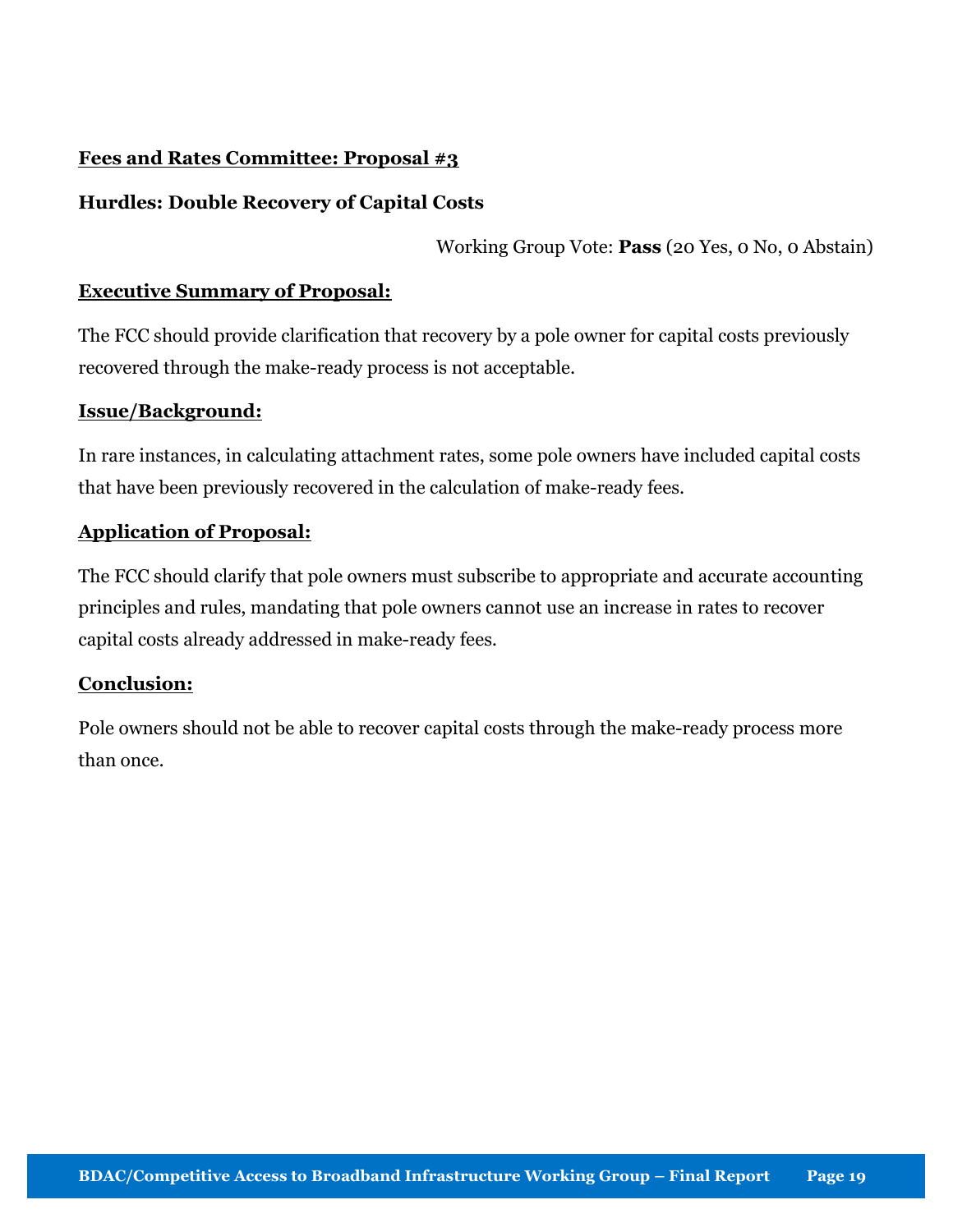## CATEGORY II PROPOSALS

Nine proposals finalized and approved by the Working Group but to be escalated to the BDAC for formal consideration at a future meeting:

- 1. Methods and Practices Committee (#1) Make-Ready Workflow: One-Touch for Simple Work in the Communications Space Streamlined for Wireless Attachments
- 2. Methods and Practices Committee (#2) Make-Ready Contractor Management: One-Touch Make-Ready for Simple Attachments / Streamlining for Wireless Attachments
- 3. Timing and Process Committee (#2) Joint Field Survey to Examine and Analyze Proposed Pole Attachments
- 4. Timing and Process Committee (#3) Defining "Complete" Attachment Applications
- 5. Timing and Process Committee (#4) Improving the Requesting Attachers' Self-Help Remedy
- 6. Fees and Rates Committee  $(\#1)$  Hurdles: Commingled Services
- 7. Fees and Rates Committee (#4) Hurdles: Rate Disclosure
- 8. Other Infrastructure and Transparency Committee (#1) Common Infrastructure Efficiencies
- 9. Other Infrastructure and Transparency Committee (#2), in conjunction with the Methods and Practices Committee – Common Database Proposal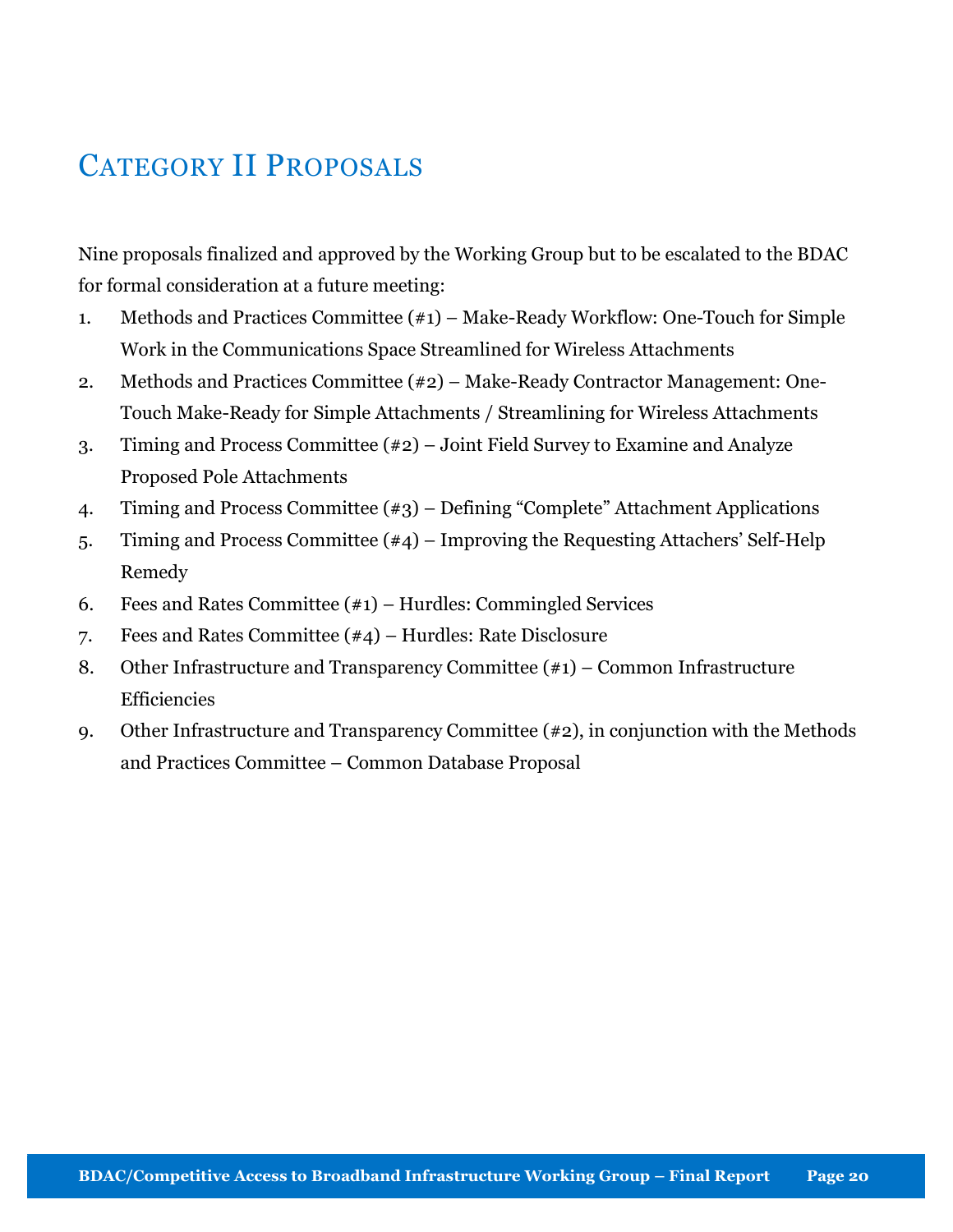#### Methods and Practices Committee: Proposal #1

#### Make-Ready Workflow: One-Touch for Simple Work in the Communications Space Streamlined for Wireless Attachments

Working Group Vote: Pass (15 Yes, 1 No, 1 Abstain)

#### Executive Summary of Proposal:

The FCC should create rules for a streamlined application, permitting and make-ready process that utilize a one-touch make-ready model in the communications space to expedite the deployment of broadband infrastructure. The rules should provide pole attachers with a singlecontractor, single-trip solution which facilitates make-ready work-related activities and provides adequate staff and resources to support to all sizes of projects. For wireless attachments the Committee encourages streamlining through electric utility approval of contractors to work on wireless attachments in the power space, although electric utilities may reserve work on their own facilities in the power space as needed. The rules should also balance every community's interest in safety and continuous service. Finally, we believe these rules should be uniform across all jurisdictions and for all entities. Therefore, the Committee encourages the FCC to seek to unite all jurisdictions, including municipally-owned utilities, rural electric cooperatives, and reverse preemption states, into a unified one-touch make-ready process.

#### Issue/Background:

The make-ready process takes too long and is a significant barrier to faster broadband deployment. There are many parties involved, with varying obligations and sometimes competing interests.

There are too many trips to the utility pole by multiple parties and contractors with long delays in between and a complex layer of approval processes, when in many cases, one contractor could perform all the work on one visit to the satisfaction of the pole owners and all existing and new attachers. There is not always consensus among various stakeholders (i.e., pole owners, existing attachers, new attachers) about how to distinguish simple and complex cases, how to qualify contractors for make-ready work, and how to identify when the prolonged process is a result of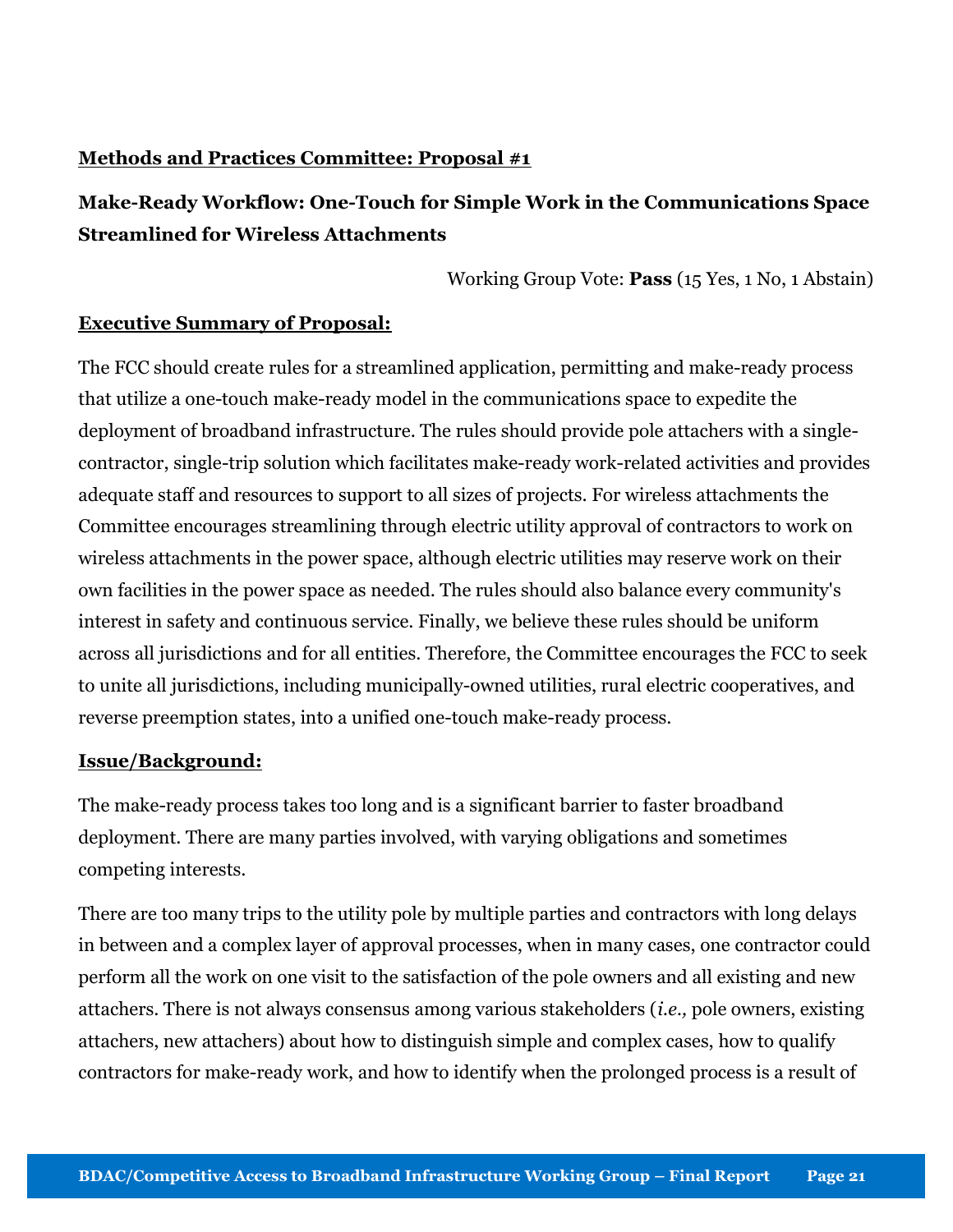anticompetitive interests rather than valid issues for resolution. These problems fall into two categories: a problem of process, and a problem of management and competing interests.

This process inefficiency exists in part because there is no active, collaborative and coordinated forecasting, planning, deployment and close out system. The process is bureaucratic, time consuming, and unnecessarily confusing for existing attachers and new attachers alike. This general process failure is largely because pole owners, whose permission and oversight is ultimately required for broadband attachers, are often not in the telecommunications business and do not generally have incentives, priority or expertise in optimizing telecommunications deployment.

#### Application of Proposal:

The FCC should enact a rule requiring one-touch make-ready, especially for simple attachments, and set guidelines for expedited "shot clocks" throughout the permitting and make-ready processes, with appropriate payment and dispute resolution mechanisms to incentivize adherence to these shot clocks.

- 1. A single qualified (reference "Make-Ready Contractor Management" proposal) contractor ("one-touch") ought to transfer, relocate, rearrange, alter, or attach communications equipment for multiple attachers to a pole in the following simple make-ready circumstances:
	- In the case of a simple attachment
	- Only in the communications space
	- Where there is no cable splicing or existing attacher's wireless equipment moving
- 2. Adopt a distinction between *simple* and *complex* make-ready, with *complex* meaning make-ready that will cause, or would reasonably be expected to cause, a customer outage, and simple covering all other make-ready work.
- 3. Include a separate category for wireless expertise pursuant to the "Make-Ready Contractor Management" proposal. For wireless power space make-ready that does not involve third party outage risk (i.e., no fiber or cable splicing), electric utility pole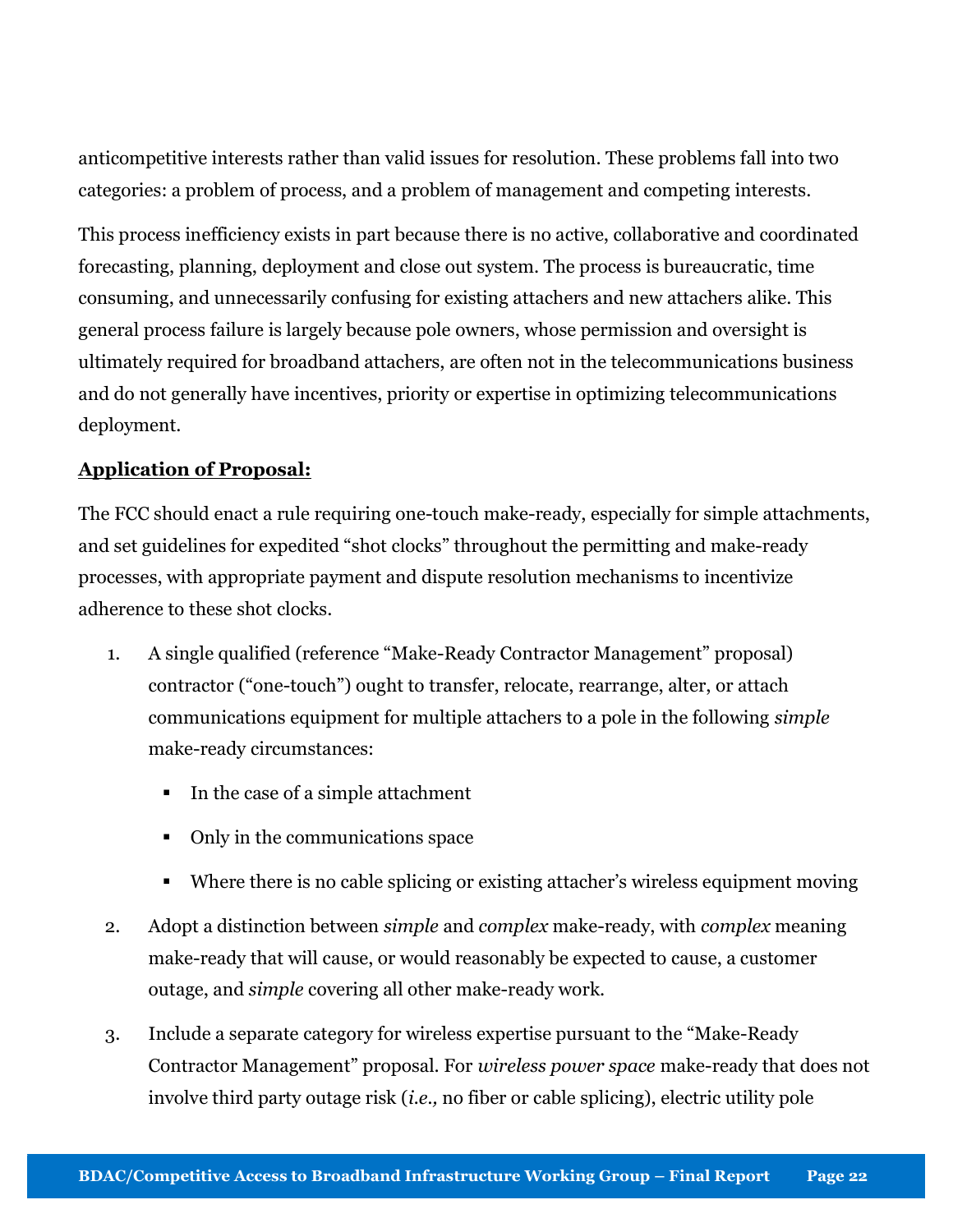owners may choose to perform any work on their own facilities separately from the installation of the wireless attachment, but ideally a pole owner would approve a contractor to perform both steps. In the case of complex or wireless power space makeready work, a maximum shot clock timeline should be established during which engineers or field reps from various interested parties can visit the pole, decide what needs to be done, determine who can/should perform the work, and actually complete the make-ready work.

- 4. Ensure equality in attachment terms amongst all attachers and allow attachers to "MFN" ("Most Favored Nation") into any applicable pole attachment agreement with the owner. This process would be similar to Interconnection Contract Agreement (ICA) MFN options permitted under the rules today. Pole owners should not be allowed to discriminate between different attachers by providing special attachment terms to certain attachers who may have larger bargaining power, conflicting relationships, or competitive reasons for providing different terms for different attachers and vice versa.
- 5. Pole owners must maintain a list of pre-approved contractors that have the pole owner's permission to work on the pole, with an indication of which kinds of work the contractor is allowed to perform, although the pole owner may not unreasonably withhold permission for contractors that otherwise maintain the minimum selfcertification requirements referenced in the –"Make-Ready Contractor Management" proposal.
	- Types of work should include: simple and complex; in the communications space only, power space only, wireless communications space or wireless power space, power and communications spaces; or wireless power and communications spaces; and other categories as needed.
- 6. The FCC should outline recommended notification obligations by party, action and timeline, starting from permit application continuing through completion of work. Events that trigger notification may include:
	- Permit/request for attachment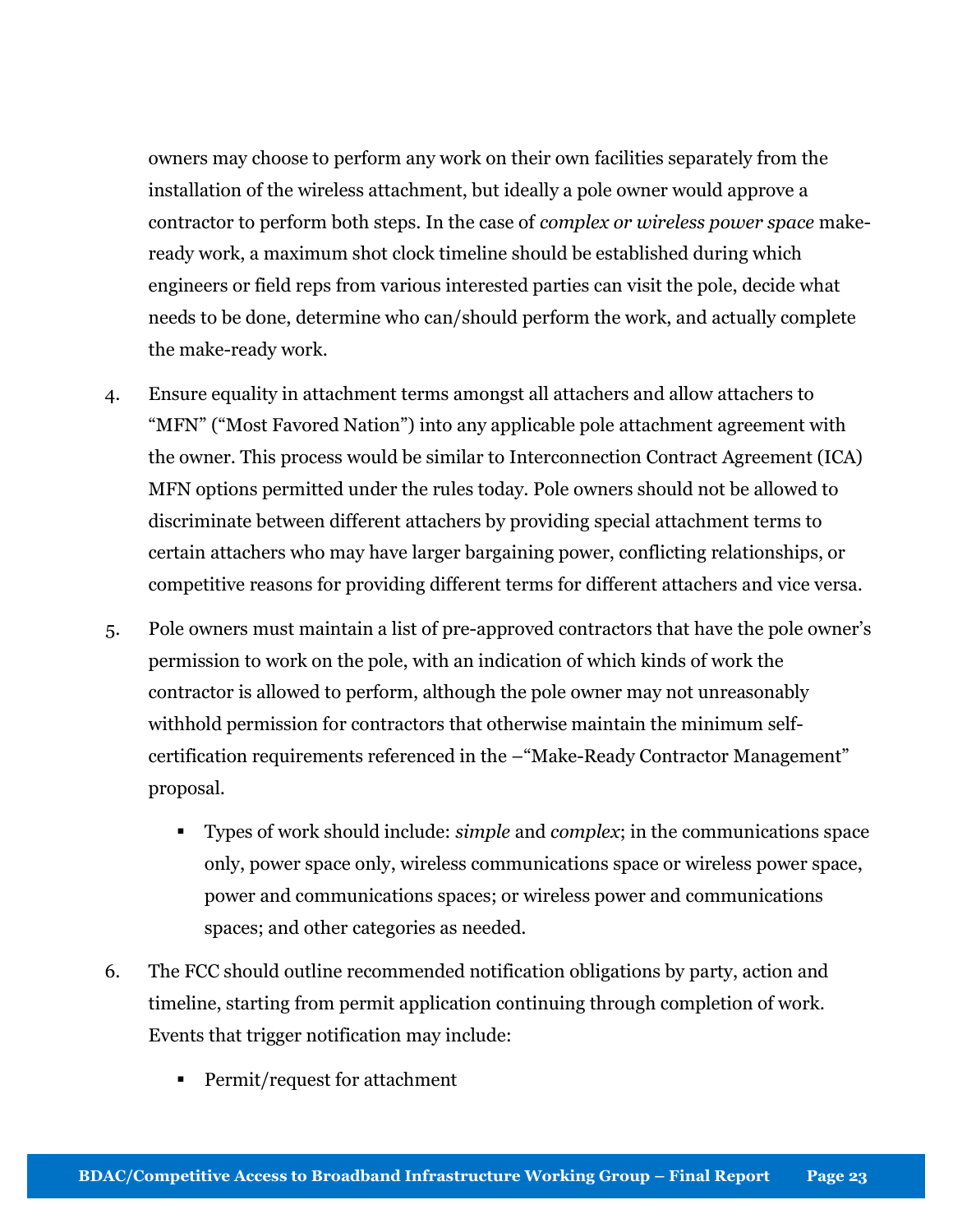- Response to request for attachment
- Make-ready work required
- "Simple" / "complex" determination
- Work performed, accepted, evaluated, etc.
- Information on where to attach, contractor doing work, etc.
- 7. New attachers are to absorb all costs (on a cost-basis rather than a flat-fee basis) incurred by virtue of new attachment, including:
	- Make-ready work for all attachments
	- Field inspection of each existing attacher (if desired, below)
	- Indemnification for damages to existing attachments and pole owner assets
	- The exception to "all costs" are those costs associated with bringing the pole into compliance with current safety and pole owner standards to the extent such poles were out of compliance prior to attachment.

The FCC should establish a pilot program to spur development of regional or state management of the make-ready process with a systems view of broadband deployment. While the specific recommendations outlined above may be distributed throughout the management process as it exists today and will result in greater efficiencies, additional efficiency may be gained by consolidating and incentivizing some of these tasks within a single organization, either a current party to the process (such as pole owners, but with a more active and incentivized management role) or a third party (such as a state or multi-county association or agency, an electric co-op in rural areas, or a metropolitan planning authority or regional transit authority in metro areas).

#### Conclusion:

The Committee recommends: 1) adoption of guidelines that move toward one-touch make-ready for simple attachments; and, 2) exploring how to align the money spent through the make-ready process to fund management capacity to increase efficiency and preserve local control.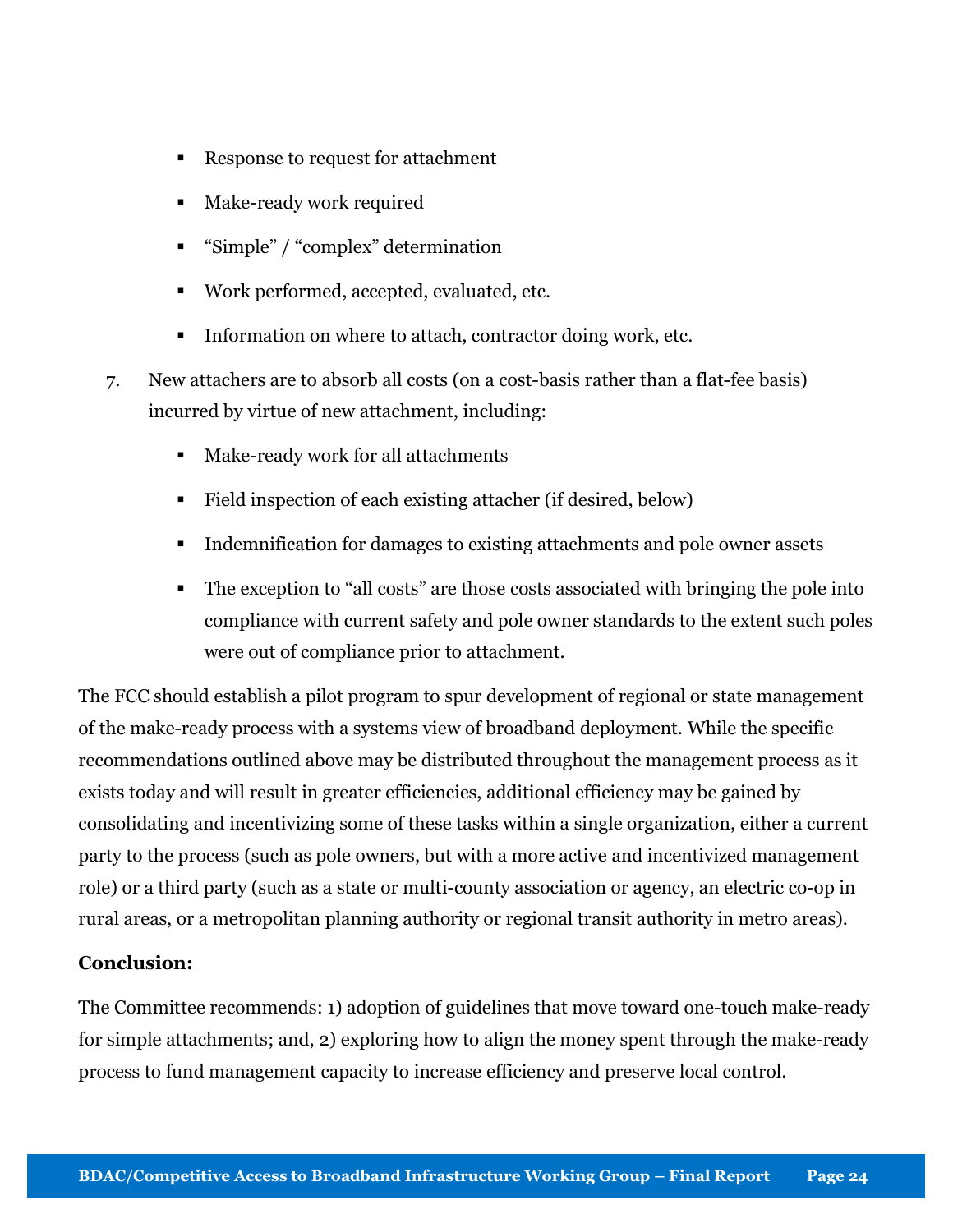#### Methods and Practices Committee: Proposal #2

#### Make-Ready Contractor Management: One-Touch Make-Ready for Simple Attachments / Streamlining for Wireless Attachments

Working Group Vote: Pass (15 Yes, 2 No, 0 Abstain)

#### Executive Summary of Proposal:

When adopting a one-touch make-ready protocol a need arises for the newly attaching entity to hire a single contractor to perform all make-ready work at the same time, which often includes work on third-party attachments. These third-party attachers are often uncomfortable allowing contractors they did not select to perform work on their facilities. Creating a clear set of standards and qualification processes for make-ready contractors will protect third-party facilities during make-ready work and establish a minimum set of standards other attachers, pole owners and others can rely upon. Further, the lack of unified contractor qualification and selection standards for pole attachment make-ready work creates an inefficient process of multitrip, multi-vendor make-ready work which increases the probability of safety and reliability risks and also provides an opportunity for delays and anti-competitive behavior by incumbent attachers.

#### Issue/Background:

- 1. Existing attachers worry that one-touch make-ready endangers their attachments / service because they are not in control of the contractor nor the quality of the contractor.
- 2. One-touch make-ready creates a need for a contractor to touch facilities owned by thirdparty attachers.
- 3. Opponents of one-touch make-ready often cite unknown contractor qualifications as a principle reason why one-touch make-ready should not be adopted.
- 4. A significant difference in the risk of service outages exists between simple and complex make-ready work.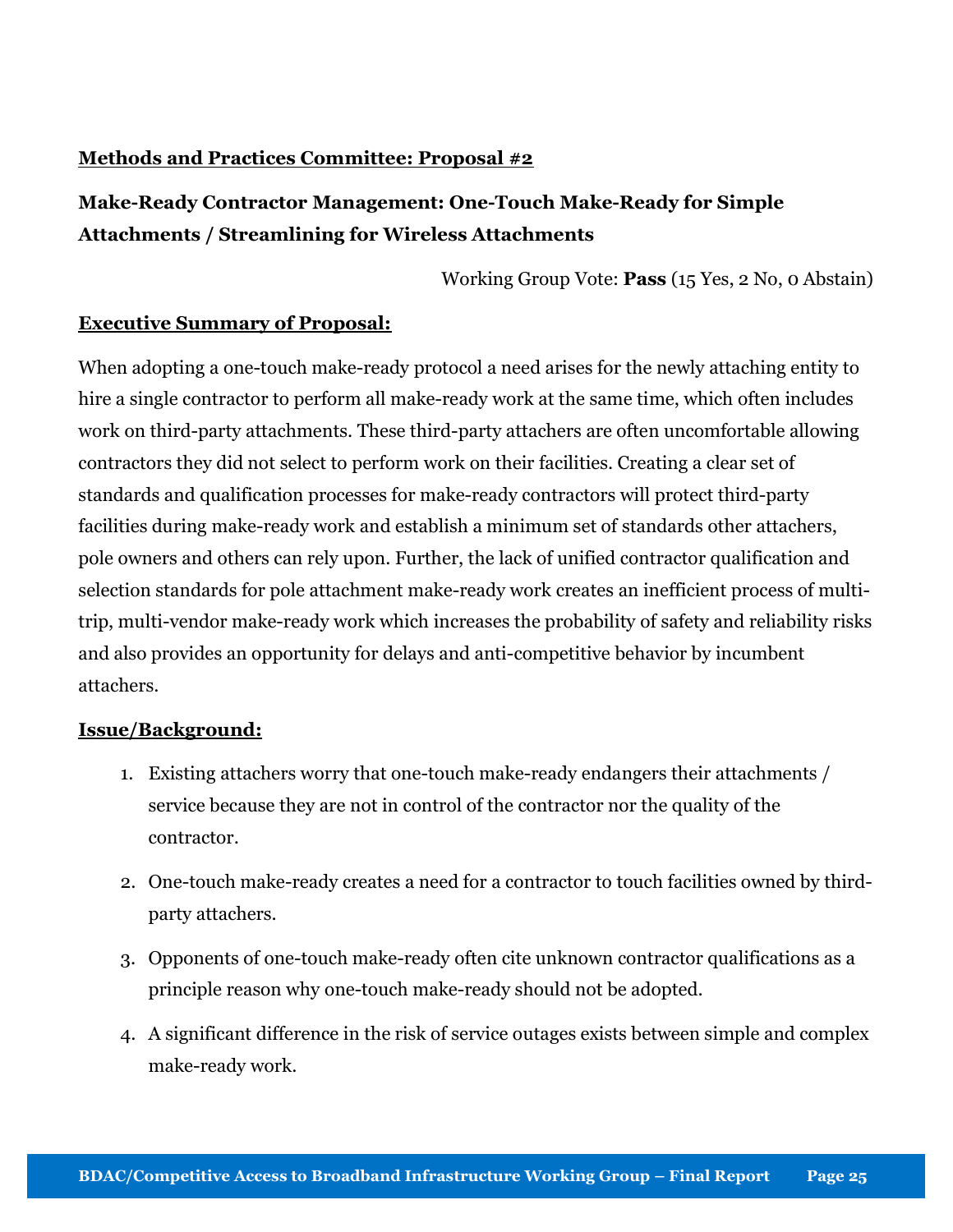- 5. Safety and reliability issues are a bona fide concern of involved third parties of onetouch make-ready processes.
- 6. Pole owners often appear uninterested in managing the attachment processes in the communications space on a pole and leave contractor choice up to the attacher. Exceptions do exist however, especially with municipality-owned poles where the municipality establishes a list of approved contractors. Even with interested pole owners, incentives often do not exist to manage contractors efficiently for speed and quality.
- 7. One-touch make-ready was created solely for wireline attachments and does not address wireless attachment issues, which we believe should be treated as a separate category. We propose that the principles of one-touch make-ready should apply to wireless to reduce trips to the pole as much as possible.

#### Application of Proposal:

- 1. Establish minimum competency requirements for attachers to require of themselves and their contractors to ensure safety and reliability during one-touch make-ready operations.
- 2. For make-ready work within the communication worker safety zone, as defined by the NESC, the pole owner or other third party attachers may not deny the use of contractors that follow minimum self-certification requirements.
- 3. The minimum self-certification requirements recommended are:
	- a. The contractor agrees to follow published safety and operational guidelines of the pole owner, if made available. If unavailable, the contractor agrees to follow NESC guidelines.
	- b. The contractor acknowledges it knows how to read and follow licensed-engineered pole designs for make-ready work if required by the pole owner.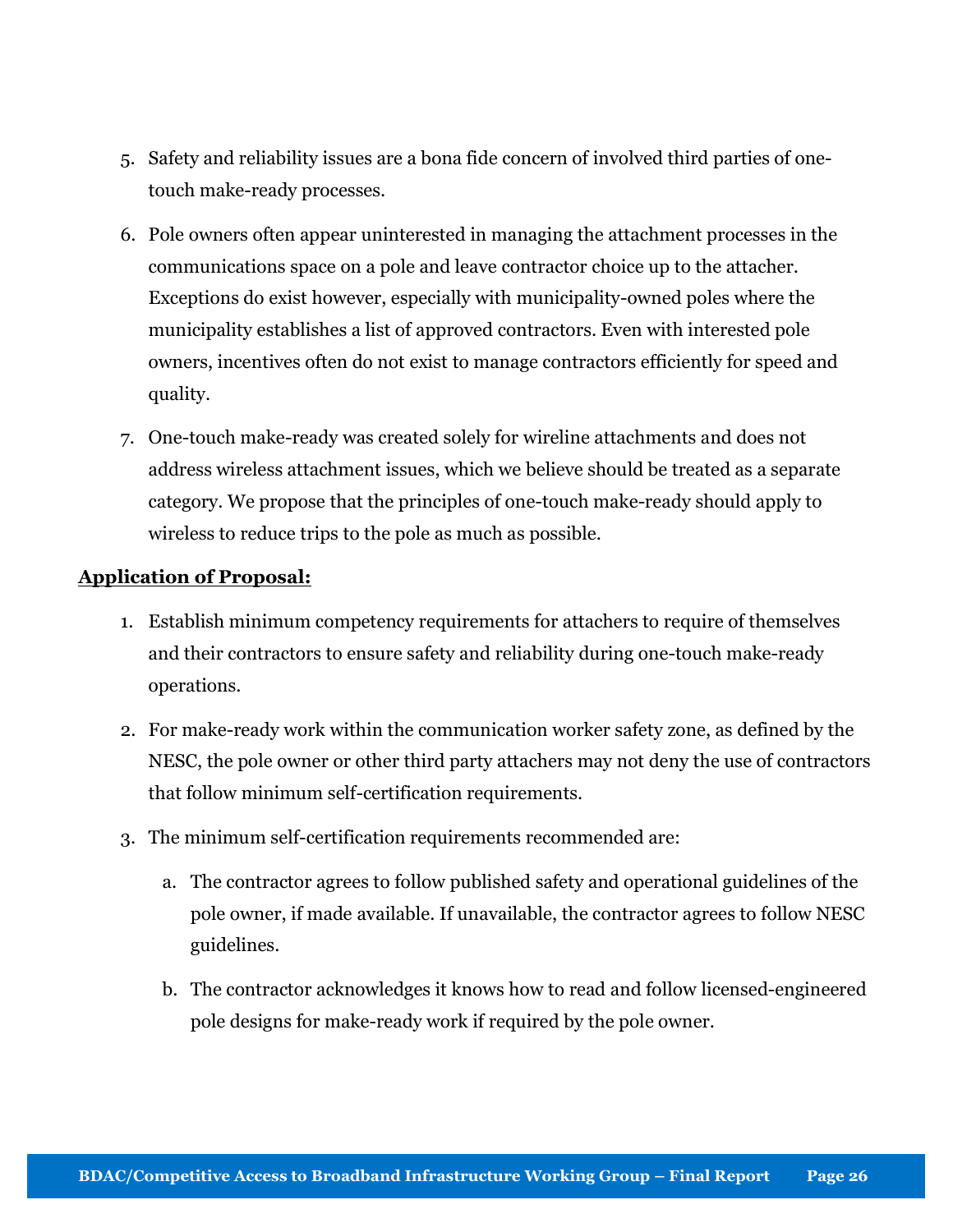- c. The contractor agrees to follow all local, state, and federal law and regulations including but not limited to the rules regarding Qualified and Competent Persons under the requirements of OSHA rules.
- d. The contractor meets or exceeds any uniformly applied and reasonable safety record thresholds set by the pole owner, if made available, i.e., the contractor does not have an unsafe record of significant safety violations or worksite accidents.
- 4. Allow pole owners to establish commercially reasonable requirements in addition to, but not in conflict with, the minimum self-certification requirements relating only to issues of safety and reliability. Such requirements must be implemented on a nondiscriminatory basis amongst all attachers (including the pole owner itself), be in writing, and be made publicly available on the pole owner's website for review.
- 5. For complex attachments (i.e., in or above the power space), it is reasonable that a second, power space-qualified list of contractors be provided. This is in consideration for the additional competency, safety and costs that may need to be considered for working in the power space.
- 6. Wireless attachment contractors will be qualified specifically for wireless as well as for communications and/or power space work. For work on wireless attachments within or above the power space, an electric utility pole owner will maintain a list of approved wireless power space contractors. Such wireless contractors also must be approved by an electrical utility pole owner to work in both the communications and power spaces. An electric utility may reserve work on its own equipment in the power space to its own employees or contractors, although it is strongly preferred that utilities approve contractors to perform both wireless and electric utility work in the power space.
- 7. Pole owners will maintain a list of currently qualified contractors in each category.
- 8. Should an independent third party be designated by the FCC or an Implementation Advisory Group (as discussed in further detail in another Committee proposal) or other continued development of pole management, that third party could maintain current contractor lists and oversee contractor qualification to the extent pole owners might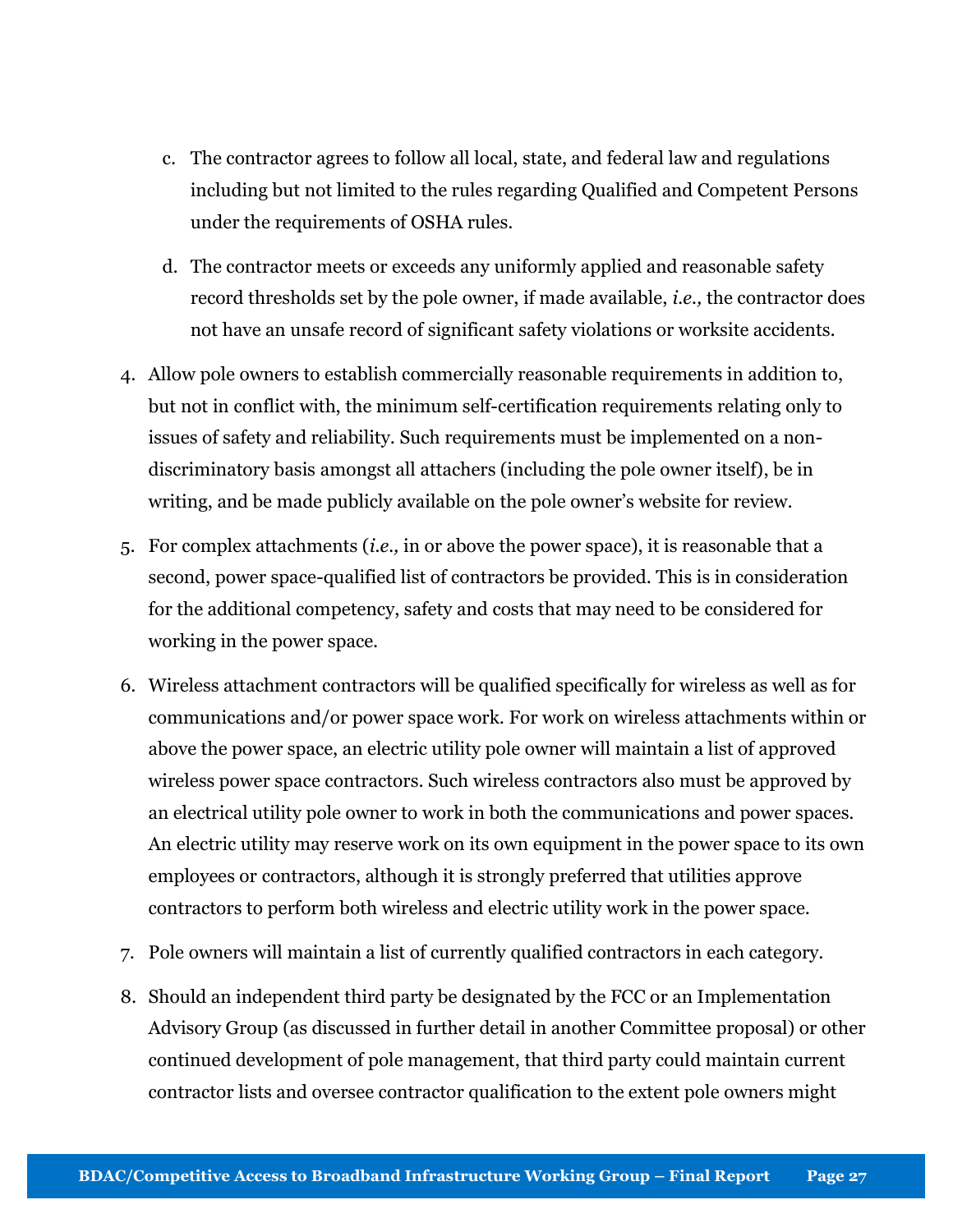desire. If, for example, a database administrator or an Implementation Advisory Group is named, the contractor management support function could be included in their scope.

9. Permit any attacher that meets the minimum competency requirements and the safety and reliability requirements of the pole owner to perform any make-ready work on any third party attacher's facilities that is reasonably likely not to cause an outage for any third party attacher.

#### Conclusion:

A key component of the one-touch make-ready process is the application of a single "prequalified" contractor to perform the make-ready work in the communications space on the pole. For more complex applications that require work in or above the power space, there may be a need for a second set of qualified contractors due to the heightened complexity and safety concerns for this type of work. Developing a consistent, transparent and equitable method for identifying, qualifying and accessing these contractors will help speed broadband deployments.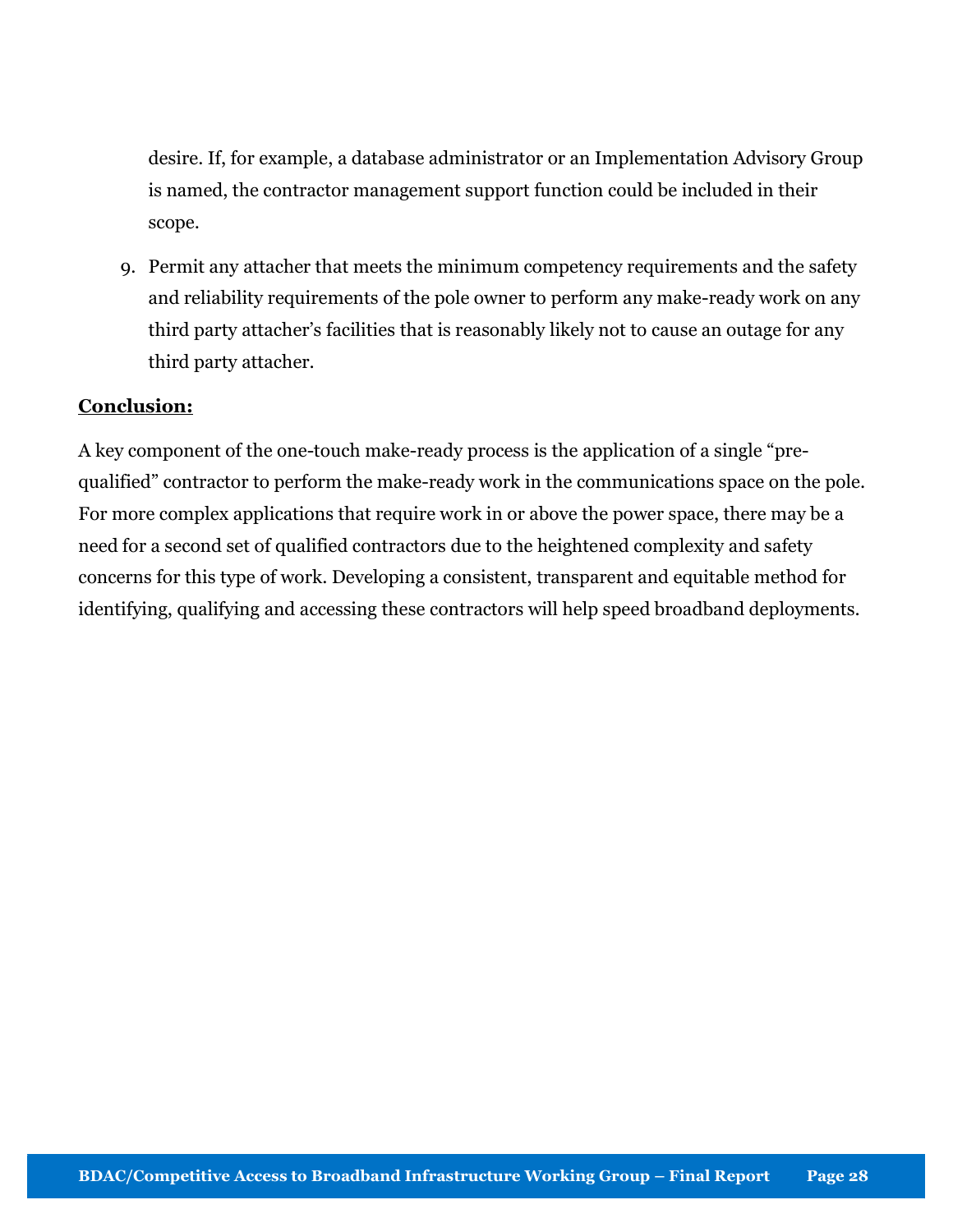#### Timing and Process Committee: Proposal #2

#### Joint Field Survey to Examine and Analyze Proposed Pole Attachments

Working Group Vote: Pass (20 Yes, 0 No, 0 Abstain)

#### Executive Summary of Proposal:

A utility in performing a field inspection as part of any pre-construction feasibility survey shall be required to permit a requesting attacher and existing attachers potentially affected by the proposed work to be present for the survey. The utility will use commercially reasonable efforts to provide advance notice of the survey of not less than three days to a requesting attacher and any existing attacher.

#### Issue/Background:

During review of an attacher's application, a utility and a requesting attacher may reasonably disagree over the need for make-ready on one or more poles, which consequently can delay approval of the application. Moreover, existing attachers, which may have a stake in the makeready work, are not involved in the make-ready process until they are told how their attachments may need to be modified to accommodate a new attacher.

#### Rationale for Proposal

By jointly conducting a field inspection of each pole for which the attacher is requesting access, a utility and attacher could more readily avoid or resolve common issues. This coordination would speed up the application process and lower the cost of attachments. Moreover, the cost to the utility would be minimal, since it already will be conducting a survey. The utility only needs to provide notice to the attacher and, if it accepts, allow the attacher to participate in the inspection. Similar benefits would accrue by enabling existing attachers with attachments on the affected poles to be on-site during the joint survey. These attachers could provide a utility and requesting attacher with input, which again could expedite make-ready and lower the cost of attachments.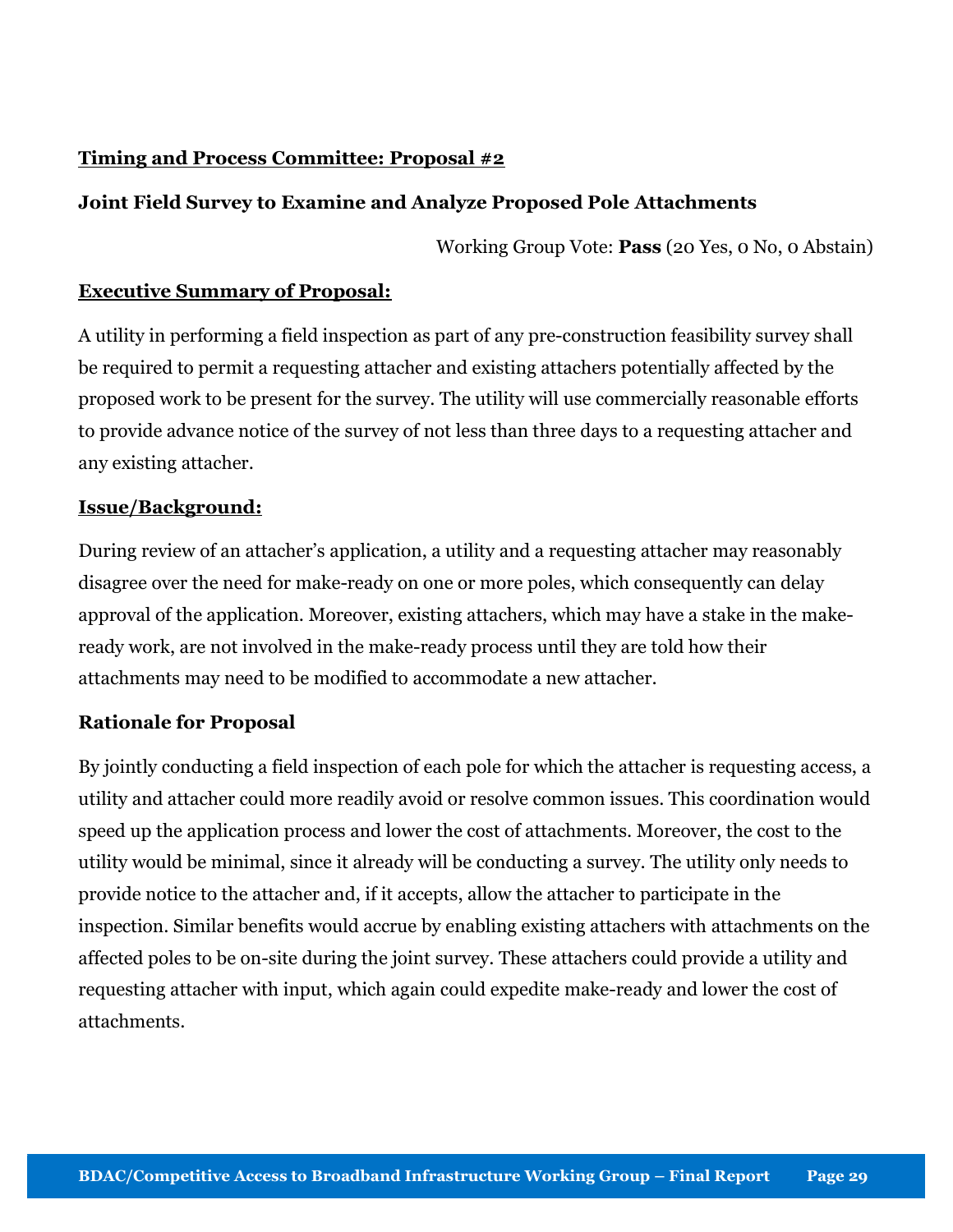#### Legal Background

Neither the FCC nor States have previously addressed the issue of joint field surveys.

#### Selected Comments from Stakeholders in FCC Wireline NPRM

Utility Commenters, while not discussing joint surveys explicitly, generally state that they must control the application and survey process: "Surveying the pole lies at the crux of ensuring safety, which cannot be compromised under any circumstances. The Commission must therefore ensure that utilities are provided sufficient time to conduct the surveys necessary to protect and maintain the safety, reliability, and integrity of the electric and communications infrastructure."<sup>1</sup>

The American Cable Association recommends that "utilities be required to provide attachers with the option to conduct joint pole surveys ... [and be prohibited] from making unreasonable demands related to the joint survey, such as giving attachers only a few days' notice of the survey date or requiring payment to conduct the joint survey that would be in addition to the amount the utility would incur to conduct its own survey."<sup>2</sup>

#### Industry Precedents

 $\overline{a}$ 

1. As found in the Master Service Agreement (MSA) between Southern New England Telephone (now Frontier Communications) and a Connecticut municipality3:

<sup>3</sup> Source: http://www.ct.gov/broadband/lib/broadband/ctgig\_project/attachment\_d\_snet\_muni\_pole\_ attachment\_ agreement\_3\_31\_15.pdf.

<sup>1</sup> Joint Reply Comments of Alliant Energy Corporation et al., WC Docket No. 17-84, at 16 (July 17, 2017).

<sup>&</sup>lt;sup>2</sup> Reply Comments of the American Cable Association on the Notices of Proposed Rulemaking, WC Docket No. 17-84 and WT Docket No. 17-19, at 18 (July 17, 2017).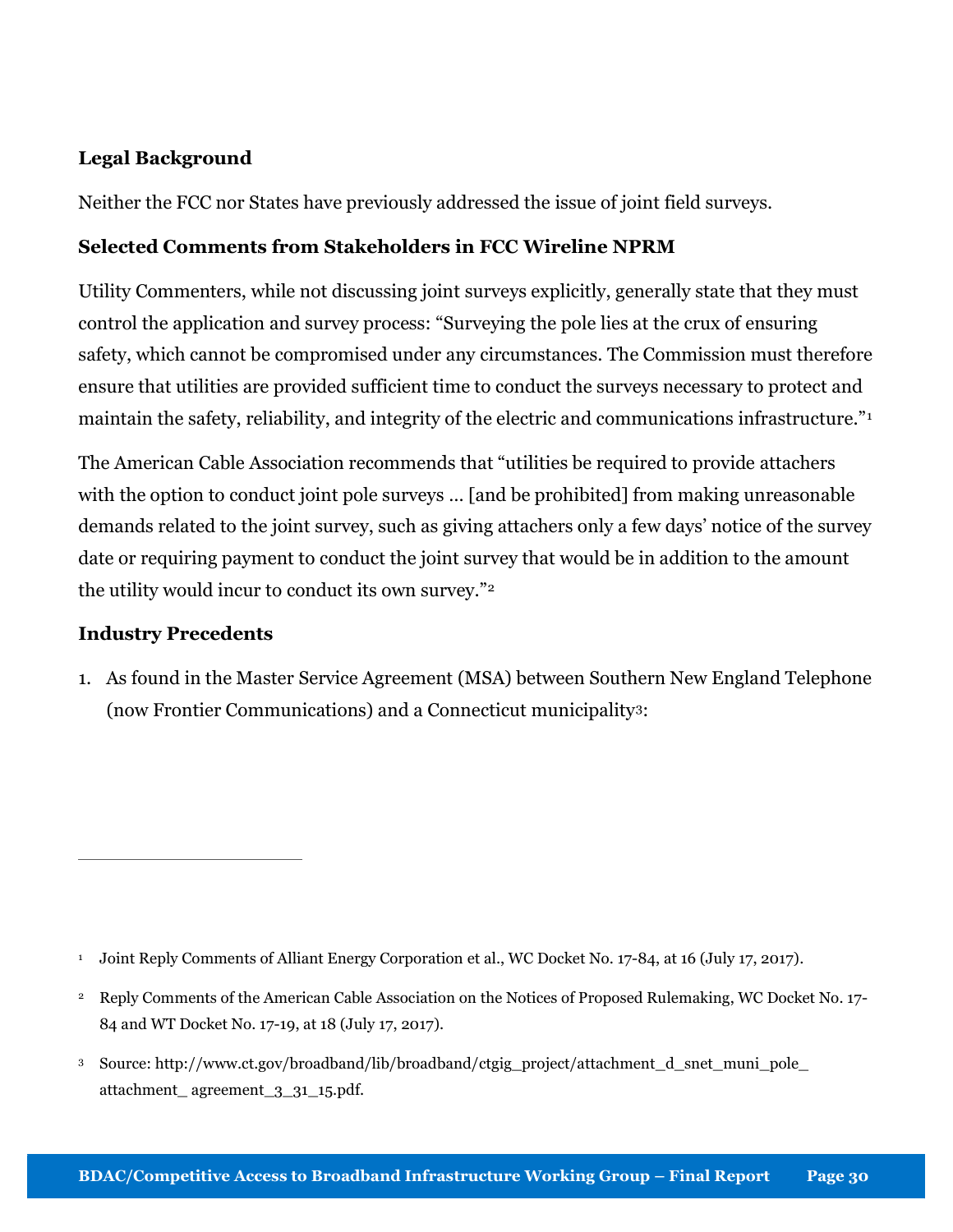"A field inspection will be performed by the SPA [Single Pole Administrator] and Frontier representatives with optional participation by Other Owner(s), Other Licensees and Municipality."

2. Excerpted from Verizon's MSA for the State of New York4 :

"At the option of the Licensee, the field inspection will be performed: (1) by representatives of the Licensor with optional participation by joint owner(s), joint user(s), and other Licensees and the Licensee, or (2) by Licensee, after first providing notice to the Licensor of its intention to perform said field inspection."

3. From Consolidated Edison's New York MSA5:

 $\overline{a}$ 

"There shall also be a joint field inspection by Edison and LICENSEE."

#### Summary of the Deliberation Among Committee Members

Members of the Committee agreed that a joint survey would be a useful option for the attacher and could benefit the utility as well. They also agreed that the pole owner should be able to establish the timing of the joint survey and then give the attacher reasonable notice (of not less than three days) to participate. The group decided not to be prescriptive on what constitutes specific notice.

One Committee member, a utility representative, noted that any notice requirement should not reduce the amount of time that the pole owner had to complete the application within any government-mandated timeframe. For instance, a pole owner seeking to conduct the survey the same day that the application was filed could mean a needless waste of three days and therefore less time to finish the application in full. The group decided this would not be an issue unless the FCC's current survey timeframe is shortened. The group further decided that, in the event that

<sup>4</sup> Source: https://www22.verizon.com/wholesale/attachments/pcl/PCL\_NY\_Pole\_Agmt\_1.pdf.

<sup>5</sup> Source: https://legacyold.coned.com/team/docs/pole-attachment-agreement.pdf.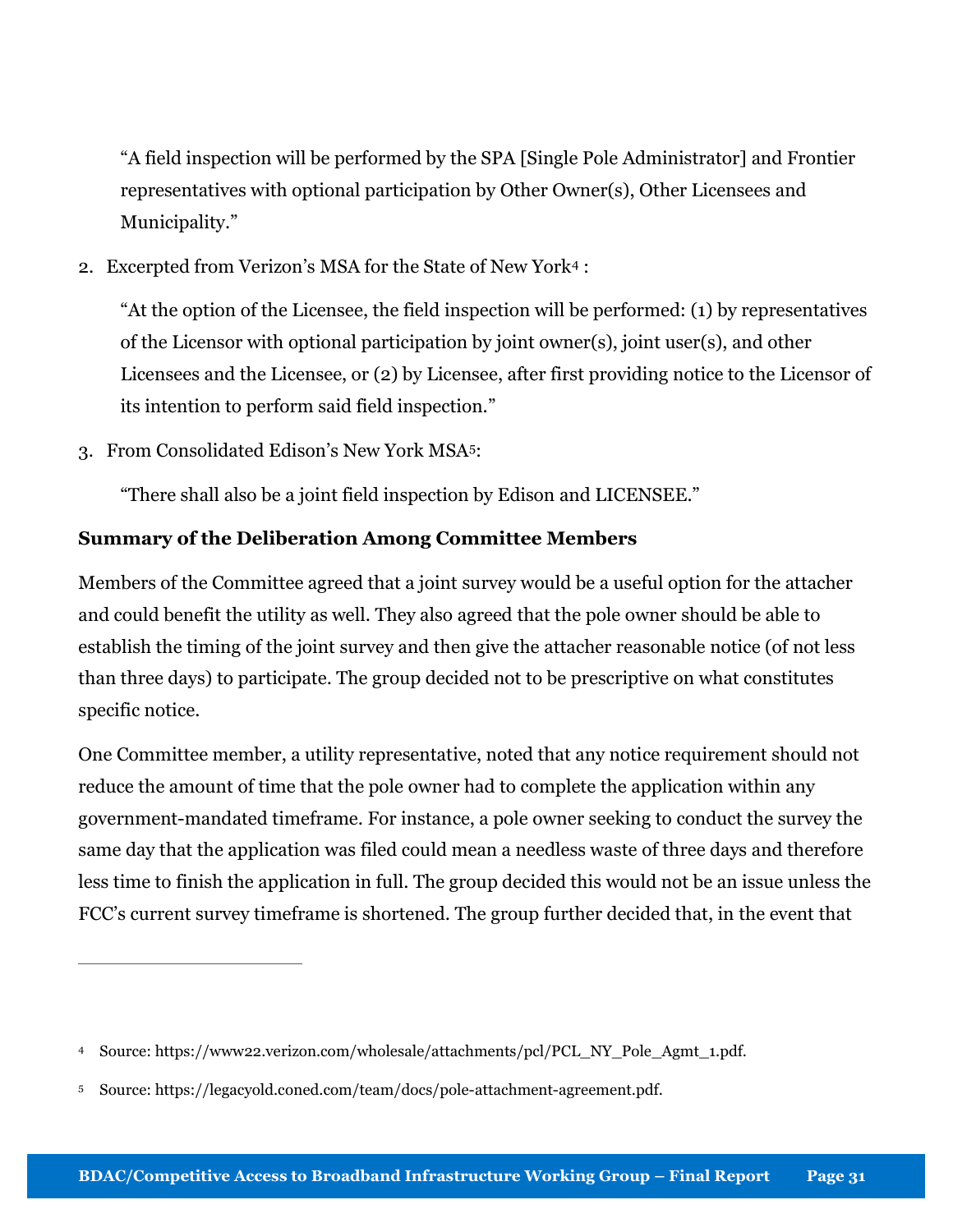the timeline for completing the survey was shortened to less than 57 days in total, the joint survey proposal should be accommodated by adding three days to the timeline to account for the joint survey proposal's three-day notice requirement. This then would keep a utility whole with regard to honoring this joint survey proposal.

Based on input from the Working Group, the proposed rule was expanded to require utilities to provide notice to existing attachers potentially affected by the proposed make-ready work. The committee concluded that the benefits of allowing any existing attacher to be on-site during the survey process, which is earlier than these parties often are aware of work potentially affecting their attachments, far outweighed possible concerns by new attachers about giving potential competitors advance notice of their deployment plans.

In response to questions from Working Group members about whether existing attachers, by being given advance notice of survey work, could somehow slow the survey process, it was made clear that the proposal does not require a utility to set a date for the survey that is convenient for existing attachers (or even new attachers); rather, it only requires the utility to give any existing attacher the right to be notified and to be present at the date and time set solely by the utility.

#### Conclusion:

Proposed Rule Change: To be added to the end of § 1.1420(c), the following underlined text is recommended:

"(c) Survey. A utility shall respond as described in § 1.1403(b) to a cable operator or telecommunications carrier within 45 days of receipt of a complete application to attach facilities to its utility poles (or within 60 days, in the case of larger orders as described in paragraph (g) of this section). This response may be a notification that the utility has completed a survey of poles for which access has been requested, consistent with its obligation to offer the opportunity for joint surveys as set forth below. A complete application is an application that provides the utility with the information necessary under its procedures to begin to survey the poles. A utility shall permit a cable operator or telecommunications carrier requesting attachment and any entities with existing attachments on the affected poles to be present for a field inspection conducted as part of a survey. A utility shall use commercially reasonable efforts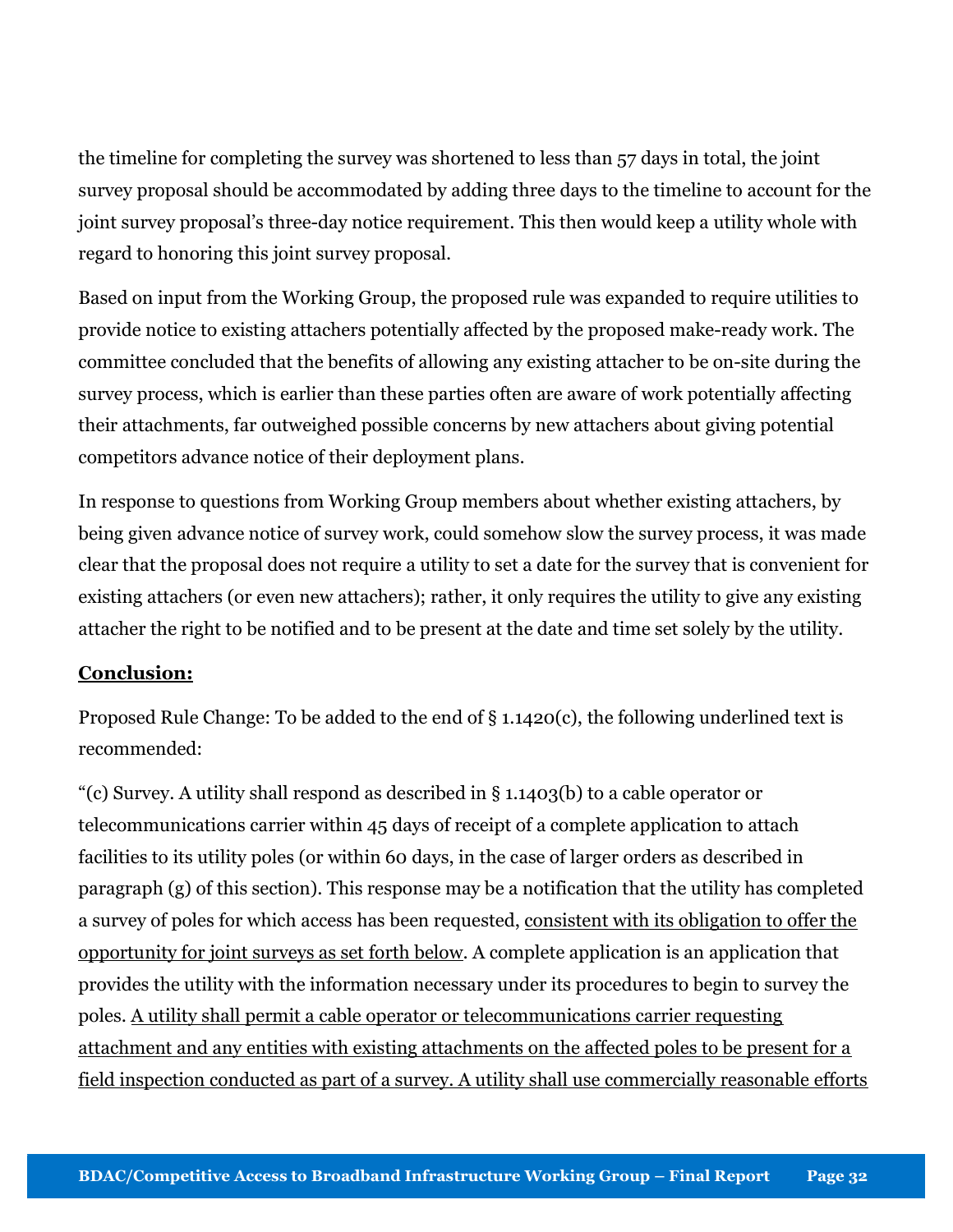to provide a cable operator or telecommunications carrier requesting attachment and any entities with existing attachments on the affected poles with advance notice of not less than three days of a field inspection as part of a survey."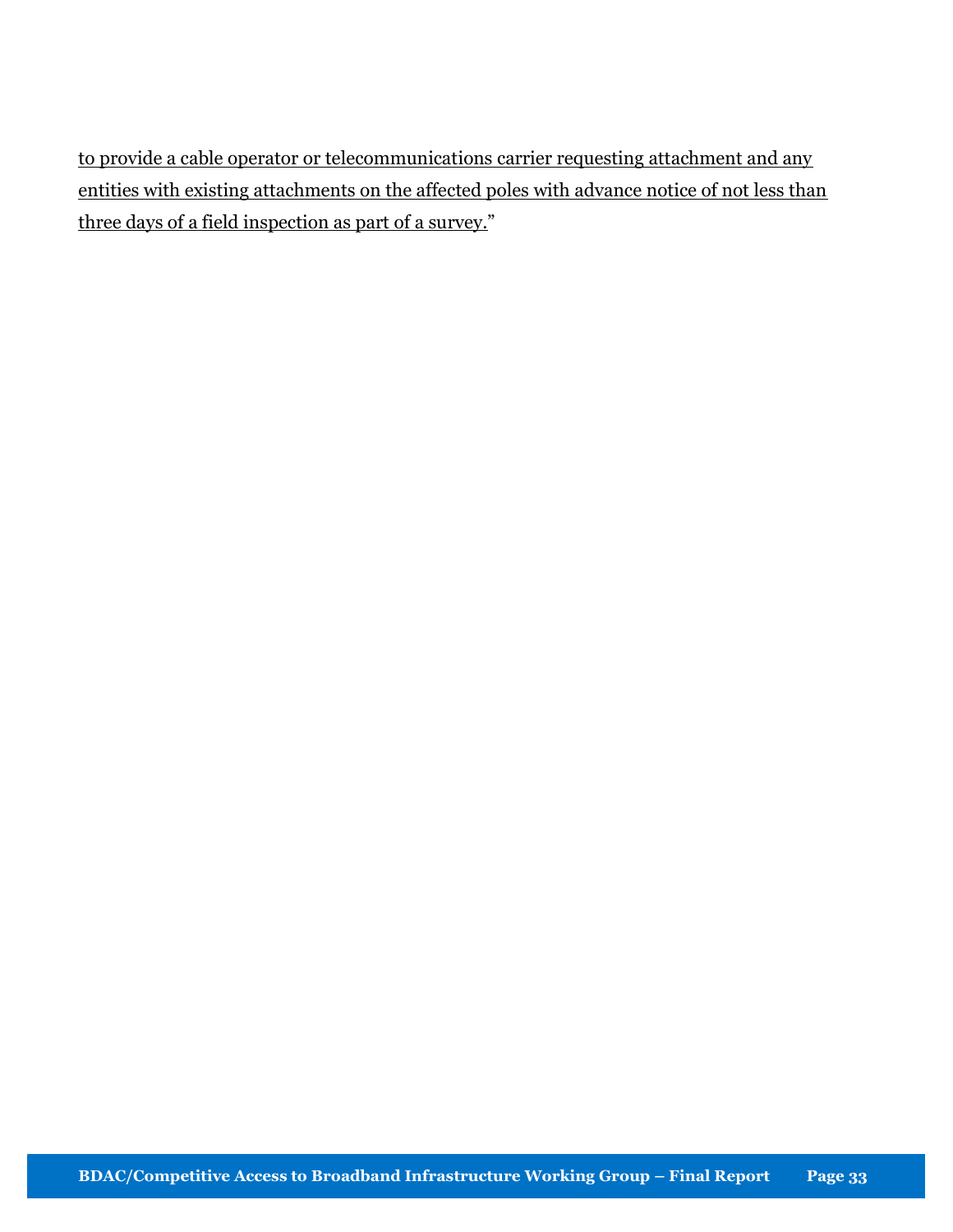#### Timing and Process Committee: Proposal #3

#### Defining "Complete" Attachment Applications

Working Group Vote: Pass (18 Yes, 0 No, 0 Abstain)

#### Executive Summary of Proposal:

For a pole attachment application to be complete, the requesting attacher needs to supply necessary information that the utility specifies in a master service agreement or in publiclyreleased requirements to begin to survey the poles. An application shall be deemed complete seven days after it is filed unless the utility informs the requesting attacher and identifies the specific information that has not been provided. In resubmitting an application, a requesting attacher need only provide the "missing" information identified by the utility, and a resubmitted application shall be deemed complete three days after it is filed unless the utility informs that requesting attacher that the identified information has not been provided.

#### Issue/Background:

In the 2011 Pole Attachment Order, the Commission established a timeline for a utility to address attachment requests. The timeline is triggered when a requesting attacher files a complete application, but the Commission did not require a utility to specify the information that is needed to be contained in its complete application and did not provide a process for deeming an application as complete. As a result, requesting attachers may submit applications that they believe to be complete, but either the utility rejects the application (fails to deem it complete) because it determines information relevant to conducting a survey is not supplied or the utility fails to respond in a timely manner.

#### Application for Proposal:

Attachments would be facilitated, and potential disputes between requesting attachers and utilities would be reduced, by creating a more transparent and objective application process, where requesting attachers would be more certain that they were supplying information utilities need to begin a survey and that their applications would be considered in a timely manner.

#### Legal Background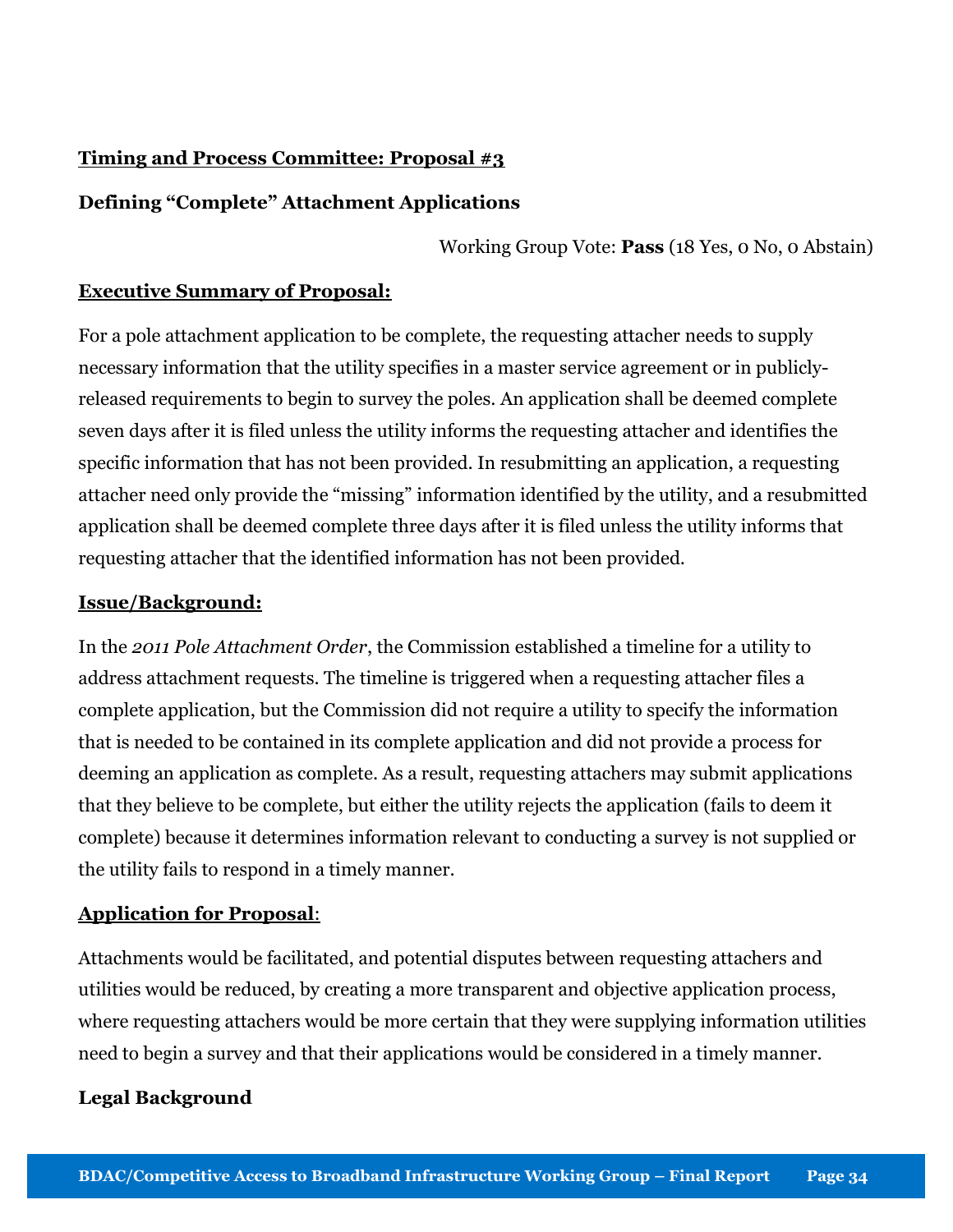The timeline adopted in the 2011 Pole Attachment Order is triggered by a complete application. The Commission raised the issue of when an application should be considered complete in the rulemaking proposal leading to this order<sup>1</sup>; however, it did not establish information requirements for either a "complete" application or a process for determining when an application is complete.

#### Comments from Stakeholders in the FCC Wireline NPRM

1. Charter Communications

"One opportunity for improvement would be to limit burdensome application requirements by pole owners. Although the information that pole owners require to evaluate a new attachment can vary, it often consists of a route map and drawings of individual poles showing the proposed location and configuration of the new attachment on the pole. However, some pole owners have excessive application requirements, including unnecessary engineering, that have marginal (if any) safety value—and which add significantly to the cost and schedule for deploying new attachments."

2. Coalition of Concerned Utilities

"The information that utilities require in applications, however, is vital to a safe and timely application process. Information provided in response to applications provides the data needed to accurately plan and account for work that will have a significant impact on the utility and its customer and reliability commitments."

#### Industry Precedents

 $\overline{a}$ 

In 2004, the New York Public Service Commission adopted a timeline for attachments, which specified, among other things, that a utility process an application within five business days of

<sup>1</sup> See Implementation of Section 224 of the Act et al., WC Docket 07-245 et al., Order and Further Notice of Proposed Rulemaking, 25 FCC Rcd 11864, 118??, para. 37 (2010). The rulemaking referenced the New York Public Service Commission's 2004 decision cited in n. 2, infra.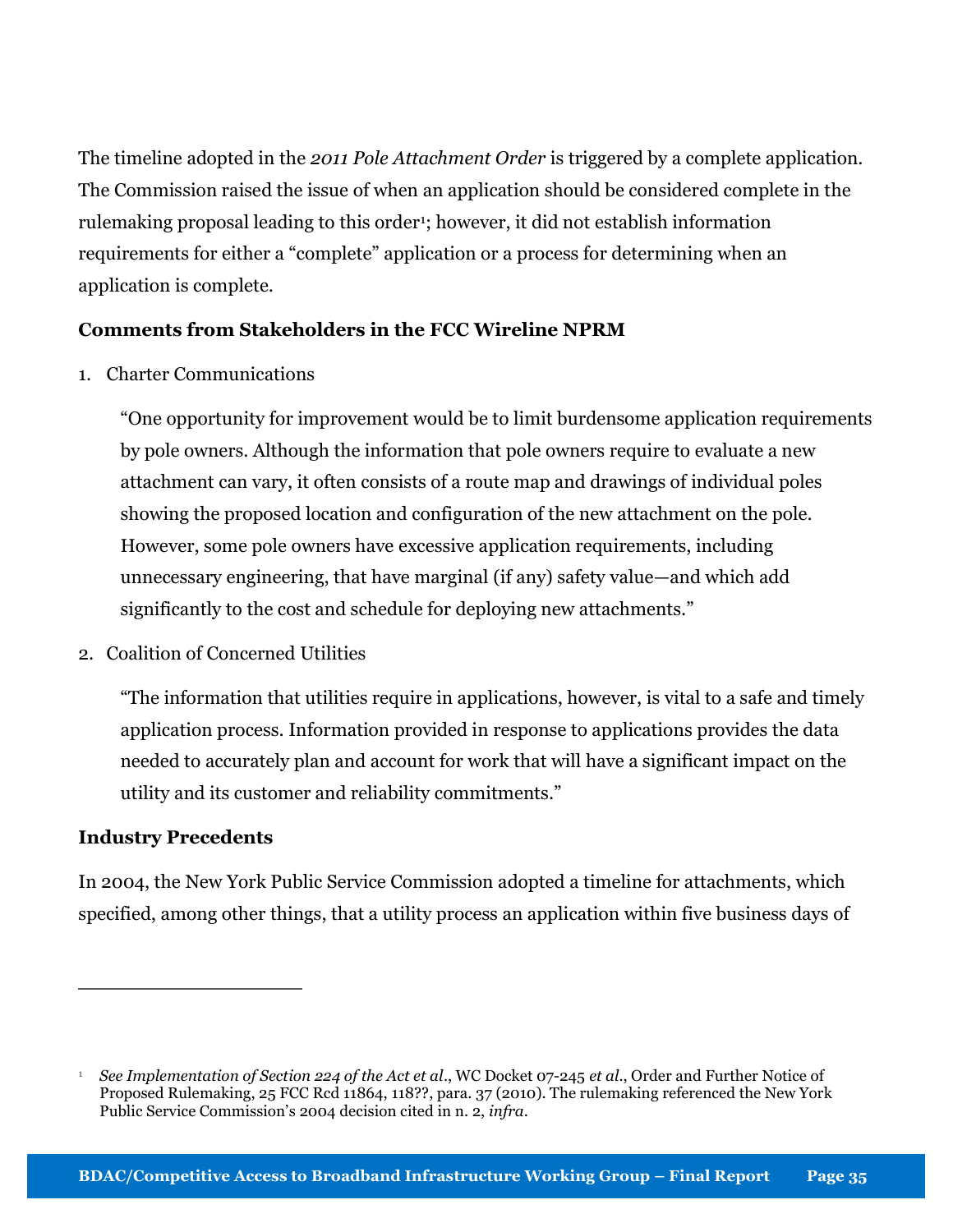receipt and notify an applicant promptly of any deficiencies.

A review of various pole attachment agreements in different jurisdictions indicates that no agreement defines the term "complete" or provides a specific process to determine when an application is complete.

#### Summary of the Deliberation Among Committee Members

Committee members discussed two interrelated issues concerning the submission of applications to attach by telecommunications carriers and cable operators to utilities that can delay timely deployment of broadband service. First, utilities need applicants to provide complete, accurate, and sufficient information related to the proposed attachments, and applicants need to know what information utilities require to fill out their applications. Second, applicants need utilities to consider and find applications to be complete in a timely manner. Committee members recognize that the FCC's pole attachment timeline does not start until the utility deems an application to be complete, and that, because the Commission has not specified when an application is complete and how this should be determined, uncertainty exists for utilities and attachers as does an increased potential for disputes to arise.

One Committee member proposed to limit the information that a utility may request in an application to only that which is known to the applicant; however, Committee members were not prepared to accept this recommendation and thereby restrict the information that may be requested by a utility beyond existing restrictions found in the Commission's rules (i.e., "information necessary under [the utility's] procedures to begin to survey the poles"). At the same time, Committee members agreed that a utility should not be permitted to demand that an applicant supply additional information before deeming an application complete that the utility did not explicitly require at the time of the application's submission. To reduce uncertainty, the Committee decided that an applicant need only supply the information that is expressly stipulated in its master agreement with the utility and/or set forth in a utility's instructions related to its application. Committee members further agreed that this recommendation struck the right balance between ensuring that utilities can request and collect information they deem necessary to begin to survey poles and enabling applicants to ascertain the information that utilities require to find an application complete.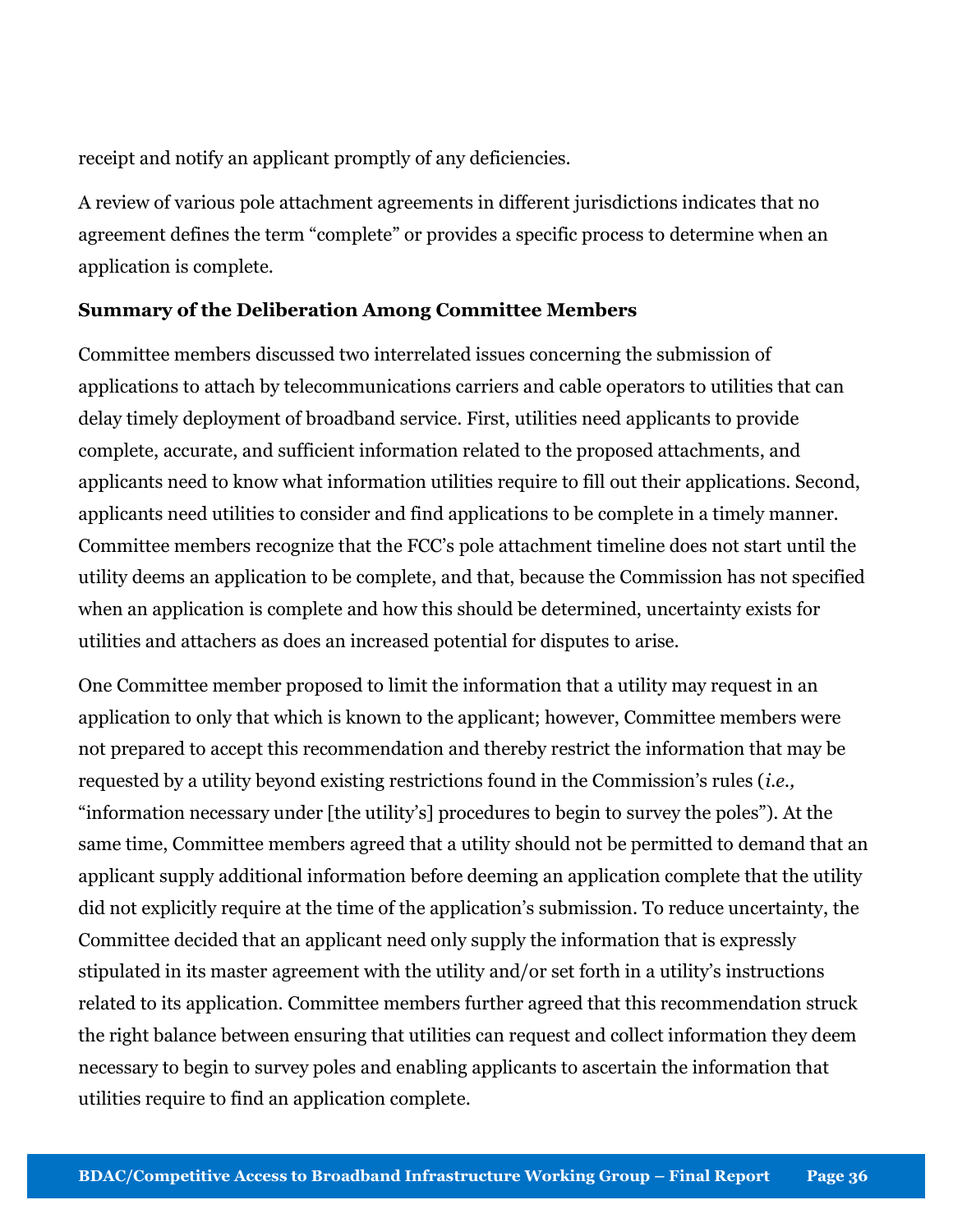The Committee members also concluded that the timeline would have little value if utilities could take an unlimited amount of time to deem applications to be complete. Members debated whether the utility should have five or ten days to deem an application to be complete, and they settled on seven days. Members also decided that utilities, in finding an application to be incomplete, must inform the applicant promptly about what information is missing or insufficient, and that an applicant should be able to cure an incomplete application by only providing the missing or insufficient information rather than having to submit information that was not required to be provided in the first instance. Committee members decided that utilities should have three days to review whether applicants provided the missing or insufficient information, and the application therefore should be deemed complete if this deadline is not met.

### Conclusion:

Proposed Rule Change: At the end of 1.1420(c) the following underlined text should be added:

"(c) Survey. A utility shall respond as described in 1.1403(b) to a cable operator or telecommunications carrier within 45 days of receipt of a complete application to attach facilities to its utility poles (or within 60 days, in the case of larger orders as described in paragraph (g) of this section). This response may be a notification that the utility has completed a survey of poles for which access has been requested. A complete application is an application that provides the utility with the information necessary under its procedures, as specified in a master service agreement or in publicly-released requirements at the time of submission of the application, to begin to survey the poles. An application shall be deemed complete seven days after its submission unless the utility notifies the applicant that the application is incomplete and enumerates all reasons for finding it incomplete. Any resubmitted application need only address the utility's enumerated reasons for the application being incomplete and shall be deemed complete within three days after its resubmission unless the utility specifies which enumerated reasons were not addressed."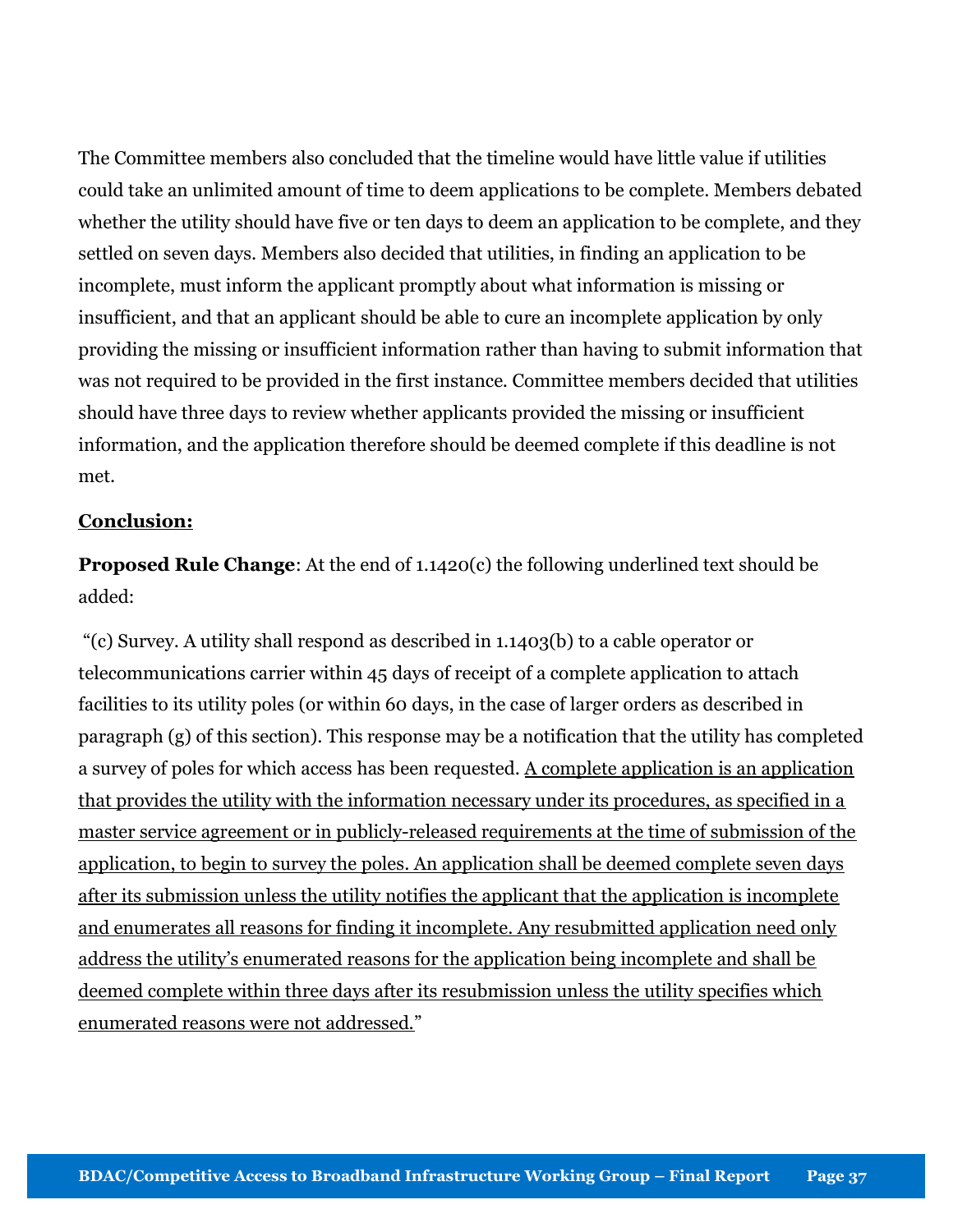# Timing and Process Committee: Proposal #4

# Improving The Requesting Attachers' Self-Help Remedy

Working Group Vote: Pass (18 Yes, 0 No, 0 Abstain)

# Executive Summary of Proposal:

Improve the Commission's existing self-help remedy that requesting attachers may use when existing attachers do not perform make-ready within the 60-day timeline by: (1) focusing the utility's role on initial notification of the need for make-ready work by existing attachers and eliminating utility involvement in self-help make-ready work; (2) enabling a requesting attacher to invoke the self-help remedy and to perform make-ready in accordance with applicable government laws and regulations and engineering and safety standards without using a utility's approved contractors; and (3) requiring the requesting attacher, when invoking the self-help remedy, to provide notice to the utility and existing attachers, thereby giving them an opportunity to be present when it performs the make-ready work.

# Issue/Background:

In adopting the timeline in the 2011 Pole Attachment Order, the Commission permitted a requesting attacher to undertake make-ready work in the communications space when existing attachers failed to perform within the 60-day timeframe. The Order, however, requires that a requesting attacher first permit a utility to undertake the work and, if the utility does not act, then to undertake the work using utility-approved contractors. The Order also places the burden for monitoring performance by existing attachers on the utility, although the utility has less of a stake than the requesting attacher in ensuring such work would be performed. As a result of these issues, requesting attachers have found the self-help remedy to be of uncertain value, and consequently it has been rarely invoked.

# Preface

This Working Group has focused on various mechanisms to expedite pole attachment makeready. It has separately adopted a proposal to provide for one-touch make-ready which would enable a requesting attacher to perform make-ready immediately upon approval of its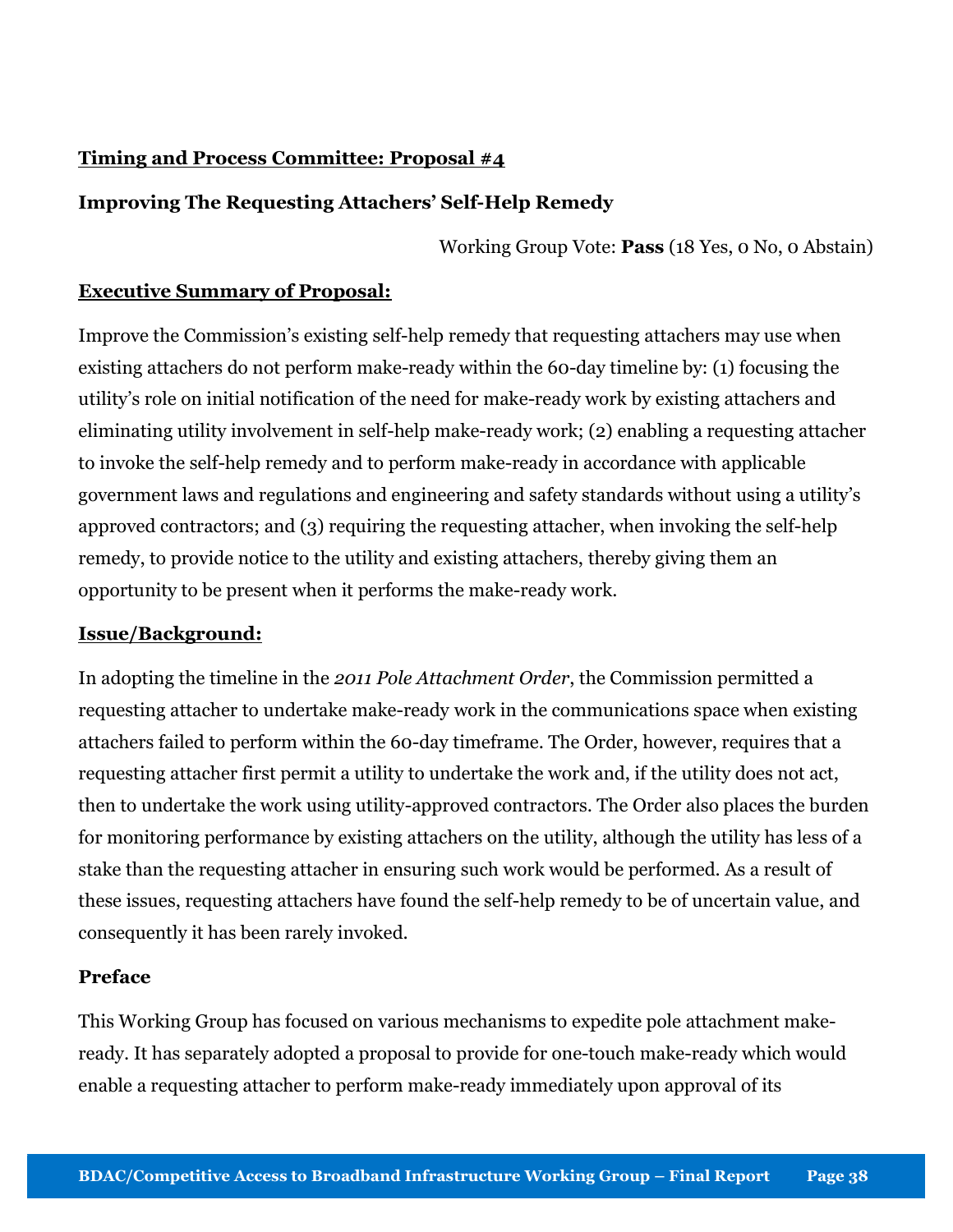application and thereby obviate the need for sequential make-ready by multiple existing attachers. A requesting attacher, however, may decide not to use one-touch make-ready for a variety of reasons, perhaps, by example, because it is willing to wait 60 days for an existing attacher to perform the work to avoid any chance of being liable for moving existing attachments. For that reason, to provide a requesting attacher with an alternative approach, which is complementary to One Touch Make-Ready, the Working Group also seeks to improve the existing self-help remedy as discussed herein.

### Rationale for Proposal

As the Commission found in 2011, enabling a requesting attacher to undertake make-ready work when an existing attacher fails to act within the 60-day window both provides a reasonable incentive for an existing attacher to perform make-ready work and a reasonable alternative when it does not. In addition, the self-help remedy encourages discussion among the utility, existing attachers, and the requesting attacher, which limits disputes and lessens the need for parties to bring complaints to the Commission. While the self-help concept is sound, the policies implementing the concept have created challenges, which can be addressed with the following recommended fixes.

First, the requesting attacher, not the utility, should play the key role in reminding existing attachers of their need to undertake make-ready work. Second, the utility should not be involved in self-help make-ready work, and the requesting attacher should be able to undertake the work promptly, in accordance with applicable federal, state, and local laws and regulations and applicable engineering and safety standards, all without using utility-approved contractors when existing attachers do not act within the 60-day window. Third, a requesting attacher, upon invoking the self-help remedy and undertaking make-ready on the attachments of existing attachers, should inform the utility and existing attachers so they can be present when it performs the work.

# Legal Background

The timeline adopted in the 2011 Pole Attachment Order provides a requesting attacher with the right to undertake make-ready work if existing attachers in the communication space do not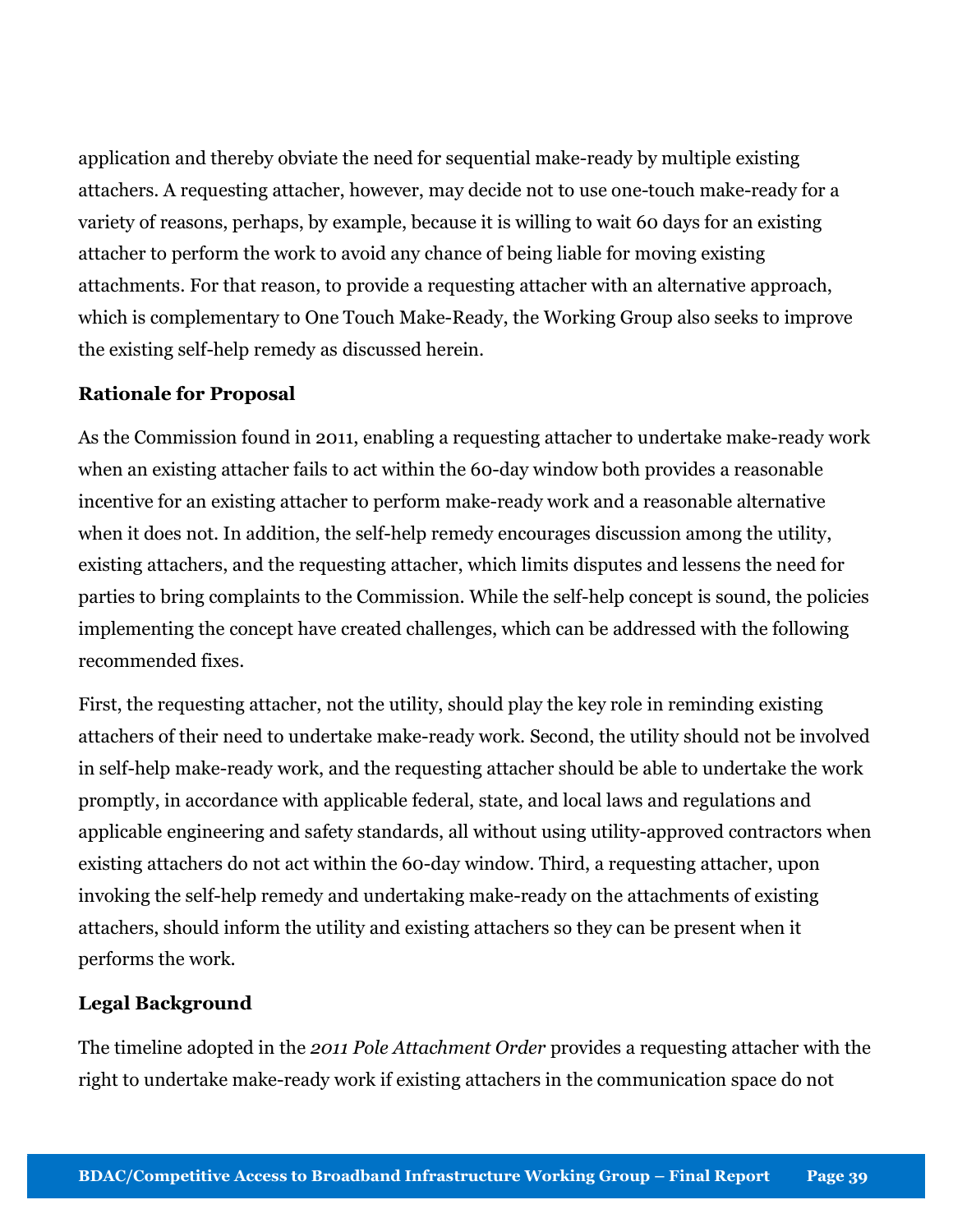perform within the 60-day window (or 105 days for larger orders) ((§1.1420(i)). The regulations also require the requesting attacher to give the utility 15 days to undertake the work  $(\S1.1420(i)(2))$  and to use a contractor  $(\S1.1422(b))$  from a list of approved contractors that the utility is required to provide (§1.1422(a)).

### Comments from Stakeholders in the FCC Wireline NPRM (WC Docket No. 17-84)

In the Wireline NPRM, the Commission sought comment on whether to adopt new rules allowing a requesting attacher to perform routine make-ready in lieu of the existing attacher. Among the different practices the Commission proposed to achieve this objective included modifying the existing self-help remedy so that a requesting attacher could use its own contractors and adopting one-touch make-ready or right-touch make-ready. In regard to modifying the existing remedy, the following comments were representative of those filed.

1. American Cable Association

"The Commission should improve the effectiveness of the self-help remedy by providing greater clarity on the relative rights and responsibilities of each party. Specifically, the Commission should clarify that if existing attachers fail to complete make-ready within the Commission's 60-day timeframe, the new attacher has an enforceable right to undertake all necessary make-ready using its own contractor, including work in the electric space. The new attacher would be required to provide reasonable notice to existing attachers so they can be present while the work is performed and would remain liable for any damages caused by faulty make-ready work. The Commission also should eliminate the 15-day period for utilities to undertake make-ready at the end of the 60-day period, as ACA representatives reported that utilities generally have no interest in handling such work."

2. Coalition of Concerned Utilities

"Communications companies should select the contractors performing work in the communications space on the poles, but any decisions about who controls make-ready engineering and make-ready work in the communications space should remain with each electric utility pole owner."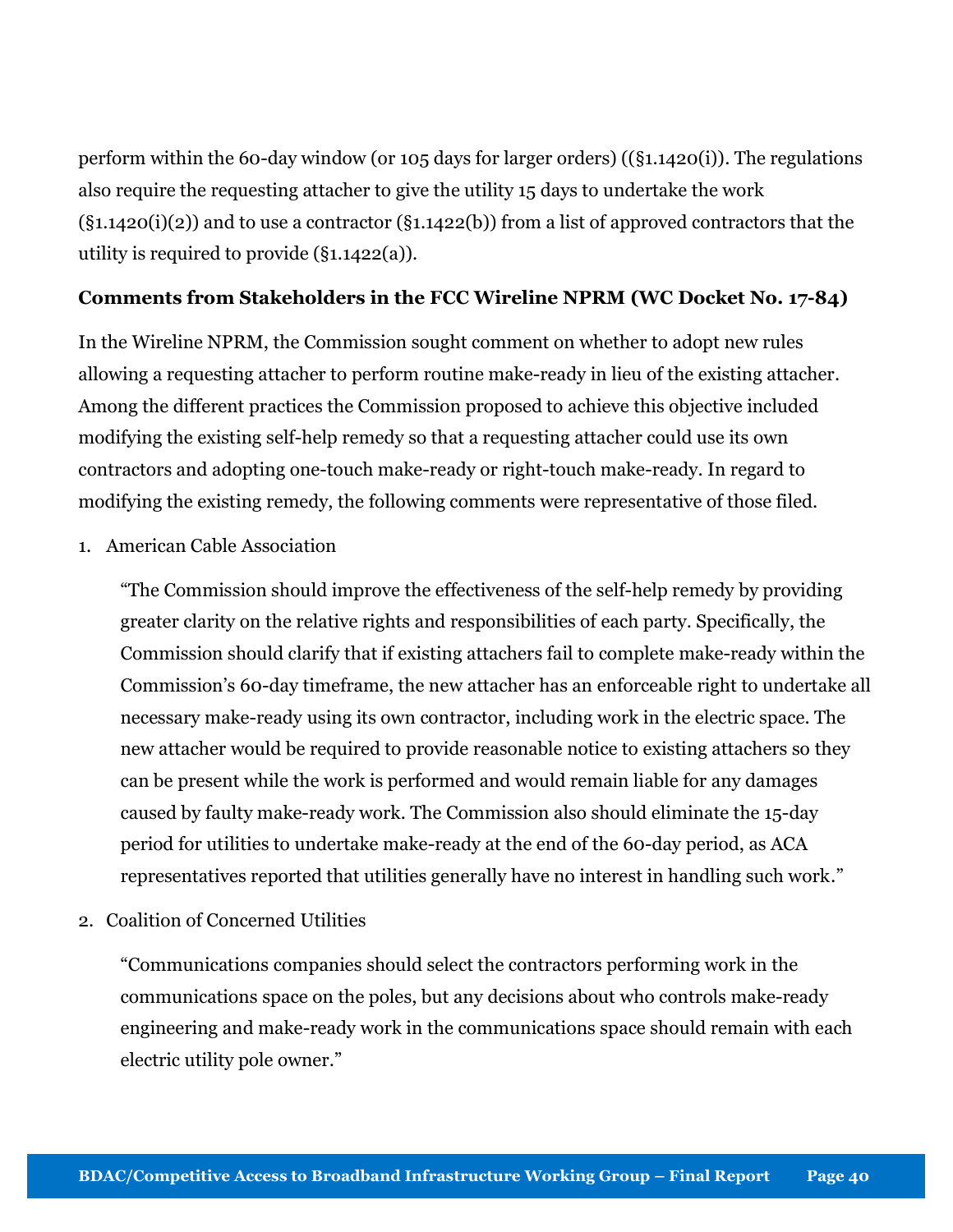#### 3. Midwest Electric Utilities

"The Midwest Electric Utilities have little or no direct involvement in the performance of make-ready work in the communications space. All of the make-ready work in the communications space is performed either by the new or existing attacher or by their qualified contractors, and any coordination concerning matters such as the use of contractors, the timing of completion of make-ready work, and so forth, is entirely in the hands of communications companies."

#### Summary of the Deliberation Among Committee Members

Members of the Working Group's Committee (Committee) agreed that the Commission's 2011 self-help remedy appropriately balances the rights of requesting attachers that do not seek to use the proposed one-touch make-ready (or similar practice) and existing attachers, but the rule and requirements implementing the concept needed to be amended and clarified, which then could lead to more effective use of the remedy. Committee members also determined that utilities were not carrying out their obligations under the rules, which were intended to facilitate a requesting attacher's use of the self-help remedy, but an improved outcome could be achieved without imposing new rules or greater enforcement penalties on them. Rather, Committee members agreed that requesting attachers could take on many of the obligations now imposed on utilities.

First, Committee members decided a utility need only provide to existing attachers the following: notice of the requesting attacher's make-ready work, the deadline for them to complete such work according to the Commission's rules, and the requesting attacher's contact information. Once a utility gave this notice, a requesting attacher, who had sufficient incentive to ensure existing attachers completed their work, would assume oversight responsibility.

Second, based on information that utilities rarely, if ever, assert their right to complete makeready that is uncompleted by existing attachers within 15 days, Committee members agreed to remove this obligation on utilities, which would facilitate a requesting attacher completing make-ready as quickly as possible.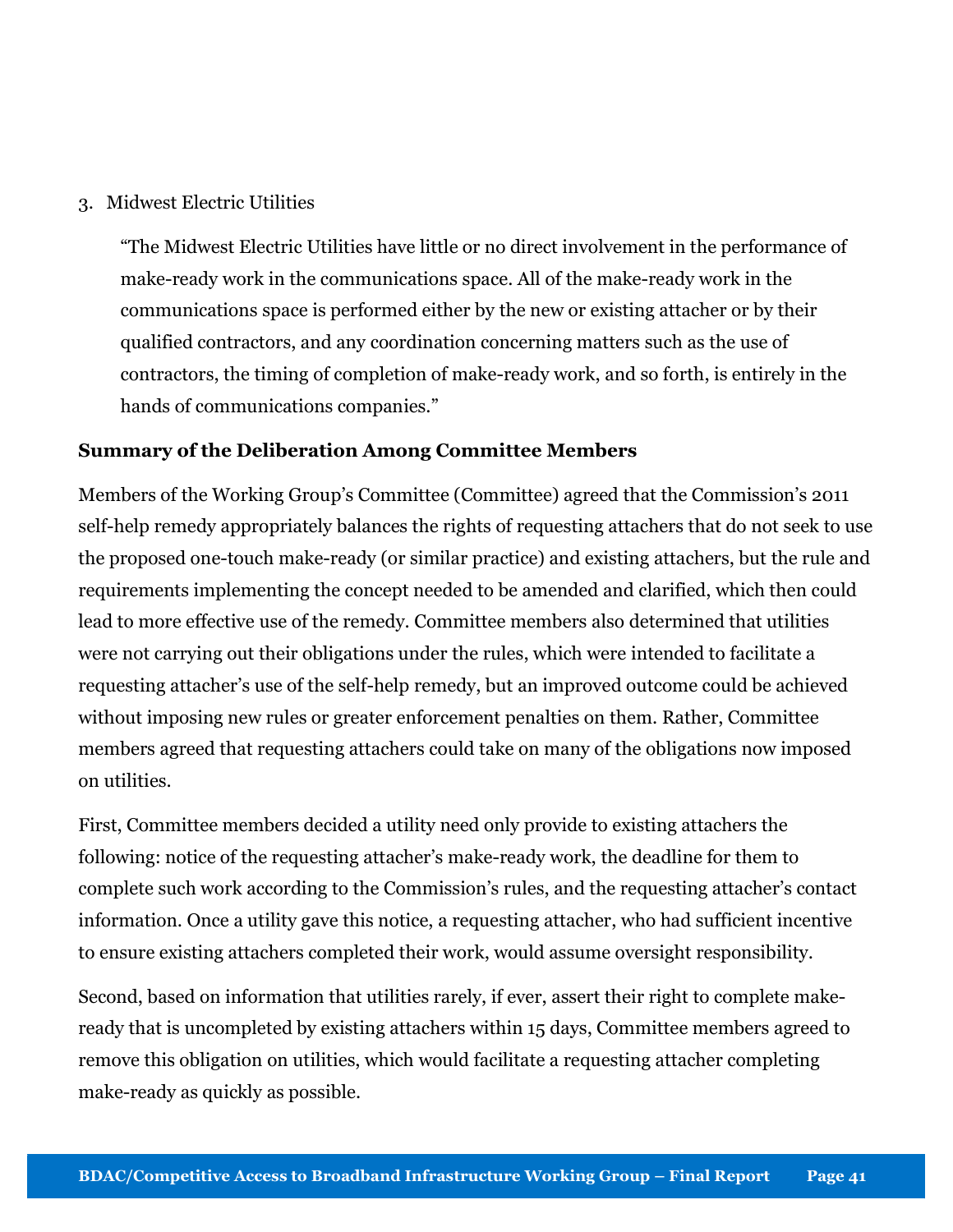Third, for several reasons, Committee members decided that utilities need not provide, and requesting attachers need not utilize, utility-approved contractors to complete make-ready under the self-help remedy. To begin with, based on discussions with utilities and attachers, the Committee determined that a requesting attacher, especially one who has elected to wait 60 days to allow existing attachers to move their own attachments, has sufficient incentive to use a competent contractor who would perform the remaining work properly. The Committee further believed remaining concerns are adequately addressed by the following additional safeguards. The Committee's updated self-help remedy gives existing attachers affected by a requesting attacher's execution of self-help with a reasonable opportunity to accompany and consult during the work and requires requesting attachers to perform work in accordance with applicable federal, state, and local laws and regulations and applicable engineering and safety standards, which enables existing attachers that are unsatisfied with make-ready work done to its attachments to bring a complaint to the Commission or to bring a civil action against the requesting attacher.

Finally, due to the fact that existing attachers have 60 days to perform the make-ready work themselves and the other protections that the updated self-help remedy provides, Committee members did not think it necessary for requesting attachers to put up a performance bond or to provide additional indemnification to existing attachers, which are not required to take such actions under the existing self-help make-ready requirement.

### Conclusion:

# Proposed Rule Change: To amend §1.1420 and 1.1422 as follows:

§ 1.1420 Timeline for access to utility poles.

(a) The term "attachment" means any attachment by a cable television system or provider of telecommunications service to a pole owned or controlled by a utility.

(b) All time limits in this subsection are to be calculated according to § 1.4.

(c) Survey. A utility shall respond as described in § 1.1403(b) to a cable operator or telecommunications carrier within 45 days of receipt of a complete application to attach facilities to its utility poles (or within 60 days, in the case of larger orders as described in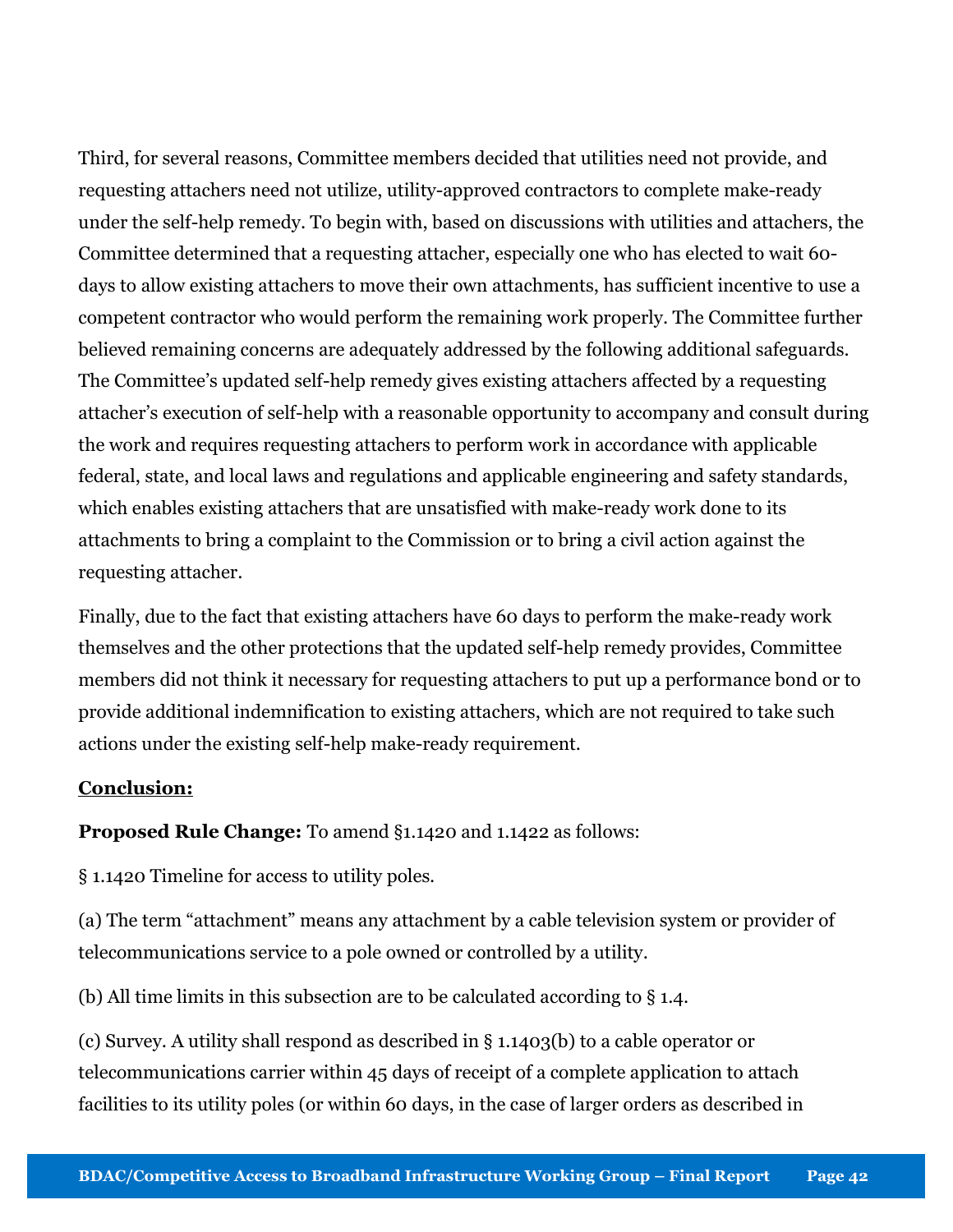paragraph (g) of this section). This response may be a notification that the utility has completed a survey of poles for which access has been requested. A complete application is an application that provides the utility with the information necessary under its procedures to begin to survey the poles.

(d) Estimate. Where a request for access is not denied, a utility shall present to a cable operator or telecommunications carrier an estimate of charges to perform all necessary make-ready work within 14 days of providing the response required by  $\S$  1.1420(c), or in the case where a prospective attacher's contractor has performed a survey, within 14 days of receipt by the utility of such survey.

- (1) A utility may withdraw an outstanding estimate of charges to perform make-ready work beginning 14 days after the estimate is presented.
- (2) A cable operator or telecommunications carrier may accept a valid estimate and make payment anytime after receipt of an estimate but before the estimate is withdrawn.

(e) Make-ready. Upon receipt of payment specified in paragraph (d)(2) of this section, a utility shall notify immediately and in writing all known entities with existing attachments that may be affected by the make-ready of the need for and nature of make-ready work. For attachments in the communications space, the notice shall and.

(1) For attachments in the communications space, the notice shall:

(i) Specify where and what make-ready will be performed.

(ii) Setset a date for completion of make-ready by such entities that is no later than 60 days after notification is sent (or 105 days in the case of larger orders, as described in paragraph (g) of this section). For wireless attachments above the communications space, the notice shall set a date for completion of make-ready that is no later than 90 days after notification is sent (or 135 days in the case of larger orders, as described in paragraph (g) of this section). A utility shall provide a cable operator or telecommunications carrier requesting attachment with a copy of such notification and the contact information of entities with existing attachments that may be affected by the make-ready, and thereafter a cable operator or telecommunications carrier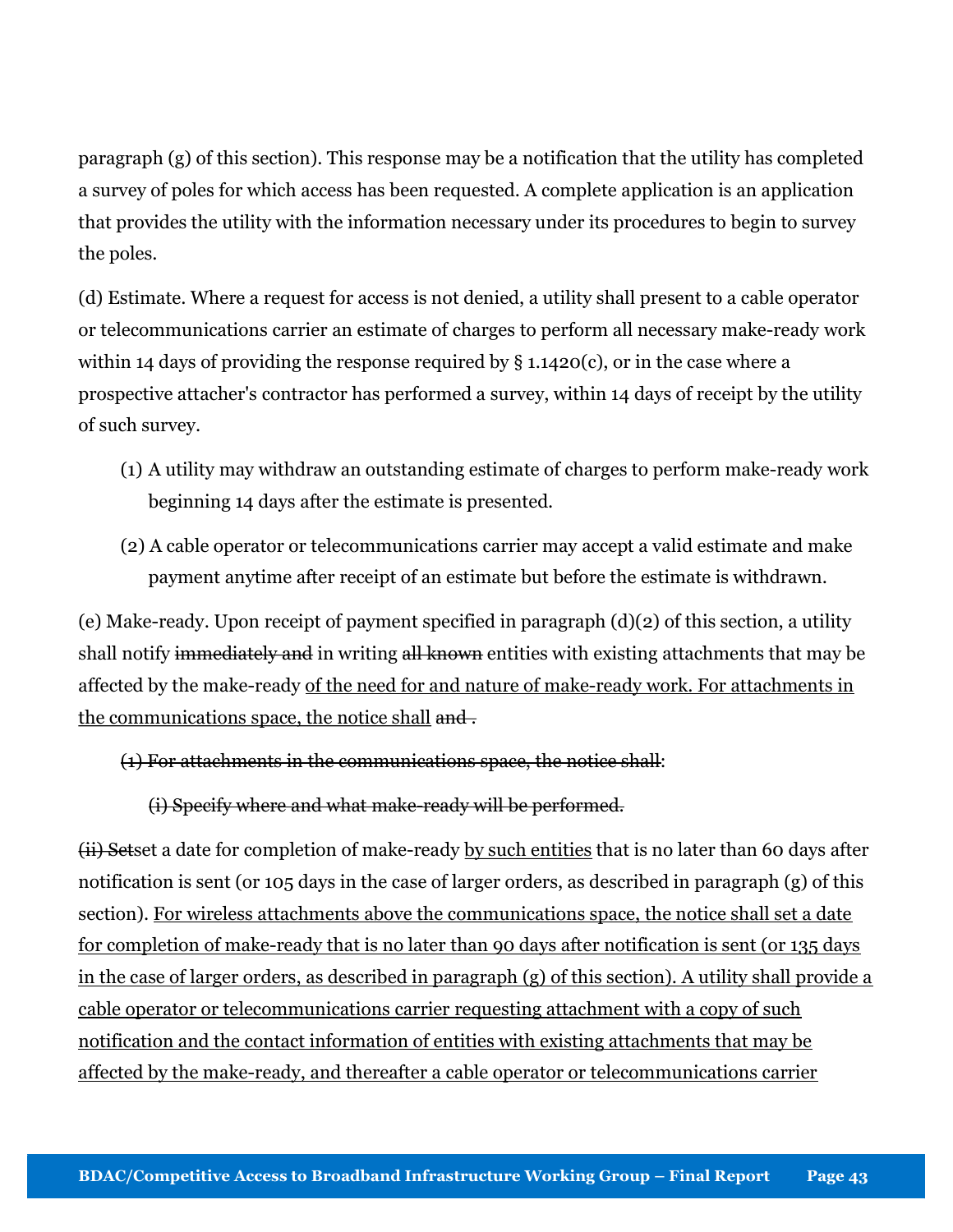requesting attachment shall be responsible for all further notifications to, and coordination with, such entities except as may be otherwise directed by the utility.

(iii) State that any entity with an existing attachment may modify the attachment consistent with the specified make-ready before the date set for completion.

(iv) State that the utility may assert its right to 15 additional days to complete makeready.

(v) State that if make-ready is not completed by the completion date set by the utility (or, if the utility has asserted its 15-day right of control, 15 days later), the cable operator or telecommunications carrier requesting access may complete the specified makeready.

(vi) State the name, telephone number, and e-mail address of a person to contact for more information about the make-ready procedure.

(2) For wireless attachments above the communications space, the notice shall:

(i) Specify where and what make-ready will be performed.

(ii) Set a date for completion of make-ready that is no later than 90 days after notification is sent (or 135 days in the case of larger orders, as described in paragraph (g) of this section).

(iii) State that any entity with an existing attachment may modify the attachment consistent with the specified make-ready before the date set for completion.

(iv) State that the utility may assert its right to 15 additional days to complete makeready.

(v) State the name, telephone number, and e-mail address of a person to contact for more information about the make-ready procedure.

(f) For wireless attachments above the communications space, a utility shall ensure that makeready is completed by the date set by the utility in paragraph (e)(2)(ii) of this section (or, if the utility has asserted its 15-day right of control, 15 days later).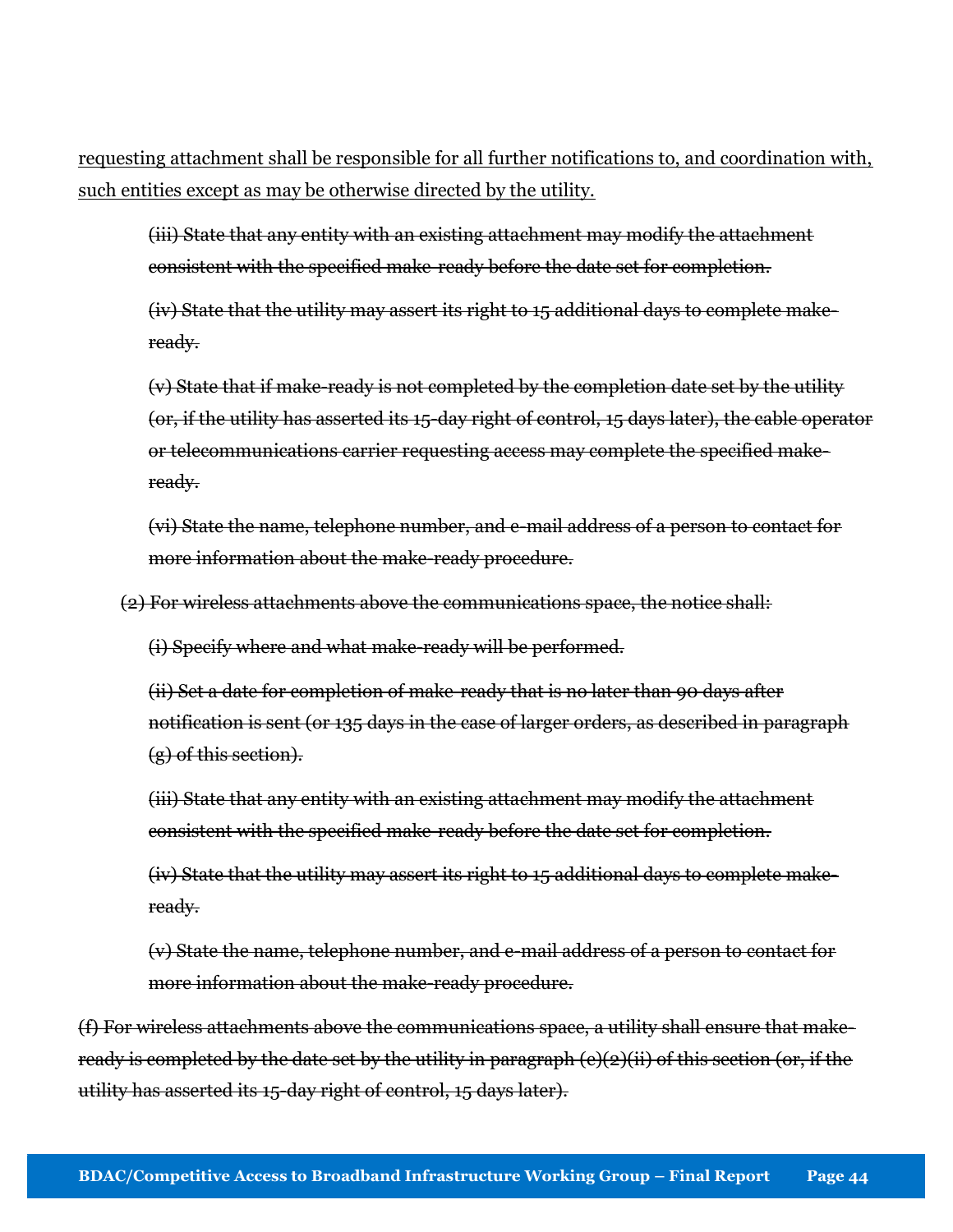(g) For the purposes of compliance with the time periods in this section:

- (1) A utility shall apply the timeline described in paragraphs (c) through (e) of this section to all requests for pole attachment up to the lesser of 300 poles or 0.5 percent of the utility's poles in a state.
- (2) A utility may add 15 days to the survey period described in paragraph (c) of this section to larger orders up to the lesser of 3000 poles or 5 percent of the utility's poles in a state.
- (3) A utility may add 45 days to the make-ready periods described in paragraph (e) of this section to larger orders up to the lesser of 3000 poles or 5 percent of the utility's poles in a state.
- (4) A utility shall negotiate in good faith the timing of all requests for pole attachment larger than the lesser of 3000 poles or 5 percent of the utility's poles in a state.
- (5) A utility may treat multiple requests from a single cable operator or telecommunications carrier as one request when the requests are filed within 30 days of one another.
- (h) A utility may deviate from the time limits specified in this section:
	- (1) Before offering an estimate of charges if the parties have no agreement specifying the rates, terms, and conditions of attachment.
	- (2) During performance of make-ready for good and sufficient cause that renders it infeasible for the utility to complete the make-ready work within the prescribed timeframe. A utility that so deviates shall immediately notify, in writing, the cable operator or telecommunications carrier requesting attachment and other affected entities with existing attachments, and shall include the reason for and date and duration of the deviation. The utility shall deviate from the time limits specified in this section for a period no longer than necessary and shall resume make-ready performance without discrimination when it returns to routine operations.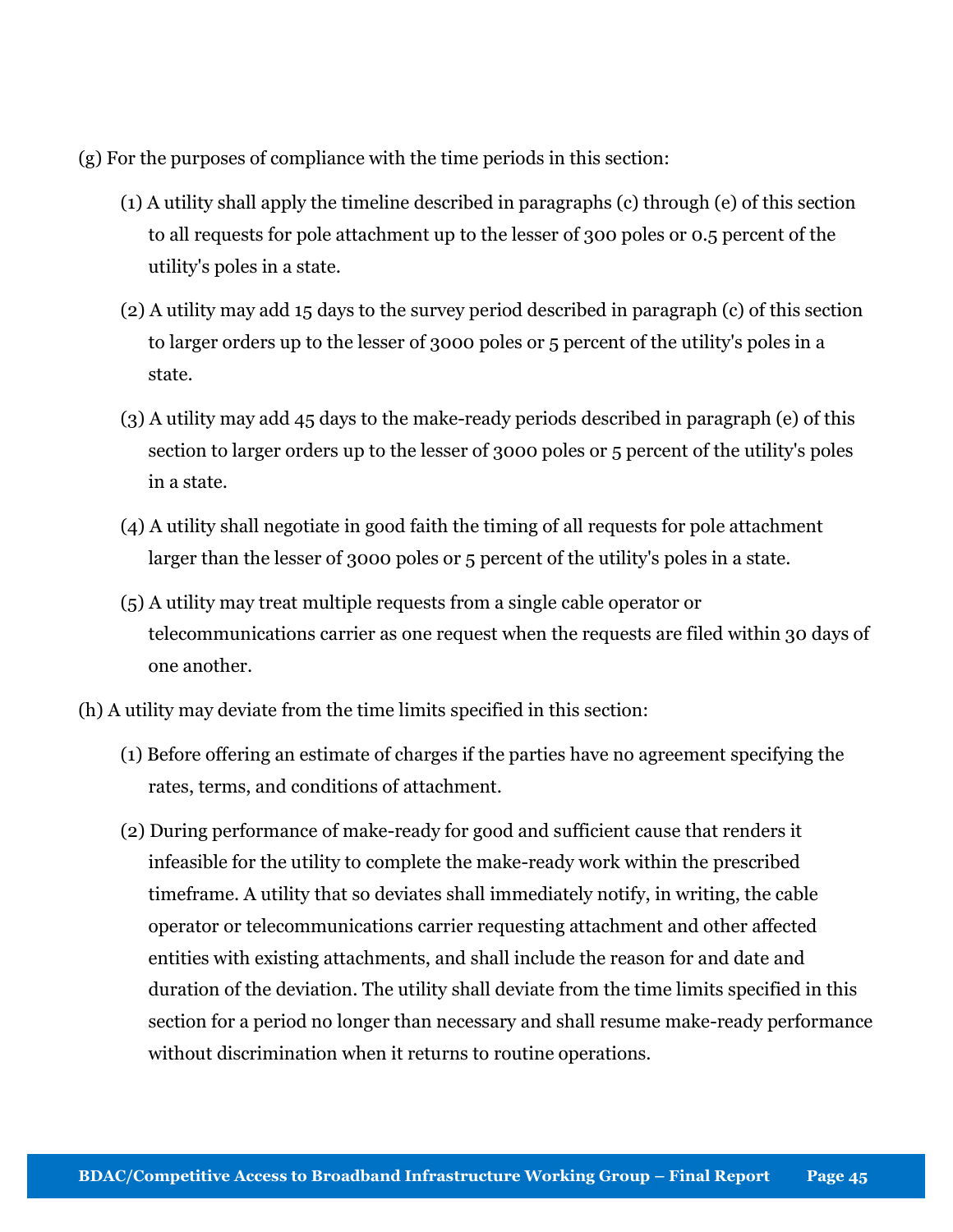(i) If a utility fails to respond as specified in paragraph (c) of this section, a cable operator or telecommunications carrier requesting attachment in the communications space may, as specified inconsistent with § 1.1422, hire a contractor to complete a survey. If make-ready is not complete by the date specified in paragraph (e) $\left(\frac{1}{i}\right)$  of this section, a cable operator or telecommunications carrier requesting attachment in the communications space may, consistent with § 1.1422, hire a contractor to complete the specified make-ready.:

(1) Immediately, if the utility has failed to assert its right to perform remaining make-ready work by notifying the requesting attacher that it will do so; or

(2) After 15 days if the utility has asserted its right to perform make-ready by the date specified in paragraph (e)(1)(ii) of this section and has failed to complete make-ready.

### § 1.1422 Contractors for survey and make-ready.

(a) A utility shall make available and keep up-to-date a reasonably sufficient list of contractors it authorizes to perform surveys and make-ready in the communications space on its utility poles in cases where the utility has failed to meet deadlines specified in § 1.1420.

(b) If a cable operator or telecommunications carrier hires a contractor for purposes specified in § 1.1420, it shall choose from among a utility's list of authorized contractors.

(ae) A cable operator or telecommunications carrier that hires a contractor for undertakes a survey or make-ready work pursuant to § 1.1420(i) shall provide a utility with a reasonable opportunity for a utility representative to accompany and consult with the authorized contractor and the cable operator or telecommunications carrier during either of those activities.

(b) A cable operator or telecommunications carrier that undertakes make-ready work pursuant to § 1.1420(i) shall:

(1) Provide entities with existing attachments that may be affected by the make-ready with a reasonable opportunity to accompany and consult with the cable operator or telecommunications carrier during that work; and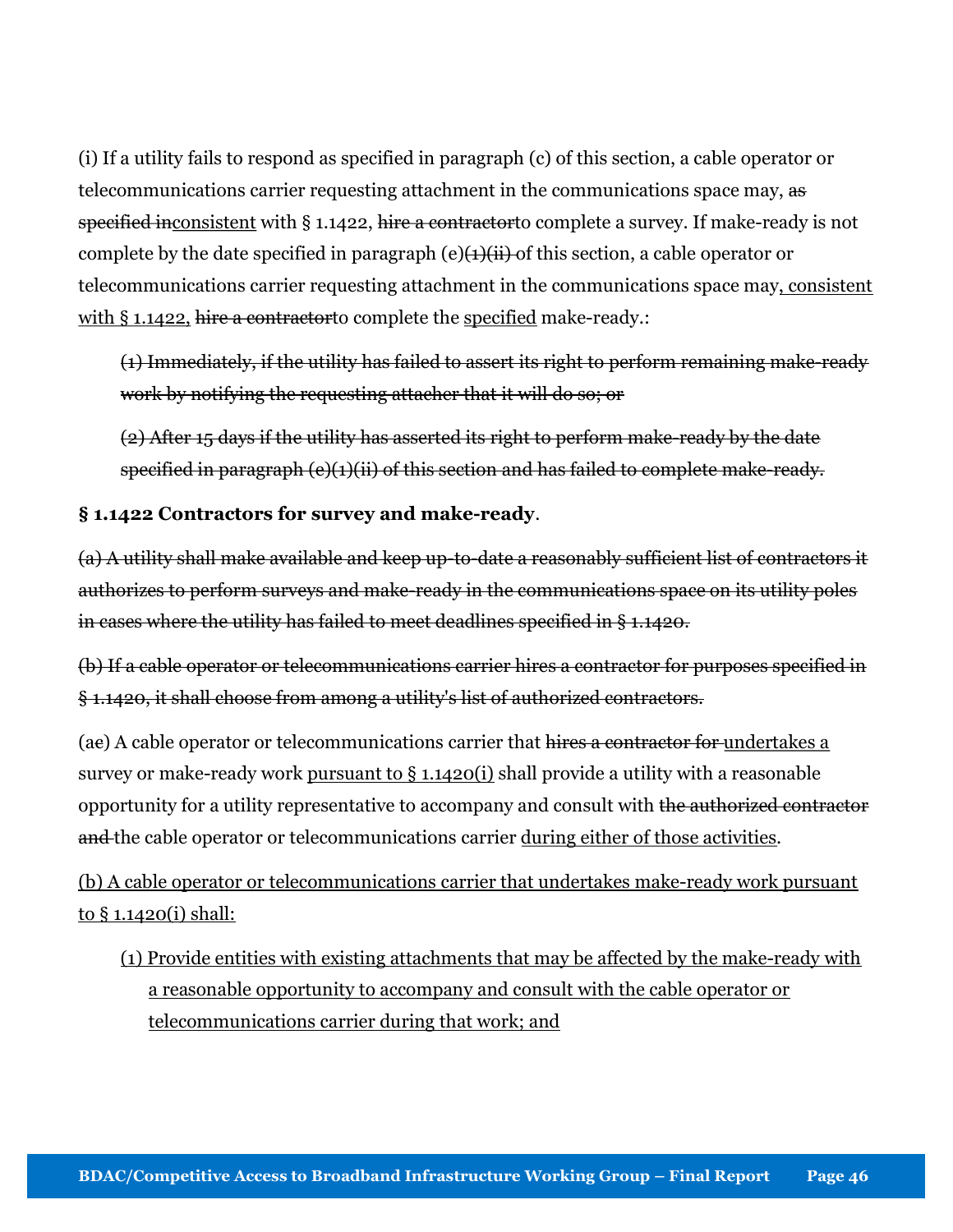(2) Ensure that any work it performs on existing attachments are in accordance with applicable federal, state, and local laws and regulations and applicable engineering and safety standards.

(cd) The consulting representative of an electric utility may make final determinations, on a nondiscriminatory basis, where there is insufficient capacity and for reasons of safety, reliability, and generally applicable engineering purposes.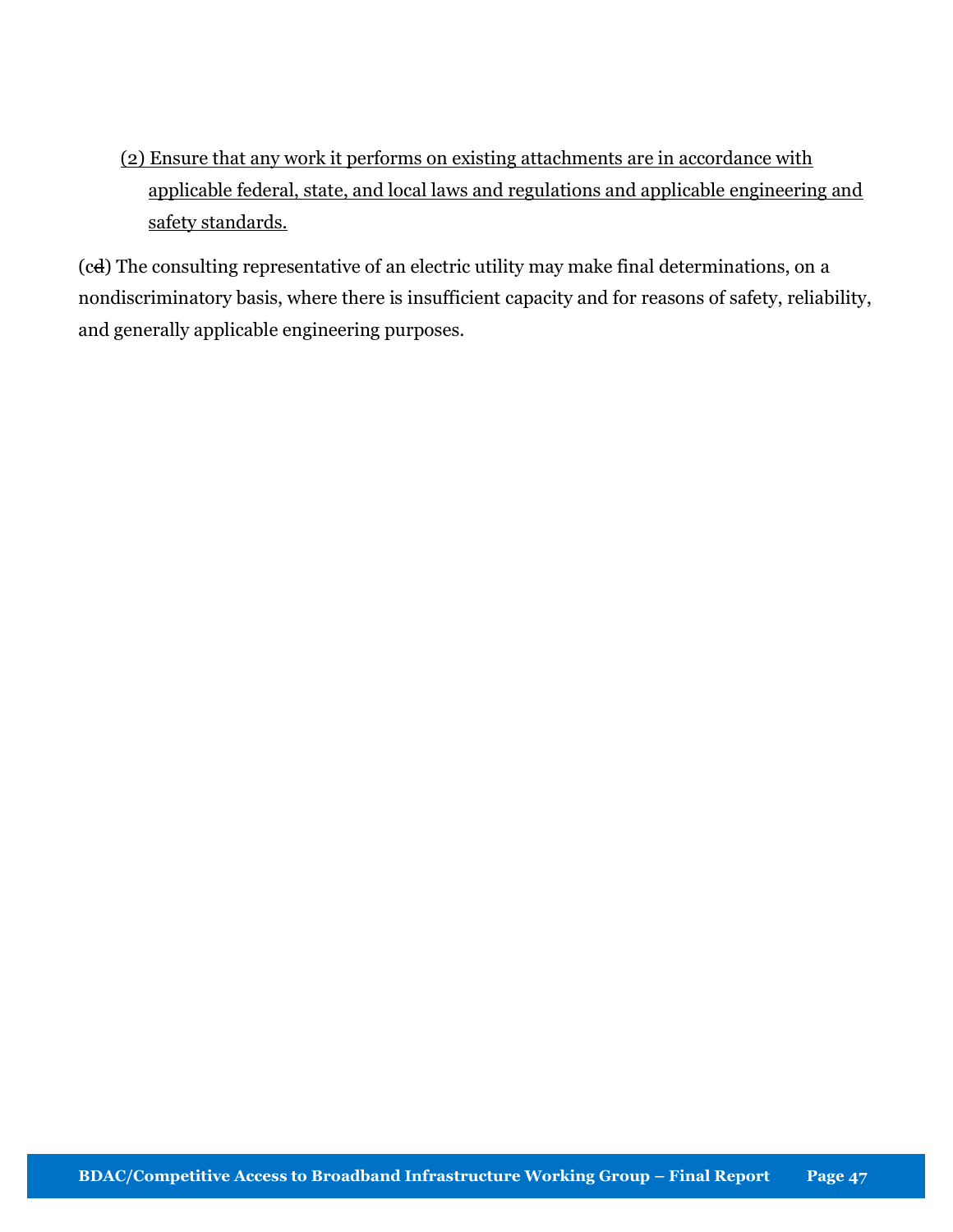# Fees and Rates Committee: Proposal #1

#### Hurdles: Commingled Services

Working Group Vote: Pass (20 Yes, 0 No, 0 Abstain)

#### Executive Summary of Proposal:

Using the FCC's current definitions for telecommunications, cable, and broadband, no additional clarification of those rates beyond the cable rate and the telecommunications rate are justified or needed. As it stands today the telecommunications rate and the cable rate are equal.

#### Issue/Background:

The potential exists for future uncertainty about rates for commingled services. Access and rates for pole attachers depends on the FCC's classification of the provided services.

#### Application of Proposal:

In the event the FCC reclassifies broadband internet access services as non-Title II services, the FCC may need to take further action on the rates certain attachers pay for their services. However, as it stands today, only the telecommunications rate and the cable rate are needed.

#### Conclusion:

Using the current telecommunications, cable and broadband definitions set forth by the FCC, only the cable rate and the telecommunications rate are needed.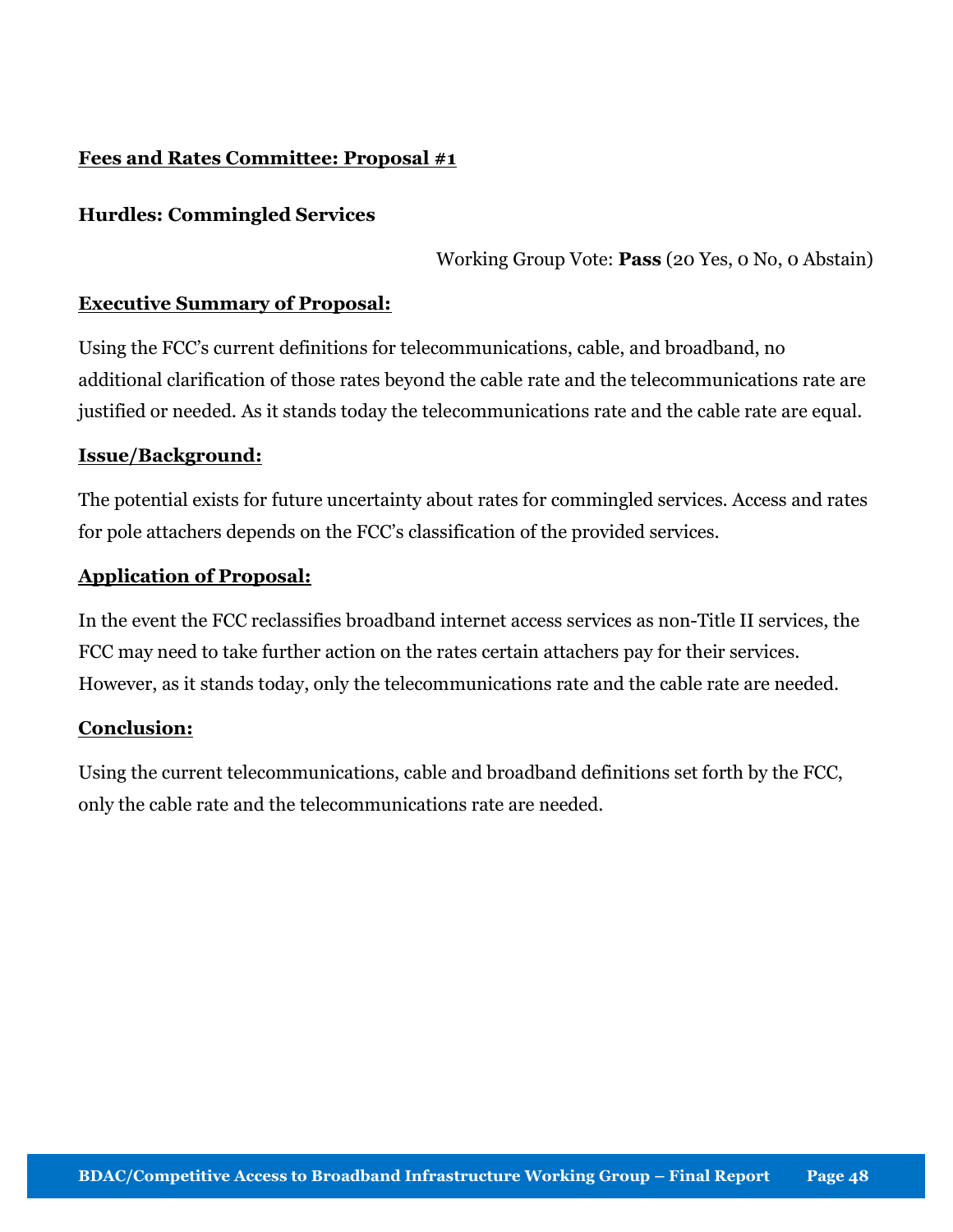# Fees and Rates Committee: Proposal #4

# Hurdles: Rate Disclosure

Working Group Vote: Pass (20 Yes, 0 No, 0 Abstain)

# Executive Summary of Proposal:

Publishing contact information on the public website for the trade association representing electric cooperatives will facilitate an attacher's ability to determine pole attachment rates, terms and conditions.

### Issue/Background:

On occasion, specifically with electric cooperatives, pole attachment rates and related information are not easily obtainable from the pole owner.

# Application of Proposal:

To address the desire of pole attachers seeking to deploy broadband services to obtain pole attachment information from electric cooperatives, the National Rural Electric Cooperative Association (NRECA) should publish on its public website the name and contact information for the electric cooperative manager in each state. A provider then could contact the relevant statewide manager to receive information about an electric cooperative in the state of interest and ascertain its pole attachment rates, terms and conditions.

### Conclusion:

NRECA shall publish on its public website contact information for statewide electric cooperative managers to facilitate a pole attacher's ability to determine pole attachment rates, terms and conditions.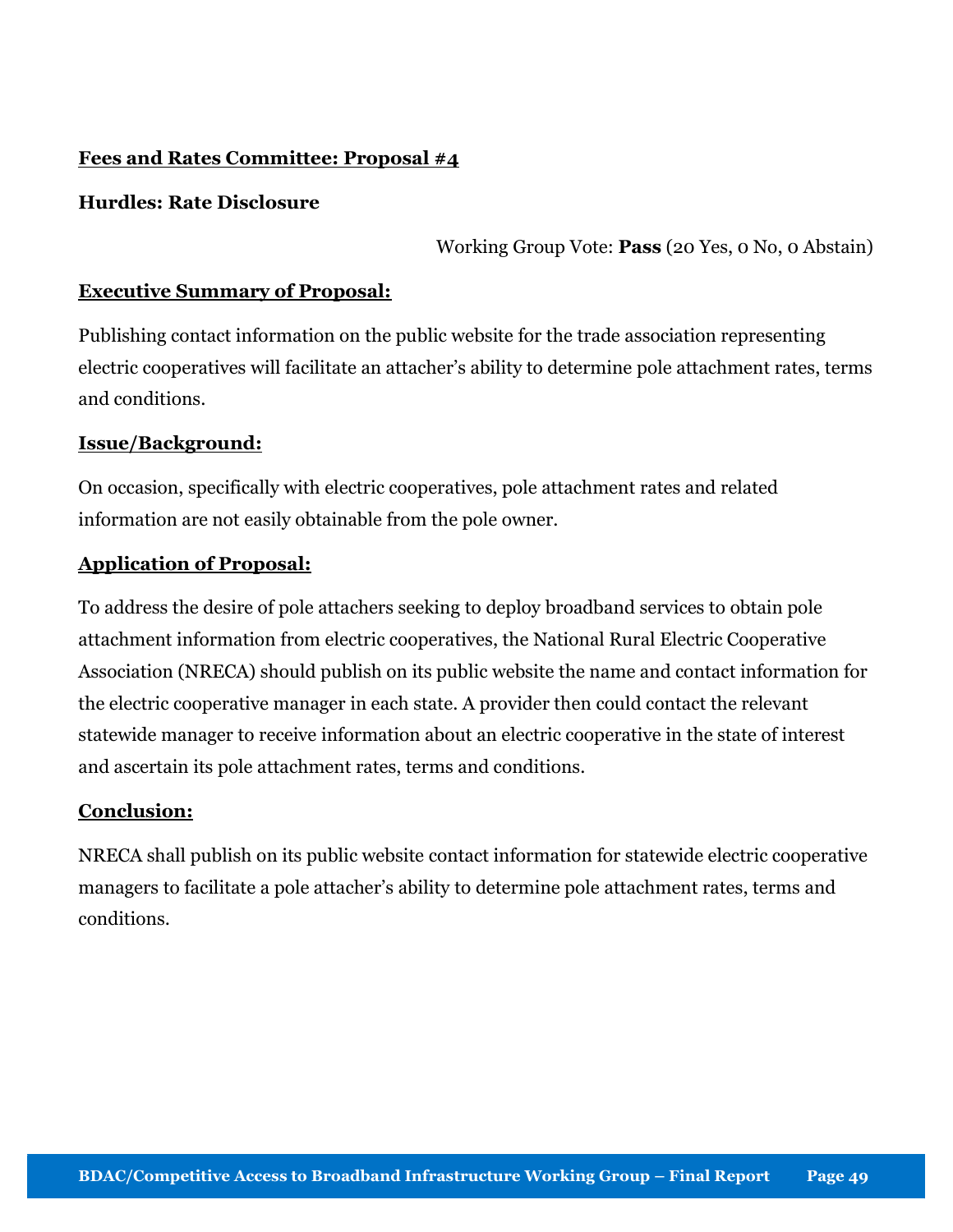# Other Infrastructure and Transparency Committee: Proposal #1

### Common Infrastructure Efficiencies

Working Group Vote: Pass (17 Yes, 0 No, 0 Abstain)

### Executive Summary of Proposal:

There is a need to explore the means by which broadband infrastructure deployment is either hampered or encouraged through the creation of various efficiencies. The goal of this proposal is to uncover the proper incentives that the FCC can introduce into the process of building and maintaining infrastructure that will facilitate optimal broadband deployment.

### Issue/Background:

An important part of this exercise will be developing means for reliably determining the ownership of existing infrastructure. Frequently, ownership of existing infrastructure is not clear. At a minimum, we should be able to ensure that firms wanting to do a new buildout should be able to determine a clearly identified owner through an easily accessible database, public records, or a similar resource.

In addition to examining the means by which governmental units can decrease the transaction costs of traditional siting (e.g., on utility poles), there should be an examination of the means by which these governmental units can best incentivize private businesses to make portions of their buildings available for siting wireless equipment. This could take the form of, for instance, leasing agreements with the owners of commercial and nonprofit buildings to allow for the installation of various wireless facilities. The role of the governmental unit in this regard would be as facilitator to optimize the amount of private space used for wireless deployment.

Finally, we seek to promote the deployment and utilization of "creative" common infrastructure elements such as shared messenger wire, shared fiber sheath, shared duct, shared communications hut, and shared trench. Relatedly, if any government or corporation is building out new infrastructure it should be carrying some form of 5G-enabling technology through the aforementioned shared resources.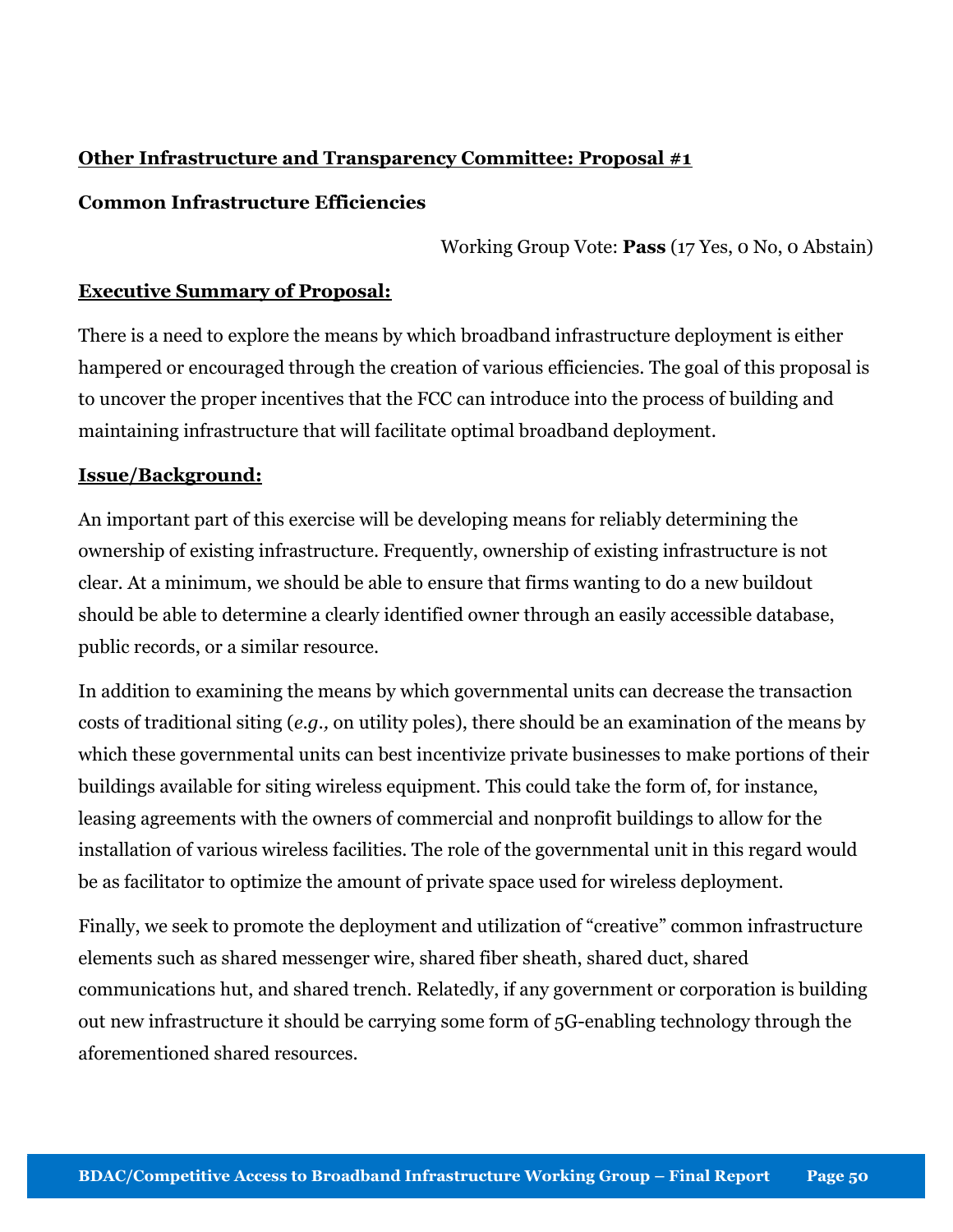# Application of Proposal:

In order to achieve the objective of encouraging infrastructure efficiencies, we propose that the FCC implement the following policies relating to infrastructure sharing and scheduling improvements that could be used to offset the costs associated with developing additional infrastructure.

# General Challenges to Competition

There are a number of challenges involved in promoting competitive efficiencies.

- Ownership See the proposal for a common infrastructure database.
- Siting considerations e.g., for wireless  $/5G$  infrastructure.

# Subject Facilities & Specific Challenges to Competition

The following list of structures represents the likely targets for the FCC to focus on when encouraging competitive access for this proposal. Each entry should contain any competitive challenges that arise as a specific feature of particular hardware.

Importantly, the goal of this proposal is to provide economic incentives that help to align the interests of various private parties so that they can voluntarily reach the most economically efficient results. By way of example, increased pole attachment rates could influence pole owners to install more capacity. Colocation on macro towers was very effective in many areas of the country, since equipment was installed on transmission towers that were not regulated, with the two parties agreeing to terms without government oversight. Lighting poles could work the same way. Other examples:

- **Utility poles**
- **Messenger wires**
- **Trenches**
- Sheaths
- Ducts
- Buildings used for antennas
	- o Public buildings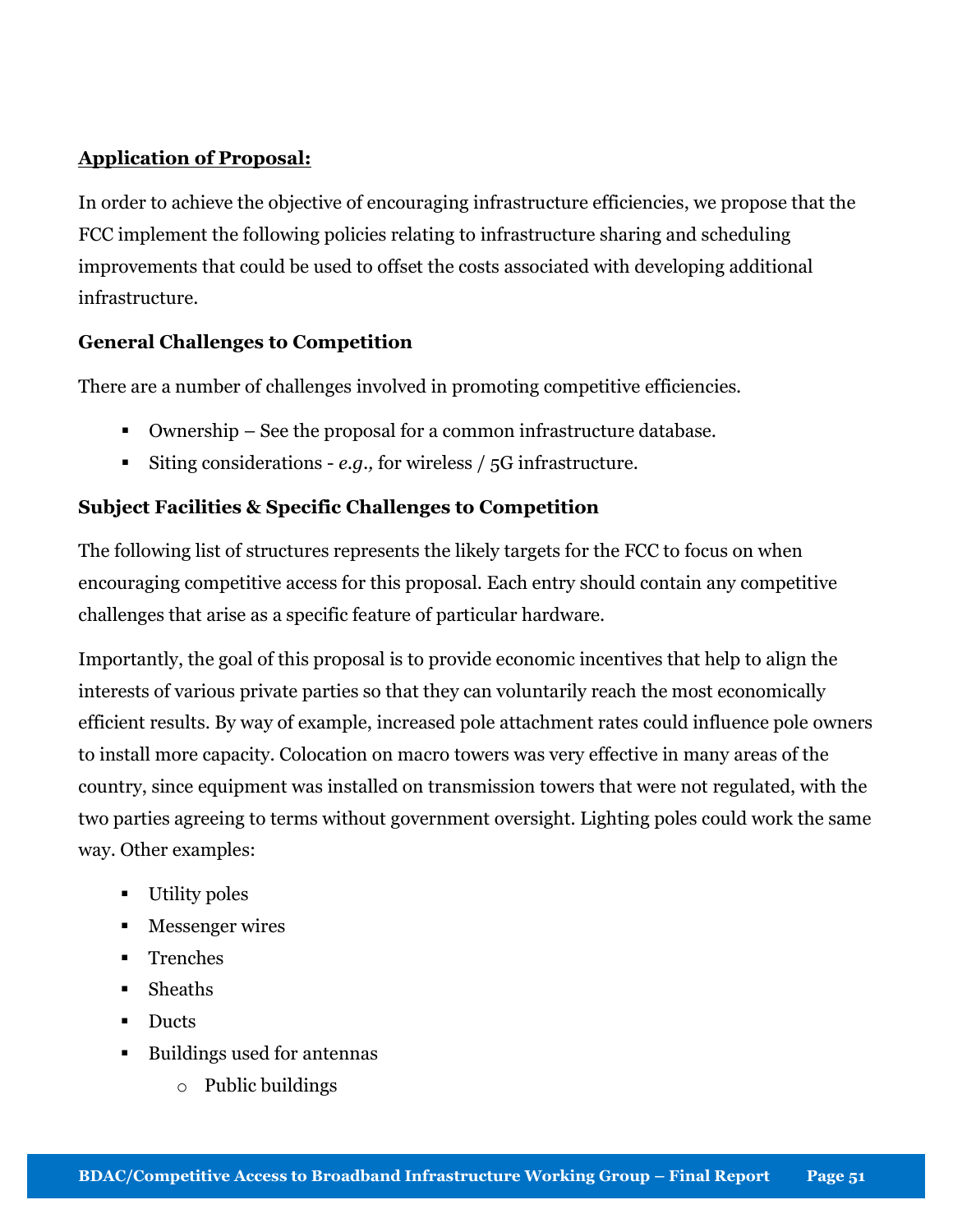- o Private buildings
- Buildings used for signal regeneration
	- o Space offered in public buildings
	- o Private colocation/regeneration facilities
	- o Private data centers
	- o Space offered in private buildings
- Alternative public structures
	- o Traffic lights
	- o Lamp posts
	- o Utility towers
	- o Water towers
	- o Bridges
	- o Radio towers
	- o Community centers

### Conclusion:

We recommend the Commission find ways to encourage private and public entities interested or involved in the deployment of broadband Internet access service in a community to find ways to make such deployment plans known to others in the community, consistent with the interests of the parties to keep certain aspects of plans private for competitive reasons or for the public safety.

The purpose of such greater disclosure would be to facilitate opportunities for parties not involved in one entity's deployment plans to have the opportunity to talk with such entity to identify, prior to construction, mutually agreeable opportunities to share in the cost of such deployment or the use of the deployed broadband infrastructure. The benefits of such increased communication can result in a more timely and less costly deployment. It can lead to opportunities for both parties to share in the deployment costs for the installation of their own infrastructure, such as sharing the cost of trenching so each party can install its own conduit and/or fiber. It can promote the installation of infrastructure necessary for deployment (e.g., poles, conduit, ducts, etc.) by one party that could be used by others in the future, such as the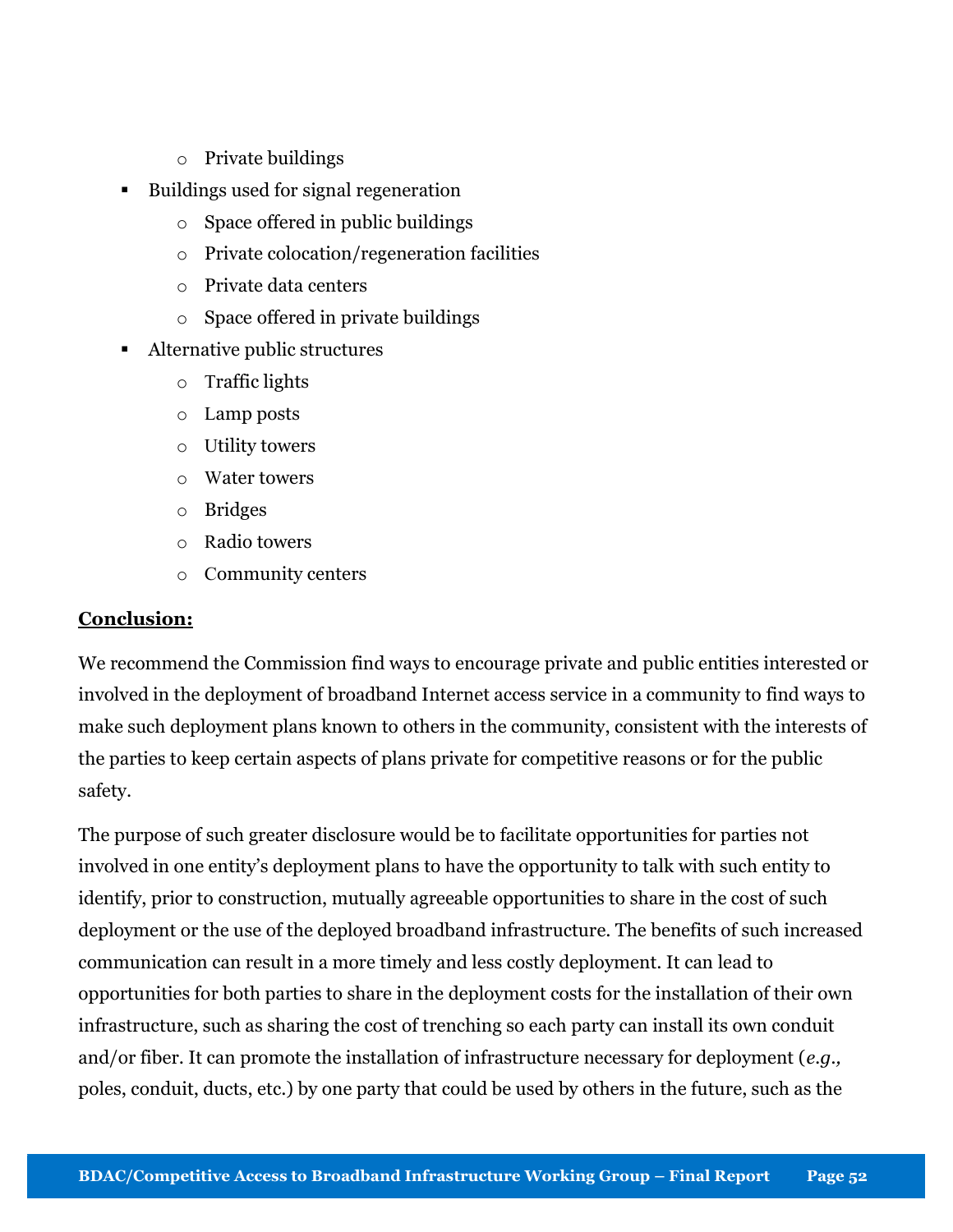installation of more ducts, more space in conduit, or poles taller than would otherwise have been installed. Furthermore, it could lead to the deployment of sufficient quantities of fiber that could be used by others in the future.

While the purpose of this proposal is to facilitate for opportunities for parties to work together, this proposal shall not be construed to require the Commission to directly or indirectly require any provider to spend money that it otherwise would not spend to install infrastructure for shared use, or to require a provider that has invested private money in its infrastructure to share such infrastructure with others (unless otherwise allowed or agreed).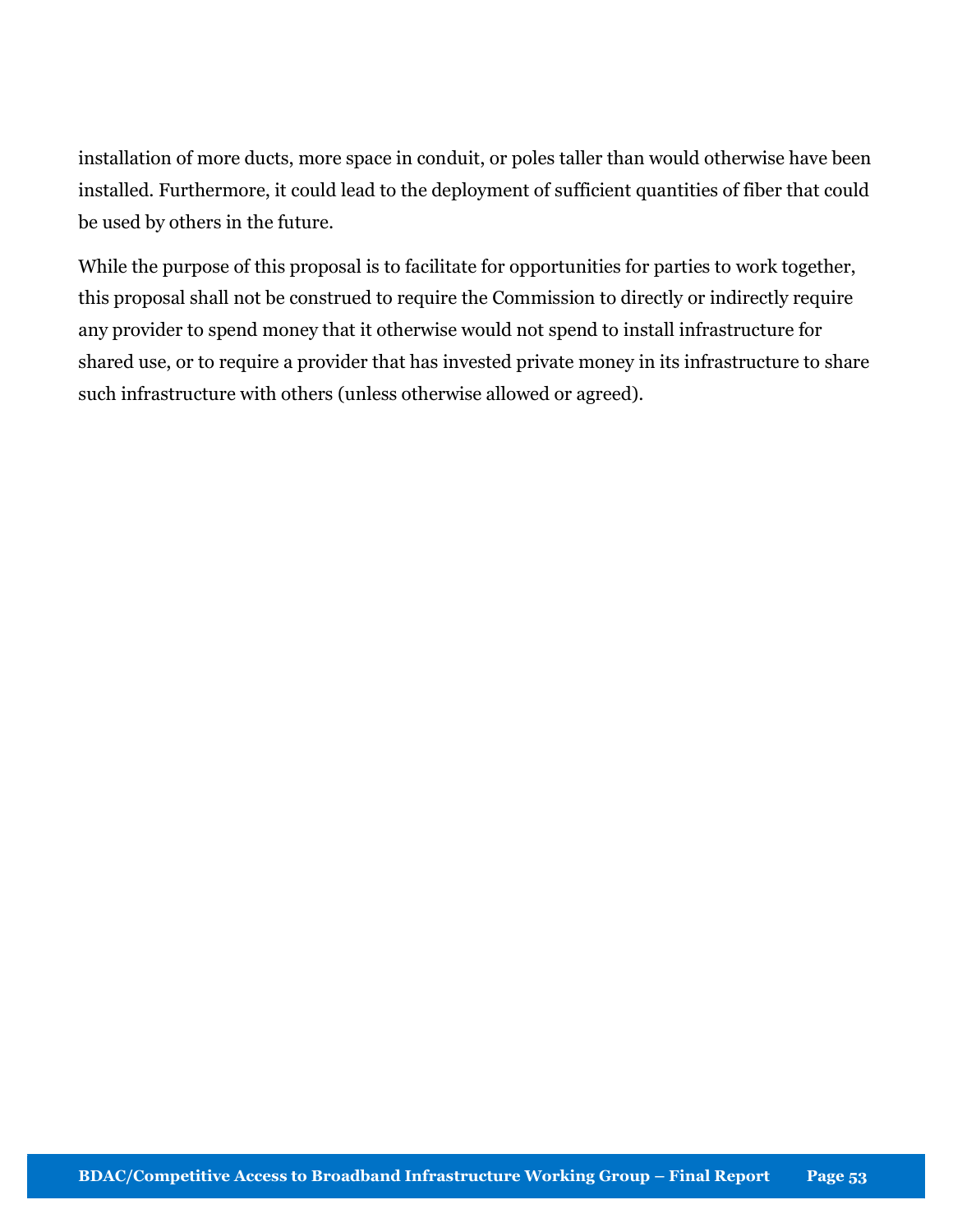# Other Infrastructure and Transparency Committee, in Conjunction with the Methods and Practices Committee: Proposal #2

### Common Database Proposal

Working Group Vote: Pass (13 Yes, 3 No, 2 Abstain)

### Executive Summary of Proposal:

This proposal provides high-level information for the development of a common database to house data concerning infrastructure element projects. This document addresses the problem of a lack of knowledge regarding the ownership of current and planned infrastructure element projects, the lack of coordination by infrastructure builders, and a lack of cost efficiencies that is a possible byproduct of the first two problems. We will present one use case for the proposed database as an example of its intent.

- 1. A database should be built and populated to adequately represent the available common infrastructure elements, including routes, locations and rights-of-way.
- 2. This database would be commissioned by the FCC as a public resource, with its development to be funded by the user community in the form of usage fees or licenses. This database should be built and operated by industry experts but overseen by the FCC in the context of a public/private partnership.
- 3. This database could be developed as an aggregation of existing databases, or information from different databases, currently operated by owners as well as a new subset of databases covering those elements not currently recorded by the owner.
	- a. If an owner provides database access, that owner should be compensated by usage fees, upcharges in rental fees, or federal funds.
	- b. If an owner undertakes data entry in a new database, that owner should be compensated by usage fees or federal funds.
	- c. Operators of a public database should be compensated for their development efforts by usage fees or federal funds.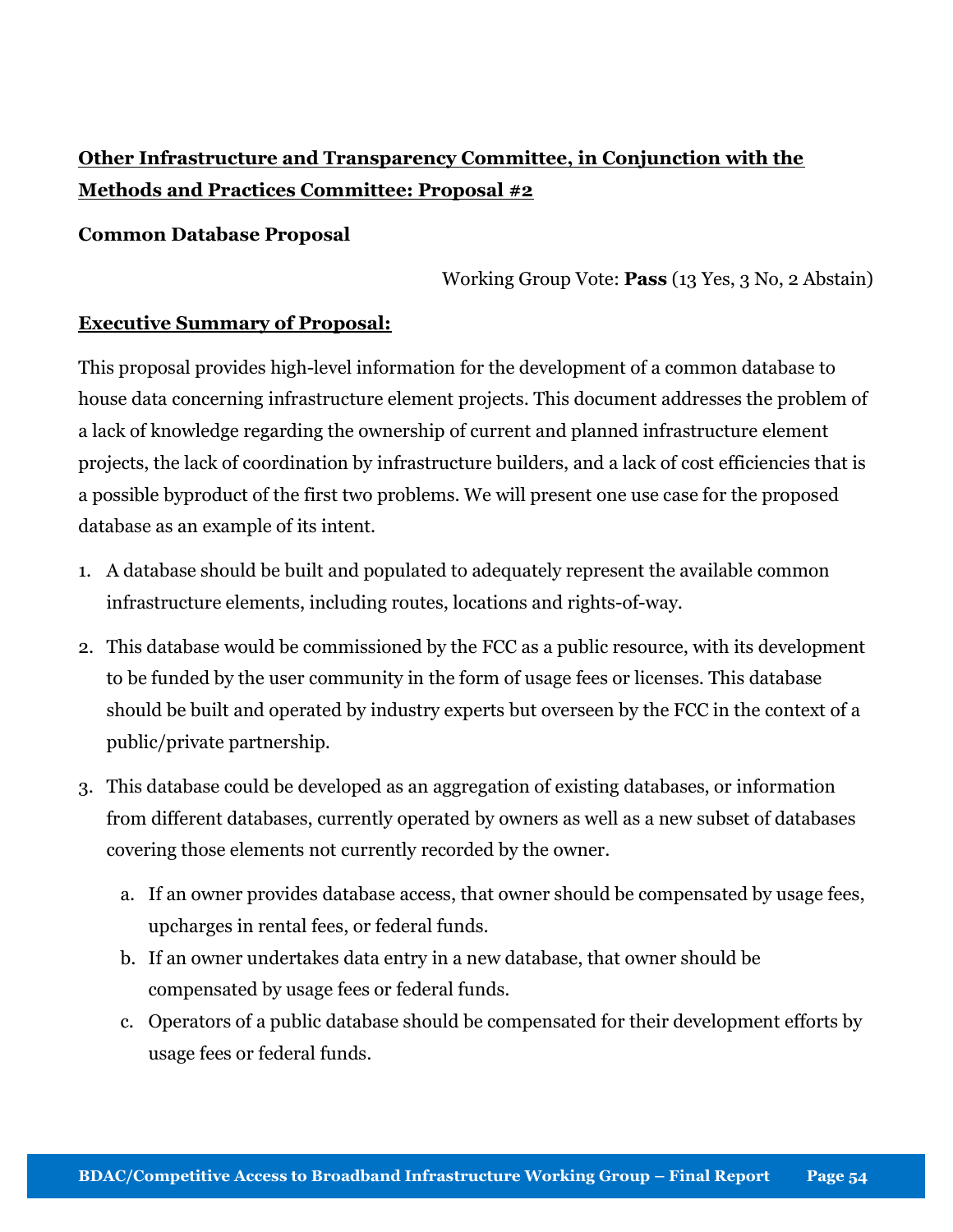- 4. Population of this database would be encouraged by requiring Federal Program participants - those regulated as well as those receiving funding - to submit entries to the database.
- 5. The use of the database for efficient access to basic pole information, such as pole locations, specifications and attachments, would be balanced against respecting the need for security by the pole owners. This database would be a clearinghouse for all necessary information that a new attacher would need in order to efficiently plan for its attachment to another entity's poles.
- 6. Another use of this database would be to manage workflow and to track progress on approved attachment projects by incorporating workflow automation to improve the consistency, efficiency and speed of the pole attachment process.
- 7. It is recognized that the costs of this database will be substantial, and that implementation and operation may require federal funding or congressional allocation.
	- a. There are hundreds of millions of elements to be recorded and maintained, and the duration and interest in data entry can only be accomplished through incentives.
	- b. Until basic data is available, usage fees will be insufficient to fund development, so a development fund may be required to get the system to operating capacity. This may require a fund similar to the Highway Fund used to develop the Interstate Highway System.

# Issue/Background:

The primary issue that this proposal addresses is the lack of knowledge of and coordination among infrastructure projects that often leads to a lack of efficiency and a possible significant waste of resources when deploying new infrastructure. Currently, there is simply no one place to go to determine infrastructure ownership or to get information about current and planned infrastructure projects. This lack of consolidated knowledge directly hinders one of the BDAC's stated goals: transparency. Since broadband access, mobile and otherwise, is becoming (or has already become) a critical utility, it is crucial that the government and corporate partners not only innovate regarding technical factors, such as spectrum wavelengths and how signals are transmitted across vast stretches of land, but also in the way that data is collected and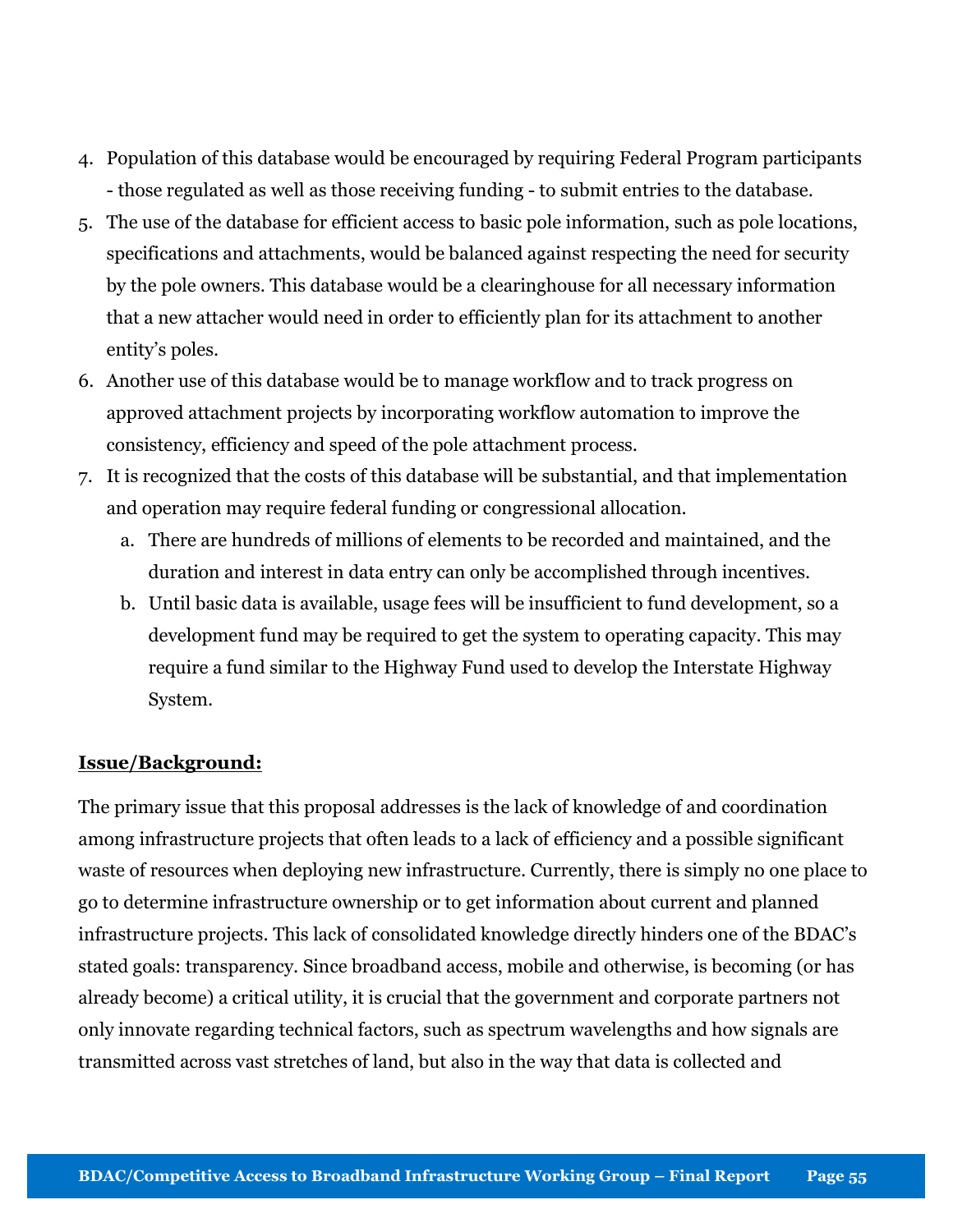disseminated to make the deployment of infrastructure as cost- and schedule-efficient as possible.

As an example, there is a serious lack of quality information on poles as well as the processes and forms that pole owners require for new attachments to such poles. Current pole attachment and maintenance processes are antiquated, and necessary information is difficult to find. Processes often fail to take advantage of technological innovation, and even basic computer capabilities, to streamline and expedite broadband deployment.

# Lack of Core Pole Data

Many utility pole owners, perhaps most, do not maintain a database of their own pole infrastructure that is readily accessible electronically. Some utilities also do not have accurate or complete basic information essential for attachers regarding any given pole:

- Who owns the pole?
- Is there a joint owner?
- Who is (are) the joint owner(s)?
- What is the height of the pole?
- What access to power is available?
- What are the current attachments and their configuration? (*i.e.*, height of attachment(s), type of equipment or cable attached, etc.)
- Who are the current attachers?
- What is the structural state of the pole  $(e.g.,\)$  age, type of material)
- What are the pole specifications and condition (based on last inspection)?

This lack of accessible, standardized pole data dramatically increases the uncertainty, cost, and time for any potential new attacher, which limits competition in the marketplace. This also increases the risk of accidents, failure of poles, and damage to any existing attacher's equipment.

# Lack of Clear Information Regarding Attachment Processes and Forms

In addition to a lack of basic pole data, many utility pole owners do not have attachment process information that is readily accessible electronically. A multitude of pole owners can serve the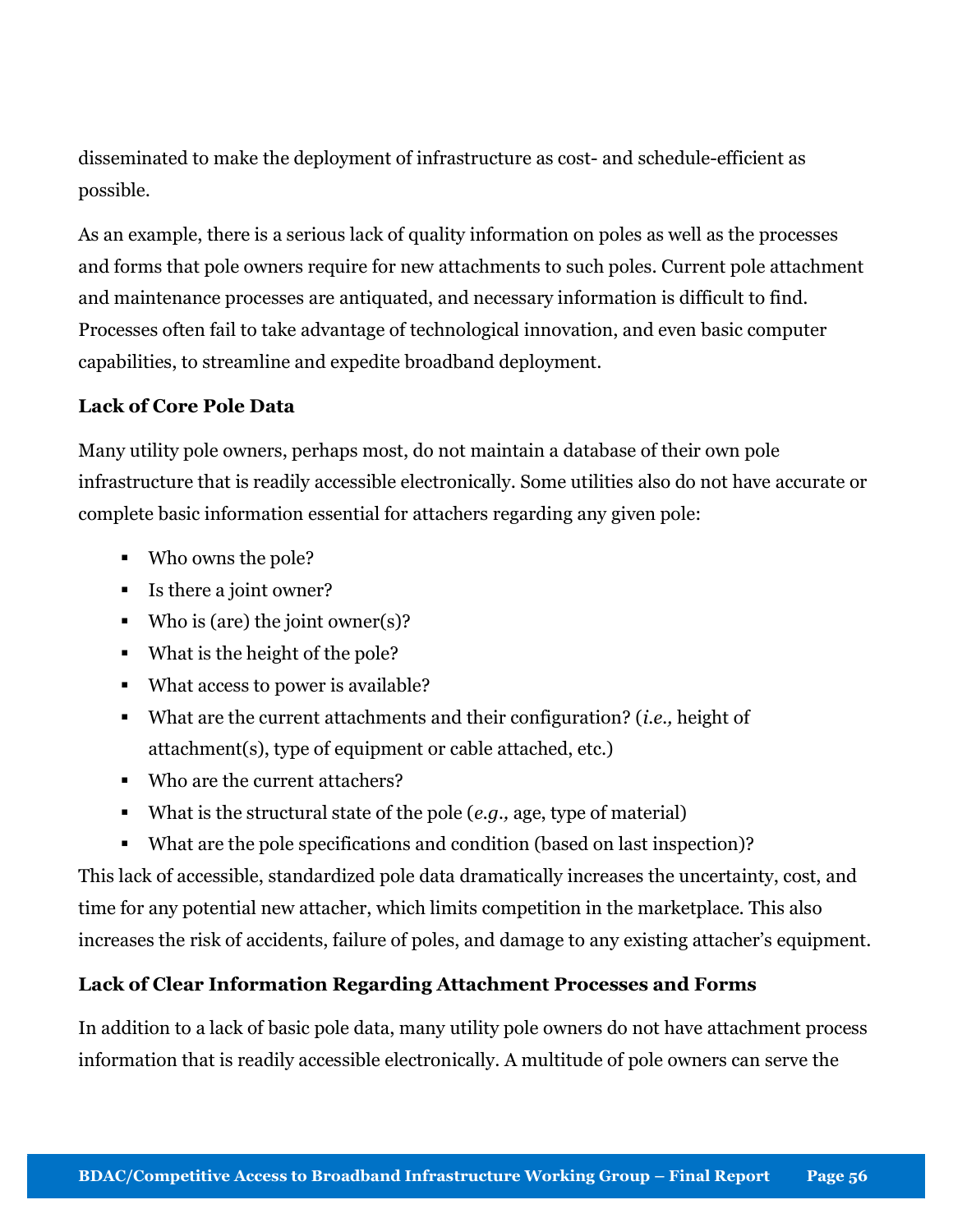same geography: municipal owners, investor-owned utilities, and telecommunications companies, each having their own processes and data management approaches.

The processes often include many steps, each of which can take weeks or even months. A problem in communication or information can return an attacher to the very beginning of the application process, which can occur months into the process and only then to result in the determination that a pole is unavailable. The processes vary with each utility, and even within different departments of the same utility.

Some of the specific processes and related information that often are not available include:

- What design requirements does the pole owner have?
- What are the load study requirements by pole owner (to avoid multiple iterations incurring additional cost, time and delay)?
- What is the pole owner's application form?
- What is the pole owner's attachment process?
- What is the cost of attachment (recurring and non-recurring), and who are the contact points for the pole owner?
- What RF requirements does the pole owner have?
- What is each attacher's application form?
- What is each attacher's attachment process? (For wireless attachments, the process is often held up for months as the pole owner amends or rewrites its process to handle a new physical and technical format.)
- What are the contact points for each attacher?

The current written information given to prospective new attachers often is so opaque and varied (i.e., not using standardized terminology) that many utilities require attachers to have their employees and contractors trained by the utility in how to manage the attachment process with that utility. This opacity includes information about which contractors are authorized to do which work in which space on the poles, and how to work with those contractors.

Having this information readily available and organized in an effective way would have an impact on all of the BDAC charges and deliverables by facilitating effective information sharing to enable actions and decisions within and among all key stakeholders. Depending on the model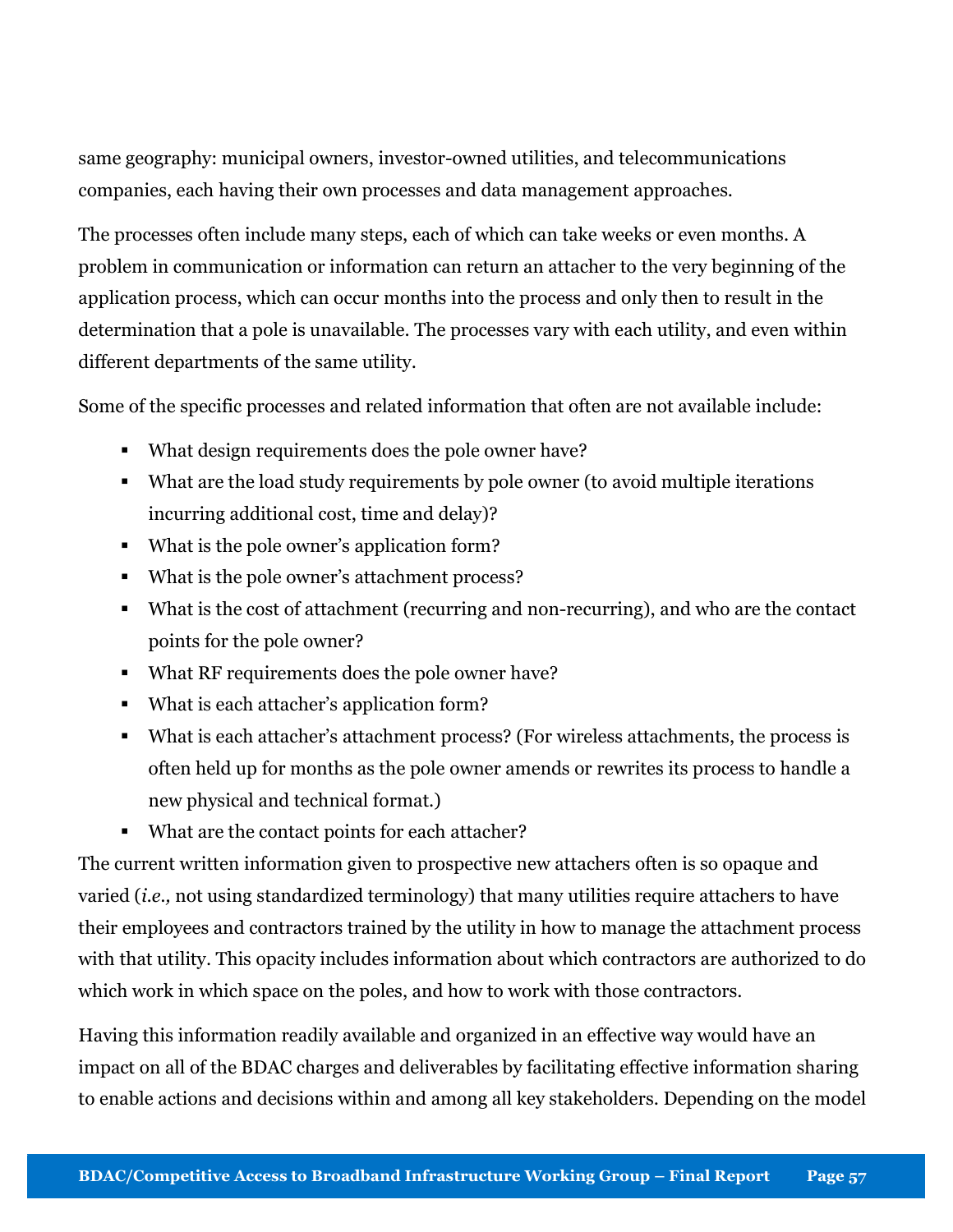for providing access, this database could be maintained at little to no net cost to the government and its value could be funded by the users under supervision of the Commission.

This proposal addresses a method for increasing competitive access to broadband infrastructure. The database application is a recommendation for faster and more efficient common/ competitive access to broadband to promote transparency and information sharing to make actionable data available to the right parties at the right time. Additionally, it would likely promote fair and open negotiations around competitive use due to increased transparency. We will use some attachment process improvements to describe the advantages of the database and recognize that, once it exists, this database has substantially more uses.

# Application of Proposal:

This proposal provides high-level information for a common database to be developed that would house data concerning infrastructure projects. This proposal addresses the problem of a lack of knowledge regarding the ownership of current and planned infrastructure projects, the lack of coordination between infrastructure owners and builders, and potential cost efficiencies by resolving the first two problems.

First and foremost, the ownership of the proposed database must be established. Since this database will consist of a combination of the data structure, access methods, and content, we propose that the development of the system (that is, the data structure and access methods) be a separate matter from that of populating the database, which would best be developed in a private setting under guidance of the FCC. We propose that population of the database be encouraged by schedule, funding, and regulatory incentives controlled by the FCC and will address these issues separately.

Development of a complex data system is an undertaking that will require a dedicated funding source. Since this data will be of great use to the "attacher", the on-going costs of operating, maintaining and administering such a system could be covered by "use fees" imposed on data users, such as the "dip" fees charged to users of the Line Information Database. This commercial operation could be maintained by industry, but the initial investment of development would be made difficult by the likely slow adoption by the content holders. We propose that the initial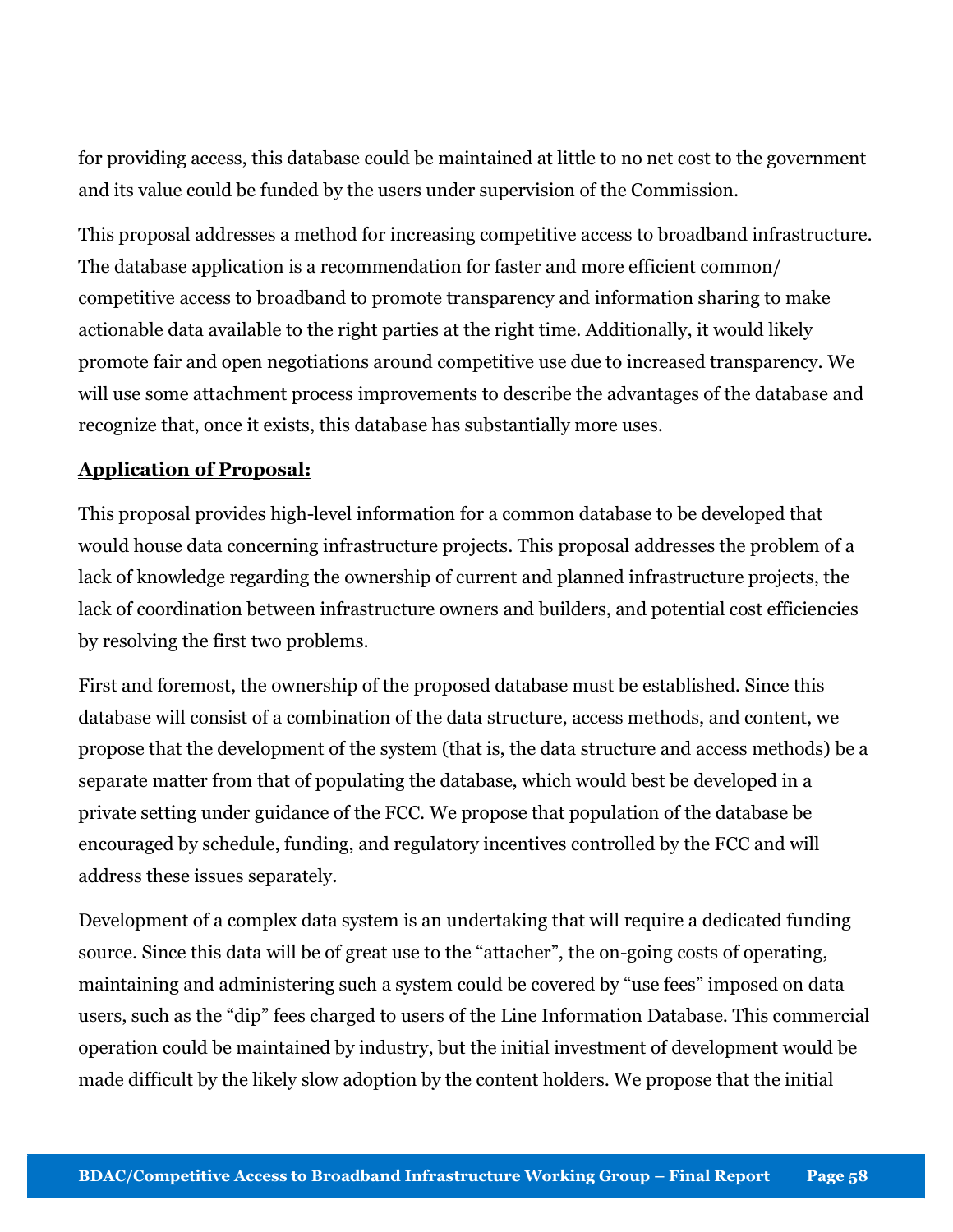development be a publicly funded, privately developed system or systems that are grant-funded with very specific objectives and requirements.

Database content can only be derived from the owners of the content elements. These elements include routes, poles, vaults, buildings, manholes, rights of way, and the like, are recorded privately by industry, and can become "broadband common infrastructure elements". The location of the elements on a map, and the nature, ownership, usage, and occupancy of such elements constitute information that developers need to efficiently plan and deploy. We propose that the FCC encourage industry to supply this data by using funding, schedule improvement, and regulatory incentives. Once the development has been created, no project should be funded unless the required data is supplied as specified.

Attachers can contribute efficiently to database development and maintenance as well. To the extent that new elements are employed for broadband – or existing elements are touched for upgrades, audits, enhancements, or other reasons – the inclusion of such information can be effectively and efficiently included in the database by ensuring that each infrastructure element built, visited, or worked on includes a closeout package in which the "constructor" is required to verify that the data elements that they used are in fact accurate and up-to-date in the database. In the case of utility poles, for example, the "constructor" could be the pole owner doing a standard audit visit, an existing attacher moving or adding equipment, or a new attacher installing new facilities. If the "constructor" is not the owner of the element, the owner would have the ability to review and confirm any entries. Quality audits may be suggested as an enforcement mechanism.

### FCC Ownership

Data content, data control, and data access must be maintained by the FCC or its authorized agent. The applications and structures can be maintained by industry, and operationally funded by use fees, but the data content becomes a national interest and should be maintained as such.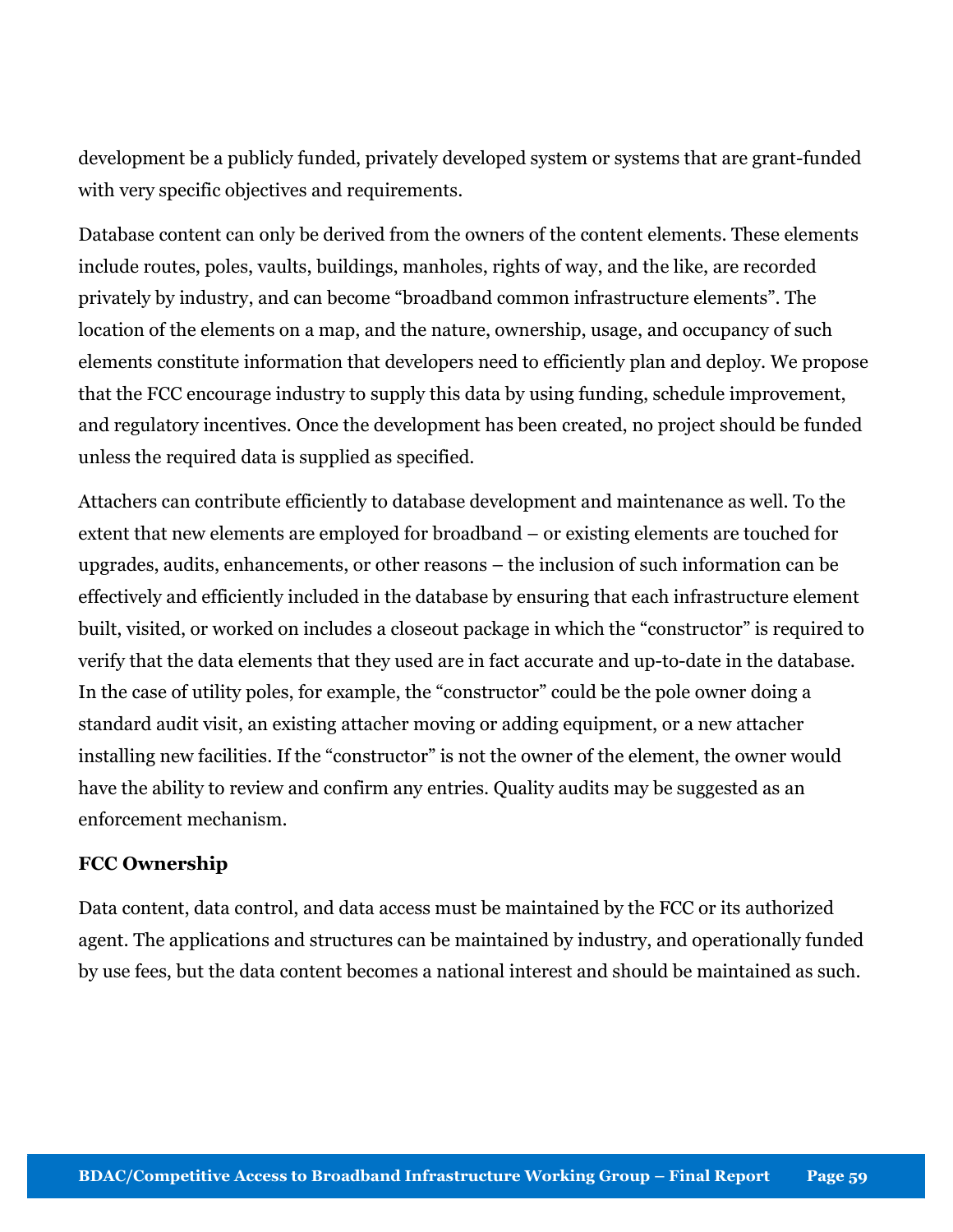# Compensation

Once the database and access methods are determined, the system should be maintained by usage fees. The initial four years should be federally funded by a program intended to progress to a no-cost operation.

# The Application

This section outlines the high-level details of the database. For the purpose of this document we will use the word "database" to mean an environment that encompasses a database (data management system), geographic information system and analysis capabilities, and a userfriendly interface to input, search and manage infrastructure element data.

# Application Data

Multiple project types could be tracked in the application:

- Existing infrastructure elements
- Currently active infrastructure element projects
- **Proposed and future infrastructure projects**

There are databases in existence for towers and tower coverage, and this proposed database should not attempt to include tower data. Routes that ae used to access towers could be contained here to facilitate tower utilization.

For all types the following valuable data would be tracked and catalogued:

- **Location** –This will likely be best accomplished by having a Geographic Information System (GIS) application within the application environment to ensure the location data is accurate.
- **Type** Pole, box, bridge, building, etc.
- **Size/Dimensions** The size and dimensions of the element
- Features To include cabling, access features, etc.
- **Currently Deployed Utilities**  $E.g.,$  fiber optic cable, electrical wiring, transformers, etc.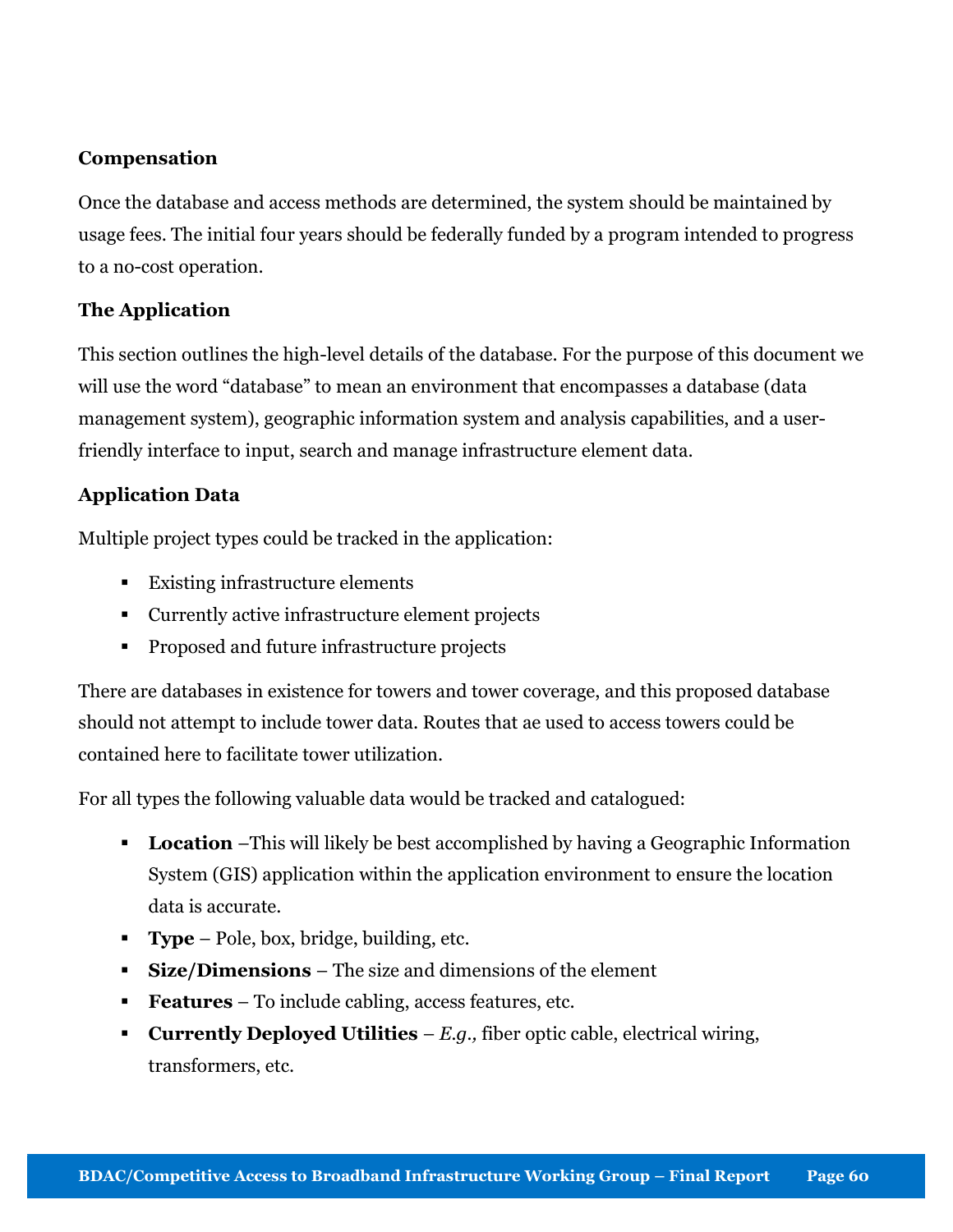- **Possible Uses/Current Use** Structural data to indicate what possible uses this element could accommodate and what it currently is being used for
- Owner/Decision Maker Who owns and/or maintains this element
- Owner/Decision Maker Contact Information The best way to contact the owner/decision maker about this element
- Known Permitting or Licensing Constraints This would communicate currently known future/upcoming permit, licensing and other constraints as well as those that are currently in place for this element. Some other considerations:
	- o When does the permit expire?
	- o When is the next City Council meeting to discuss new projects?
	- o When is the next architectural review Board meeting?
	- o Notifications and reminders for expiring permits, licenses, etc.
- Other Key Stakeholders This could include architectural review boards, homeowners associations, state and local entities, etc.
- Environmental Factors Information such as:
	- o What capabilities does this element have to protect against severe weather?
	- o What is the typical environment (heat, cold, humidity, pressure, etc.)?
	- o What are known severe weather factors (hurricane, floods, tornados, etc.)?
- Community Concerns This section could take into account local data, to include the following:
	- o Adoption rates
	- o Current community concerns
	- $\circ$  Specific nuances and concerns of various communities of color, ethnic groups, federal trust/tribal land, etc.
	- o Neighborhoods and communities of color and how projects will impact these neighborhoods (positively and negatively)
	- o Other demographic considerations

# Some key features of the application should include:

- Search and filter capabilities by data elements listed above and:
	- o By Location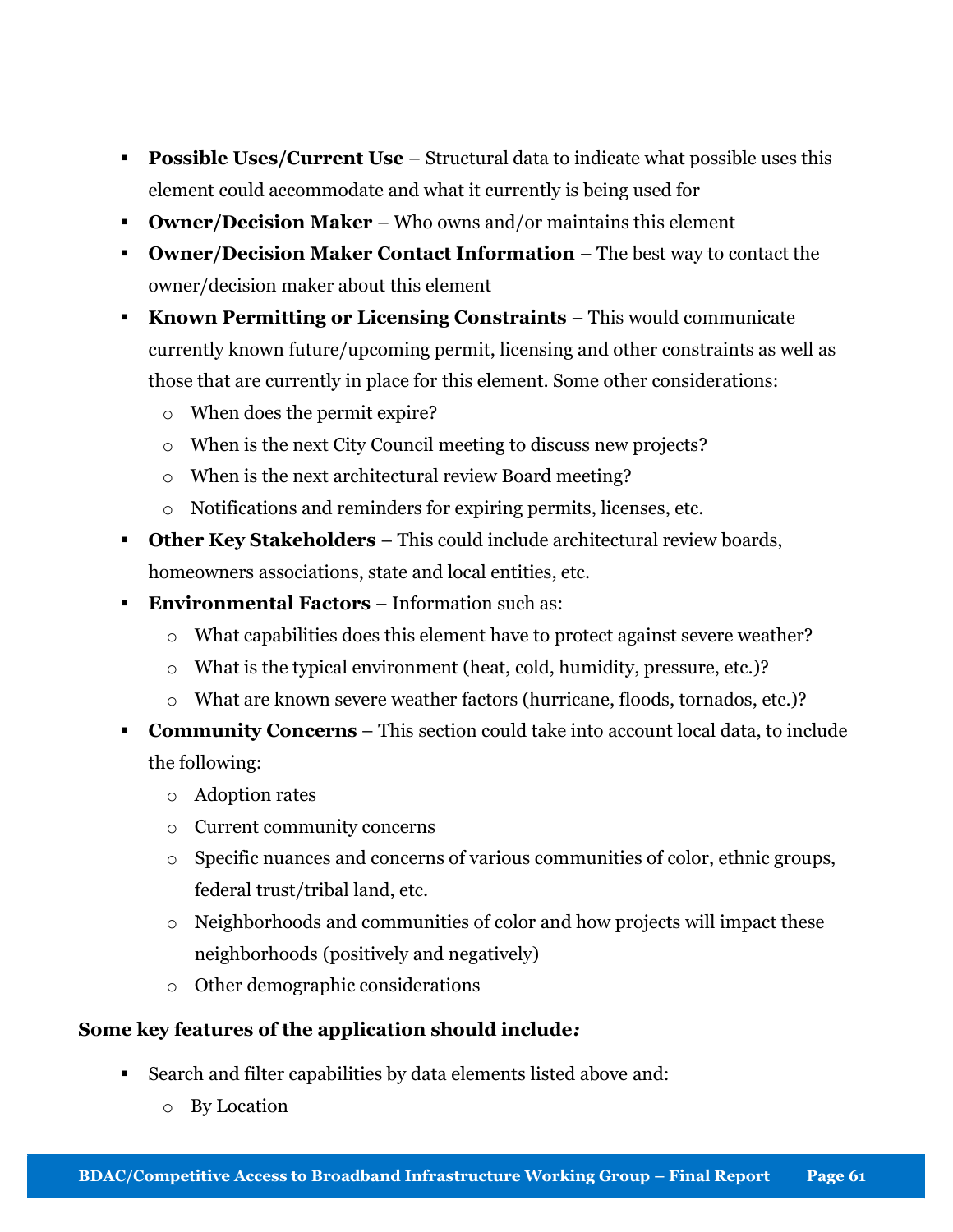- o By Type
- o By Features
- o And other criteria
- Data Management
- Reporting
- **Analytics**
- Basic Workflows (create, review, approve, notifications)
- Security/Access Control
- Ability for external entities to input data for review and population in the system
- A mechanism to advertise or disseminate information to interested stakeholders for them to take action
	- o Perhaps a section of the FCC public website (or other websites) could publish this information for public consumption with a link to access the data system with a username/password
	- o Custom notifications also can be set up by those with access to the system

# Data Collection

There are three types of stakeholders that could provide valuable data to this database, and each would be represented in the category of past and existing infrastructure elements and future/point forward infrastructure elements:

- Government entities that have built or own infrastructure elements and are willing to supply information to the database (assuming this is all government entities)
- Corporations or individuals that have built or own infrastructure elements that are willing to supply information
- Corporations or individuals that have built or own infrastructure elements that are unwilling to supply information

One main concern or roadblock to ensuring a comprehensive common database is the collection of data from current infrastructure owners who are unwilling to supply information for the database. There are numerous benefits to having this information, including but perhaps not limited to: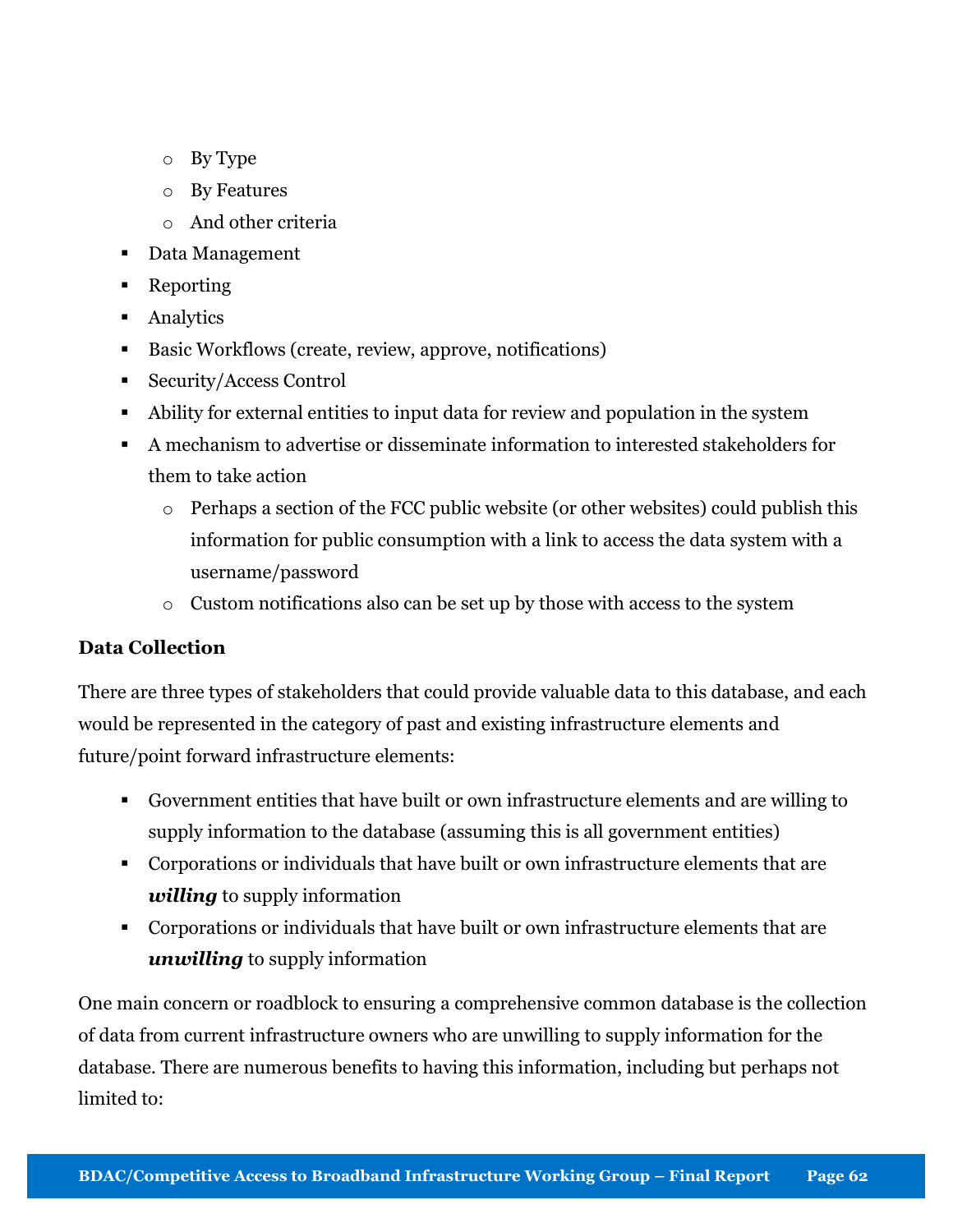- Cost savings
- Schedule efficiencies
- Space and land utilization efficiencies
- Planning efficiencies

Database content can only be derived from the owners of the content elements through encouraged participation. These elements include routes, poles, vaults, buildings, manholes, rights of way, and the like, are recorded privately by industry, and can become "broadband common infrastructure elements". The location of the elements on a map, and the nature, ownership, usage and occupancy of such elements are information that developers need to efficiently plan and deploy. Owners of the subject data elements must be positively compensated for either entering their data or making their database available to constructors, and we propose that the FCC encourage industry to supply this data by implementing any or all of the following mechanisms:

- Fee Royalties Current owners would receive some type of royalty or other monetary benefit from use of their infrastructure elements as determined by multi-party (i.e., government, civic groups, corporations, and infrastructure owners) fair and mediated negotiations.
- Rental Upcharges Allow owners that supply data and database access to charge a higher rental fee for their infrastructure elements by adding a data management surcharge.
- Schedule Improvement Any permits or regulatory approvals required by participants would be expedited if the participant has entered their element data into this system. As a part of permitting and/or any necessary approvals, parties should be asked to approve the sharing and input of pertinent data into the proposed application. If they agree, the incentive will be an expedited initial and renewal permit/license process.

# Funding Approaches

The quantity of owners, users, and database elements included in this discussion are substantial, to say the least, involving potentially thousands of owners, thousands of users, and hundreds of millions of elements. These numbers indicate that the database will be complex, ownership will be distributed, and content will be in a constant state of change. It is a significant undertaking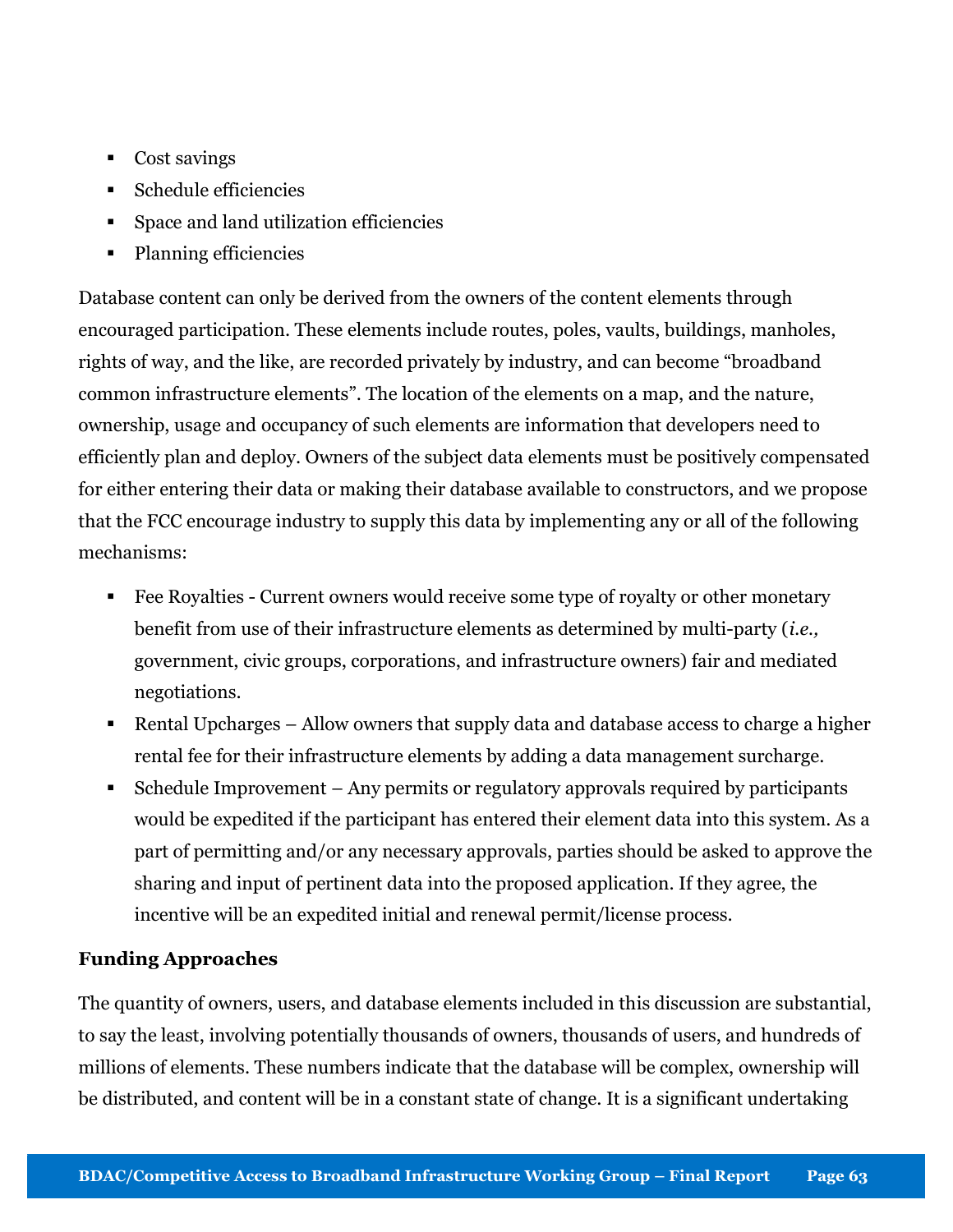that, in the course of its lifetime, will consume considerable cost of development. The usefulness of such a database will be defined in the breadth of its content, and, to become useful, this database will need to be funded by the public. To reach operational stability, we recommend three possible approaches:

- 1. Fee-Based Approach In the fee-based approach, any user of the database will be charged a fee, and those fees will be distributed to the database supplier and data content supplier. If an infrastructure owner offers to supply database access, that access will be charged at a regulated rate, and the fee will be returned to the owner. This may be done as a usage rate or as an increase in rental fees as determined by the developed regulation.
- 2. Fund-Based Approach In the fund-based approach, the FCC petitions Congress for a fund with which to develop the database and compensate owners for their data. Initially, the fund will be used to pay for a database development by one or more providers, and those providers will be compensated from the fund for database development, database population, and database maintenance. Owners of data will be compensated from the fund to supply data in a usable format.
- 3. Combined Approach In a combined approach, a fund will be petitioned by the FCC to develop a database and to compensate the developers and data owners for their content. The populated database will then be managed and maintained by the developer, who will be compensated for data access by usage fees. This method allows for private owners to offer their existing databases for public access at a rate consistent with the developed databases.

### Actions to Be Tracked

The FCC will need to track certain events in any projects that are under its supervision to ensure that the database managers are aware of any new activity. By notifying the database operators, the FCC can ensure the database is maintained as a living entity. The following events should be tracked and notified by the FCC: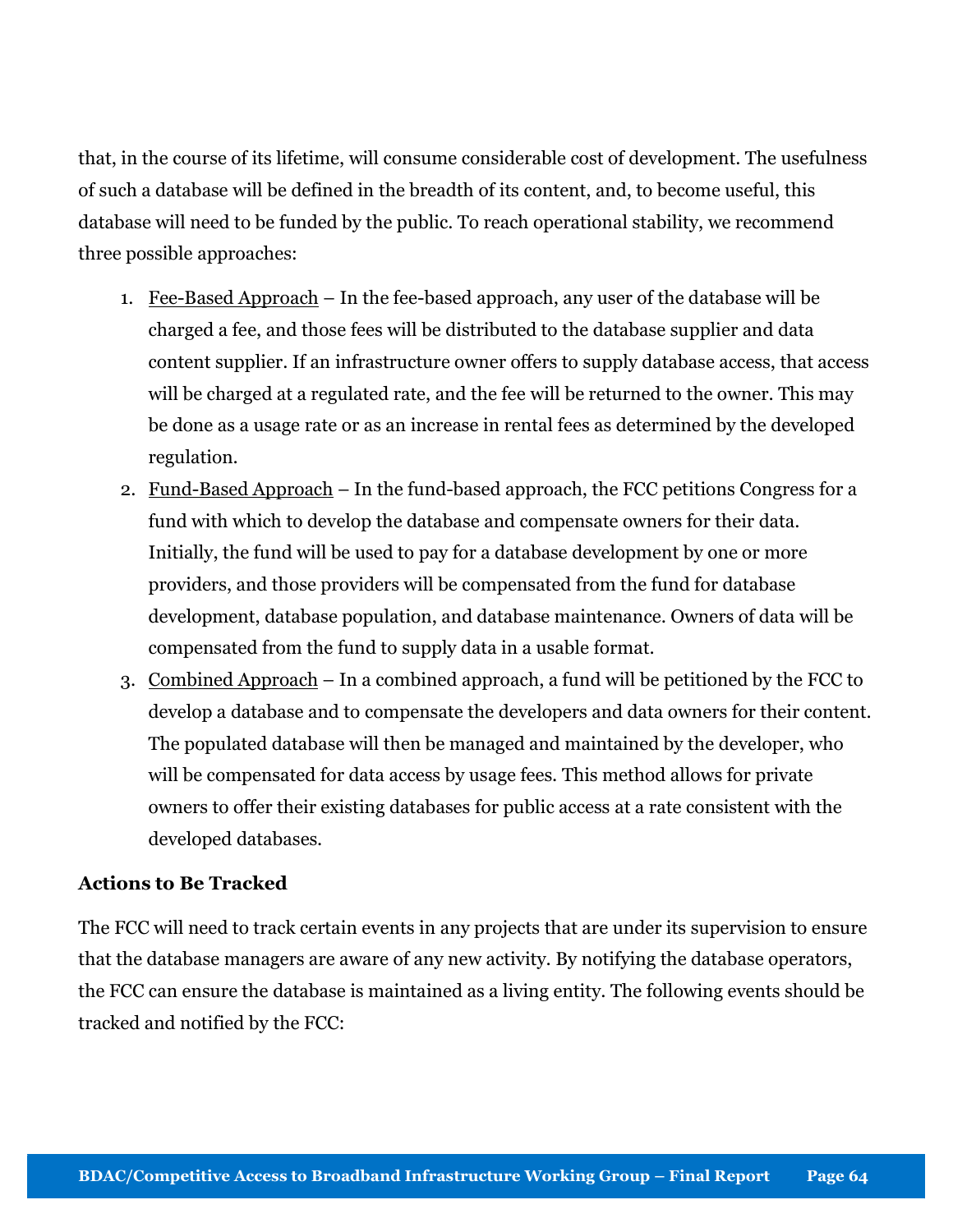- Federal infrastructure procurements
- State and local infrastructure procurements
- State and local permitting (commercial and residential)
- Self-reported corporate projects

# Security and Access

Regarding the other entities (government, enterprise and other willing parties), the database should be constructed in such a way that external parties can submit information for review and population within the system. Access to the data should be controlled by multiple security methods to ensure that no single entity can download or access the entire data set, and the data access is based on appropriate security validation, need-to-know, and other criteria, safeguards and requirements. This includes controlling access to layers of the data across different geographies in the system. As with any database, user access should be controlled by username and password, user credentials should be regularly reviewed, and encrypted data flows should be required.

# Sample Workflows

1. Process Oversight. How to use the database to oversee the make-ready process.

The attachment process would be managed in the database. This could include elements, for example, of the Connecticut joint pole authority's Notify system and any FCC-specified time periods. This also would allow all attachers to learn and use a single system for data entry and would make timing and process transparent and readily measurable. For example:

- Notice of a new attacher and their proposed work.
- Attachers can contract directly with approved contractors, including scheduling work.
- Notice by a contractor that make-ready work will be performed (and the specific work as necessary). The notice by the contractor would also allow the pole owner to track which contractor is doing the work.
- Notice that work has been performed, thereby allowing inspection.
- Each other step in the process, to include:
	- o Load studies, if required.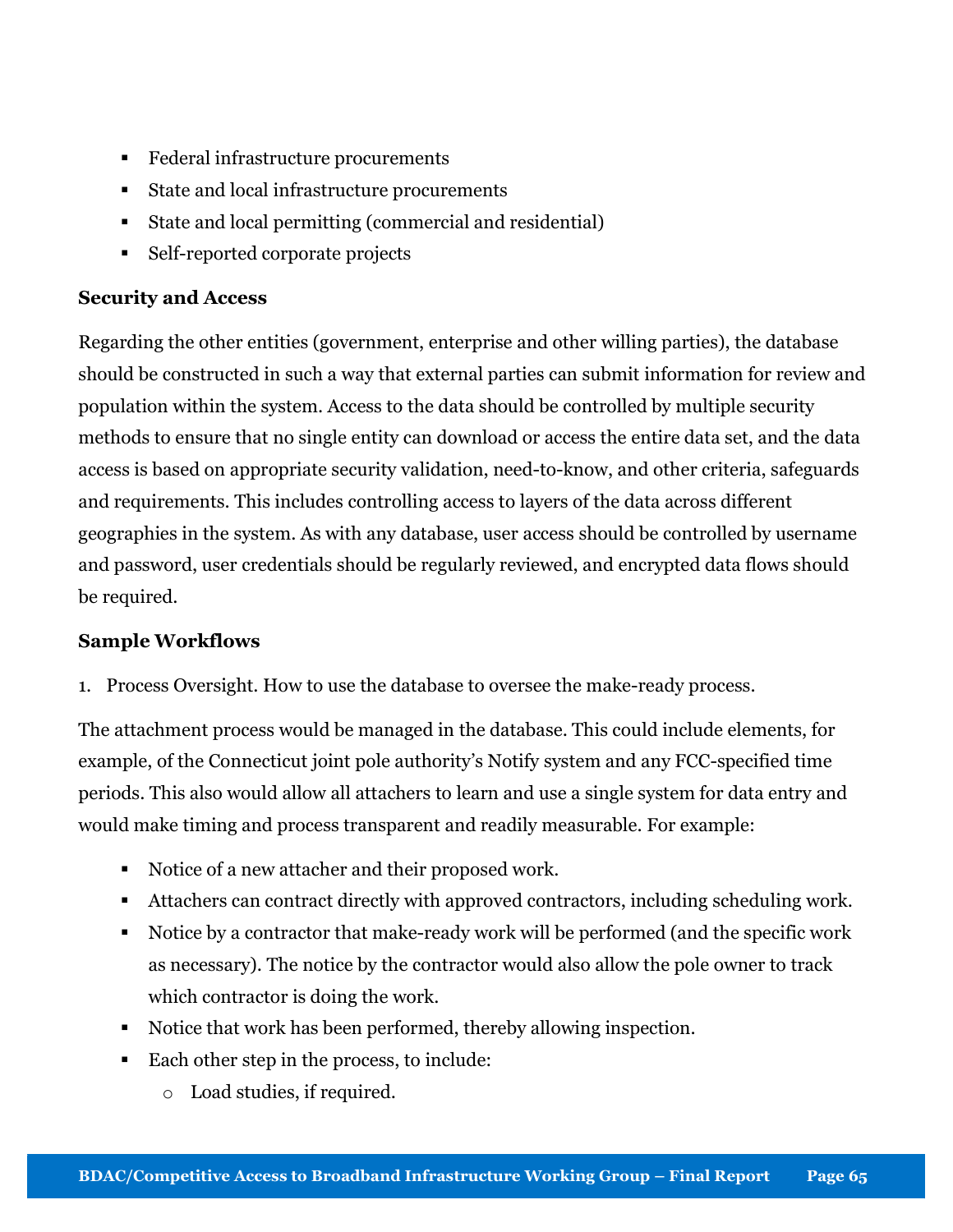- o Design studies, if required. [Arguably these should be simplified, so that an attacher meeting a basic loading test or using a previously approved design would be able to proceed without waiting for concurrence.]
- Database tracking would also provide transparency in the steps each pole owner requires, and how long each step takes in the real-world setting, providing a factual basis easily researched for process and regulatory improvements.
- Complaints about work quality problems and any resolution of those complaints could be used to manage contractor quality control through programs such as "three-strikes".

2. Contractor Qualification & Oversight: Contractor Qualification and Oversight could also be managed through the database.

In another proposal this committee recommends the adoption of one-touch make-ready is recommended, where the pole owner approves contractors to allow single-touch make-ready for all make-ready work. Ideally, a group of contractors would be common among attachers and pole owners, so that each stakeholder would be satisfied that their interests are addressed because each contractor is one of their contractors. This has to be administered either by the current administrator, the pole owner, or by a third party manager. This proposal recommends an unencumbered third party working in coordination with the pole owner.

Qualification Determined By Pole Owner (Per Contractor Qualification Subtopic)

- This would support the process outlined in the Contractor Qualification Proposal.
- Each pole owner enters into the database their approved contractors, identifying whether the contractor is approved for "simple" or "complex" work, so that a new attacher can identify which contractors can work on which projects in the power space, the communications space, and/or for wireless work. The contractor's contact information would be readily available to attachers.
- Attachers review the approved contractor list and may use any contractor approved by the pole owner.
- Requirements for approval of contractors would reside on the database.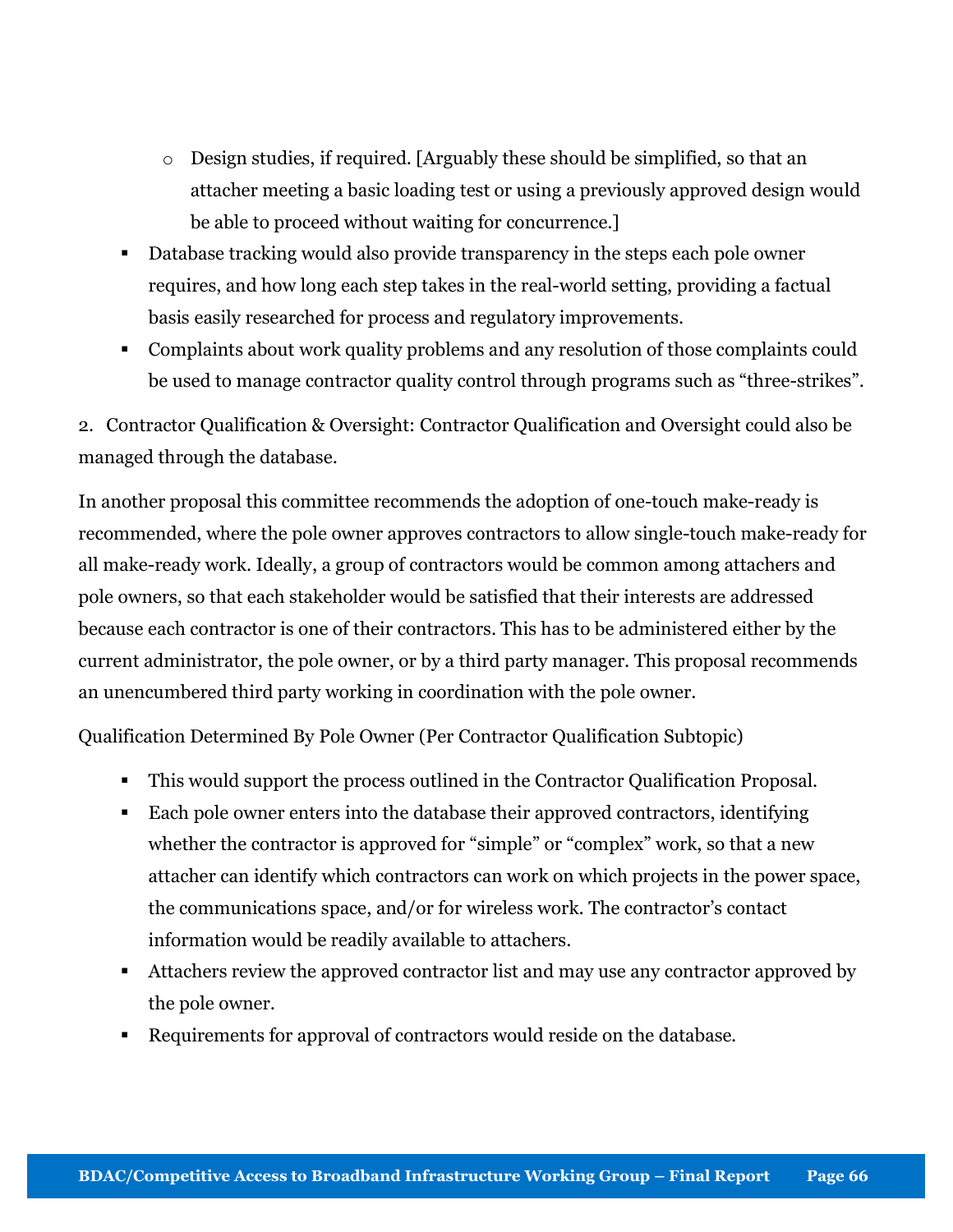- The attacher could propose in the database any additional contractor for the pole owner to approve, and the pole owner would be given a timeline to respond to the request. After the time period expires, no response would be deemed an approval.
- Concerns about work performed, including indemnity requests, would be entered into the database.
- Contractor disqualification could be housed in the database as well.

3. The Commonwealth of Virginia is undertaking an infrastructure project within ZIP Code 20136, specifically:

- Program Resource identifies State RFP for infrastructure project
- Program Resource enters new record/case in system with all available information
- **Program Resource requests additional information from the State agency**
- Once the announcement is published, automated notifications would go out to stakeholders who have indicated that ZIP Code 20136 is of interest to their company.
- Corporate partner accesses system, searches for projects happening in Virginia within ZIP Code 20136, and finds this project, and possibly others
- Corporate partner is able to coordinate with State agency as well as potentially with contractor to explore joint infrastructure deployment and/or use of infrastructure being deployed for cost and schedule efficiencies.

# Conclusion:

Creating a common database that contains a comprehensive set of information about existing and planned infrastructure element projects would create a collaborative environment to increase common use efficiency, facilitated by information sharing and transparency. A standardized, accessible database and automated workflow tools for pole and attacher asset and process information should be the foundation of a much more efficient and faster broadband deployment system. This should include a set of pole attachment and contractor qualification systems that are built into the database to provide a much clearer way for the whole attacher ecosystem to get work done in a safe, efficient and predictable manner. The proposal acknowledges that the database undertaking would be a massive and complex effort, for which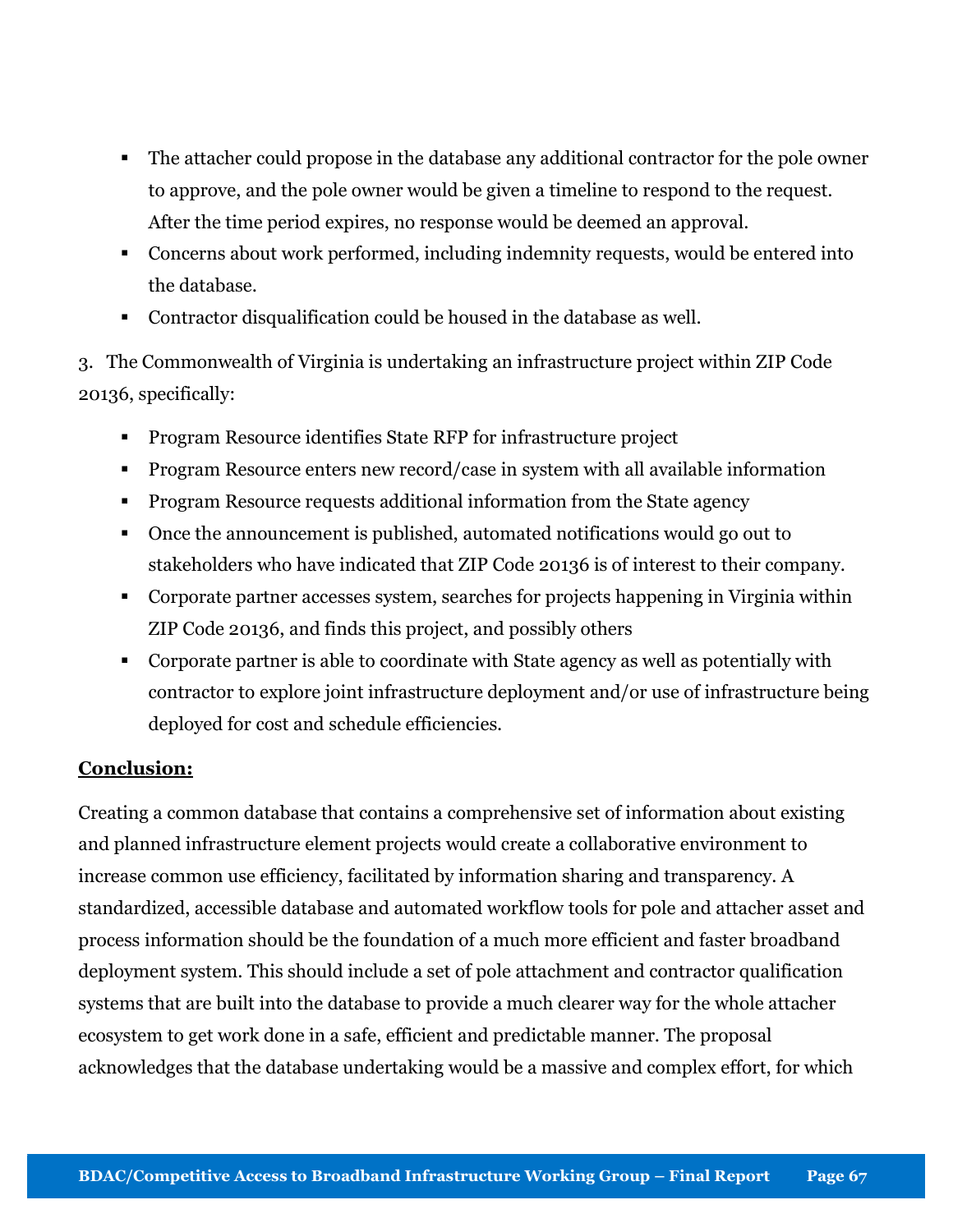continued study and development would be essential, perhaps through other working and development groups with support and oversight from the FCC.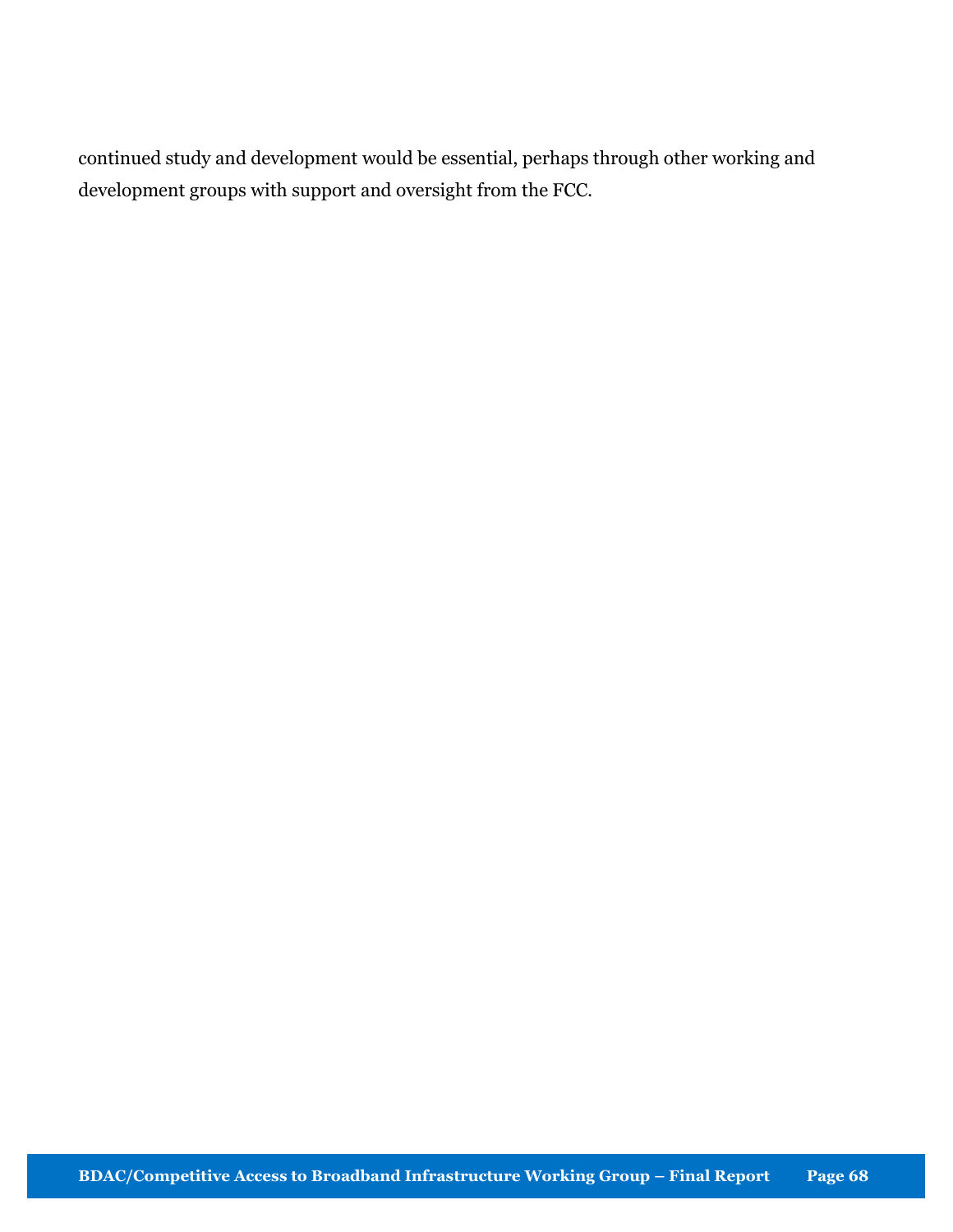# CATEGORY III PROPOSALS

Three proposals remaining in draft and under discussion by the Working Group and to be escalated to the BDAC for formal consideration at a future meeting:

- 1. Other Infrastructure and Transparency Committee (#3) Simplifying Regulatory Delays
- 2. Other Infrastructure and Transparency Committee (#4) Maximizing Use of Broadband Infrastructure Eligible for Subsidy (E-rate)
- 3. Other Infrastructure and Transparency Committee (#5) Implementation Advisory Group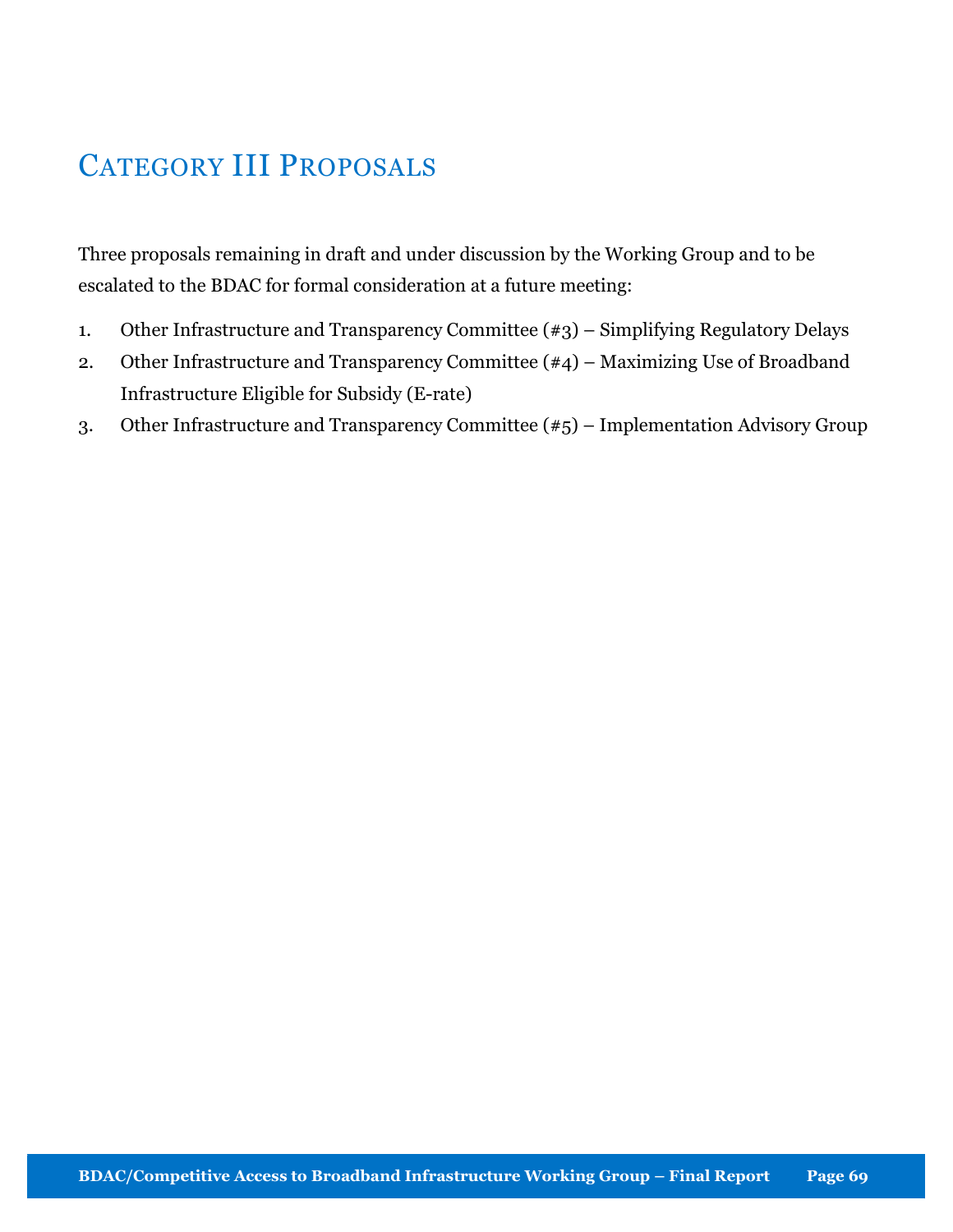# Other Infrastructure and Transparency Committee: Proposal #3

# Simplifying Regulatory Delays

### Under active discussion

### Executive Summary of Proposal:

This proposal addresses the excessive delays and costs imposed by the various layers of government that typically are involved with deploying broadband infrastructure projects. Since crossing jurisdictional boundaries of municipalities, counties, states and tribal grounds often incurs differing layers of regulation, the intent is to organize the tiered regulators so that overlap is minimized. By using incentives and/or preemptive regulations a more efficient and transparent process can emerge, ideally reducing project and permitting complexity, streamlining the oversight of each level of government, and positively impacting constructors' and providers' project timelines and costs.

### Issue/Background:

When a project is initiated through a federally funded program, particularly a broadband infrastructure project, it often covers a diverse geography that involves several tiers of government control and regulation. The U.S. Code on Pole Attachment states:

"(c) State regulatory authority over rates, terms, and conditions; preemption; certification; circumstances constituting State regulation

(1) Nothing in this section shall be construed to apply to, or to give the Commission jurisdiction with respect to rates, terms, and conditions, or access to poles, ducts, conduits, and rights-of-way as provided in subsection (f), for pole attachments in any case where such matters are regulated by a State.

(2) Each State which regulates the rates, terms, and conditions for pole attachments shall certify to the Commission that—

(A) it regulates such rates, terms, and conditions; and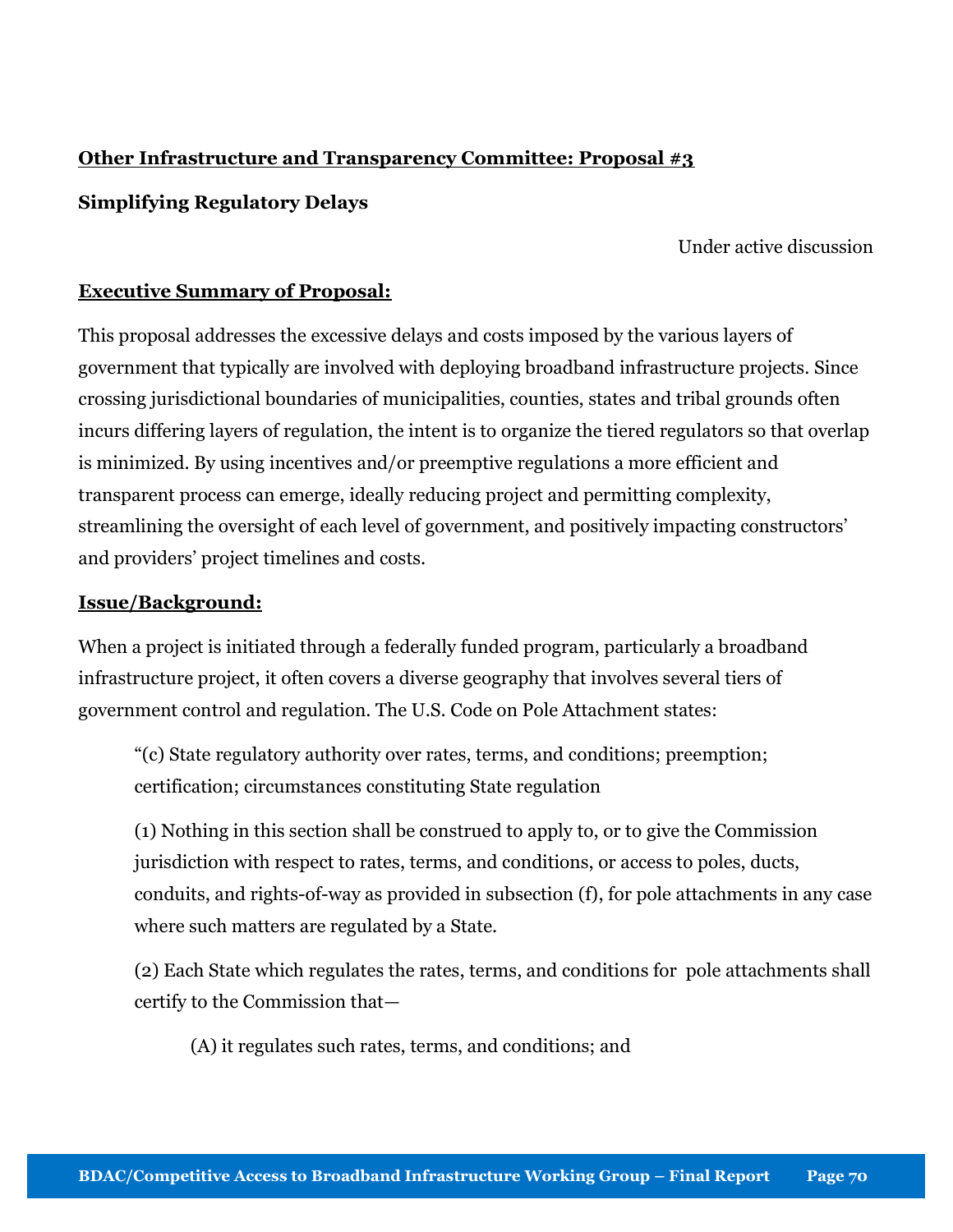(B) in so regulating such rates, terms, and conditions, the State has the authority to consider and does consider the interests of the subscribers of the services offered via such attachments, as well as the interests of the consumers of the utility services.

(3) For purposes of this subsection, a State shall not be considered to regulate the rates, terms, and conditions for pole attachments—

(A) unless the State has issued and made effective rules and regulations implementing the State's regulatory authority over pole attachments; and

(B) with respect to any individual matter, unless the State takes final action on a complaint regarding such matter—

(i) within 180 days after the complaint is filed with the State, or

(ii) within the applicable period prescribed for such final action in such rules and regulations of the State, if the prescribed period does not extend beyond 360 days after the filing of such complaint."

This clearly defines the boundaries between state and federal regulations yet leaves a void in defining the control mechanisms associated with tribal, municipal, and county governments. It would be an effective measure to require that this sort of "declared control" be implemented at all levels to ensure that only one governing agency has the authority to regulate the environment in which these constructions occur. Further, this declaration of authority requires that the appropriate regulator issue a written statement of rules and requirements with which the constructor shall comply.

Should a level of government apply unreasonable control in the absence of an issued regulation statement, the burdened party should have an ability to address this issue with the Commission. The Commission in turn should be able to influence the controlling government by invoking certain measures to ensure the jurisdiction's compliance.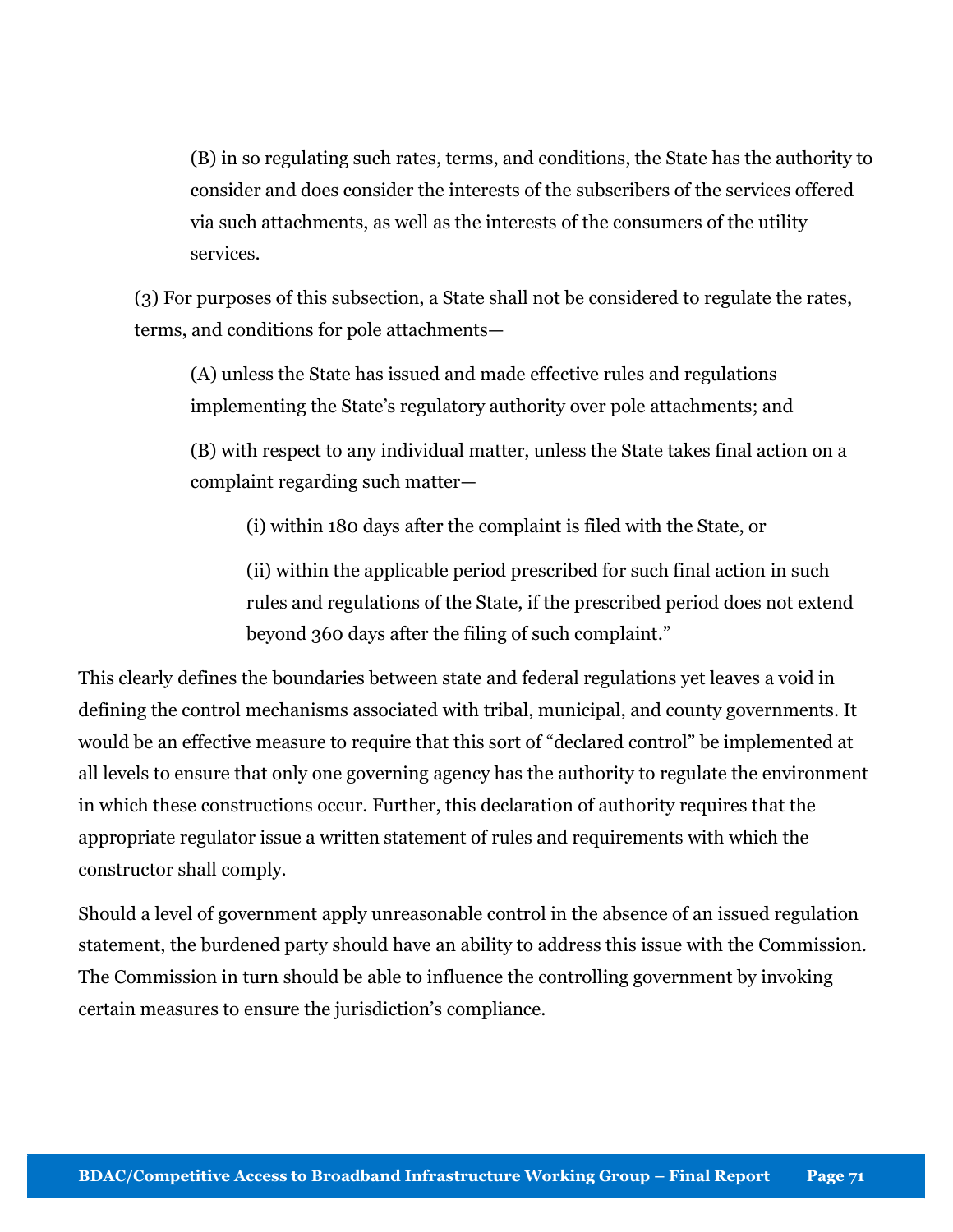# Application of Proposal:

The execution of this proposal would require that minimum standards be developed for filing a regulation statement, including: a) establishing a standard for documenting the regulations, specifying which portion of the federal regulations are being designated and the format and content to constitute a properly documented regulation; and b) a resource plan sufficient to administer the regulations, outlining proof of proper manpower required to administer the volume of requests and defining the application, approval, and appeals processes.

# Conclusion:

The purpose of this proposal is to limit the amount of layered regulation that typically occurs in a federally funded project which causes the entire hierarchy of government to assert responsibility and thereby impede broadband deployment and incur unnecessary time and expense delays. This explicit claim of responsibility was originally defined in federal code, for state preemption, and it would make sense that the ability for all levels of government to override federal code should be made available and enforced as a formal process. The formality of the process would limit the impact of a preemptive government action by causing the action to be organized, documented, and staffed.

Simplifying the tiered regulations amongst multiple jurisdictions using incentives and or preemptive regulations to create a more efficient and transparent process would reduce project complexity and streamline both government's role and the constructors'/providers' effort.

Recommendation:

- a) Withhold federal funding for roads, bridges, sidewalks, etc. from any state, local, or municipal project unless the following conditions are met:
	- Conduit for fiber optic cabling is placed in any open trench for providers' use;
	- Simplified procedures are in place for providers/constructors' to gain access to the conduit; and
	- The physical location of the conduit is mapped in GIS format.
- b) Establish a "one-stop shop" for all federal land permitting, perhaps located within the Commission, to streamline the permitting process for constructors/providers that seek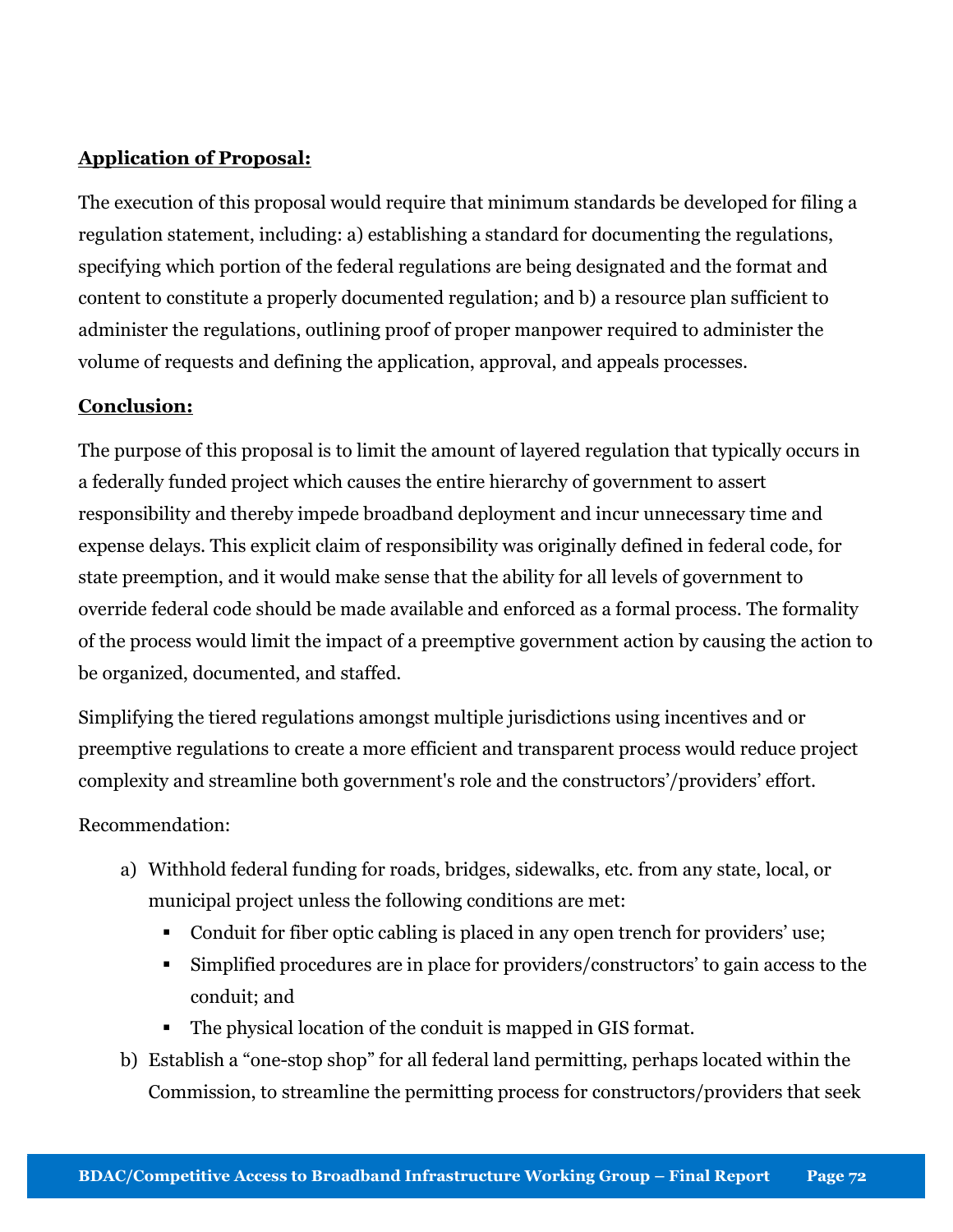to deploy within or across federal lands to build out fiber or microwave infrastructure. Consolidate permitting for federal departments and agencies, such as the Bureau of Land Management, US Forest Service, Environmental Protection Agency, and the Department of Defense (to include the US Army Corps of Engineers), into a single function and office, and require that permitting decisions be made within a specified length of time, e.g., no longer than 120 days.

c) Require constructors/providers that receive any form of federal assistance  $(e.g., \text{USF})$ funding, grant funding, permitting assistance, access to public rights of way, etc.), participate in granular mapping efforts/program.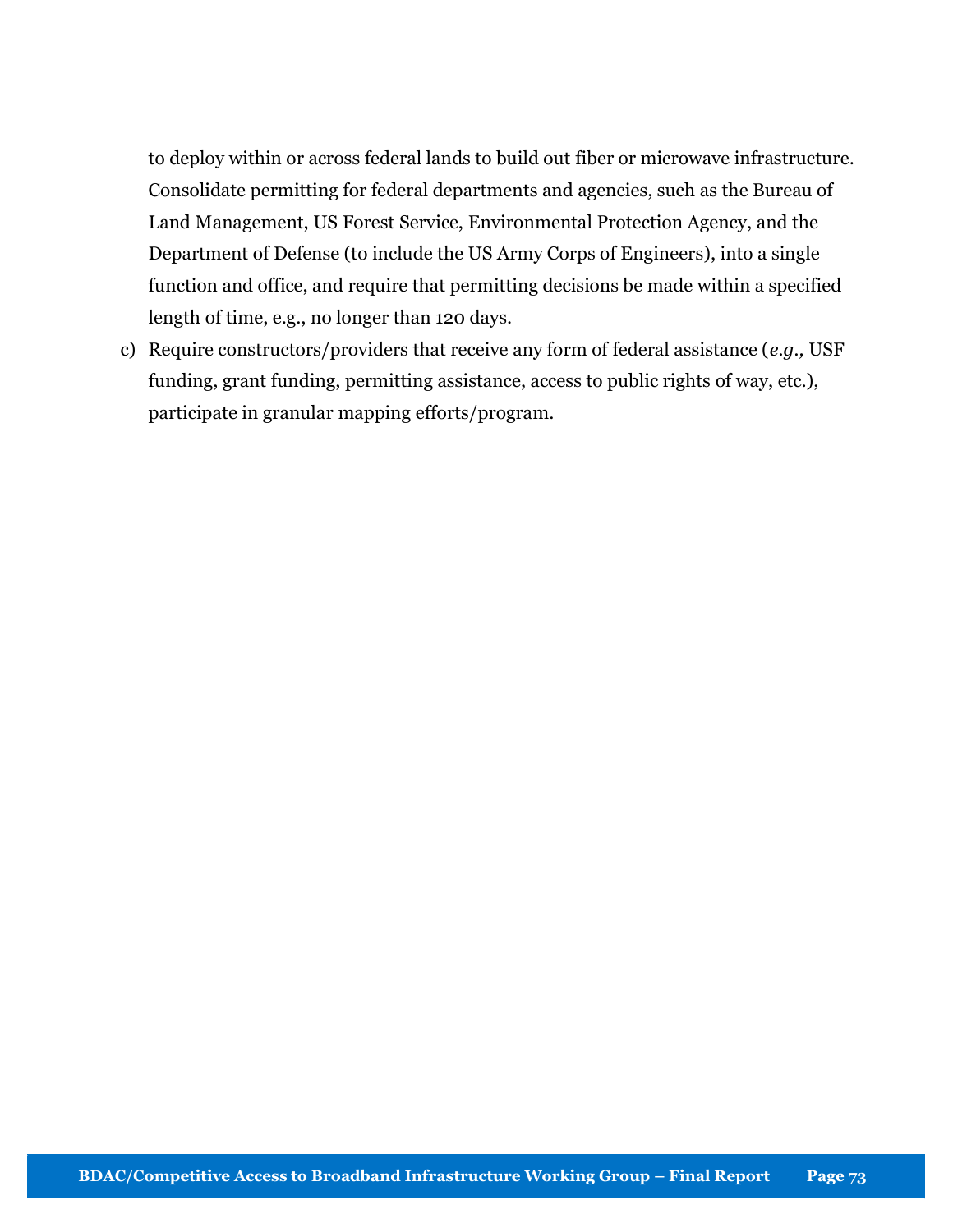# Other Infrastructure and Transparency Committee: Proposal #4

# Maximizing Use of Broadband Infrastructure Eligible for Subsidy (E-rate)

Under active discussion

## Executive Summary of Proposal:

Review, clarify, and revise, as necessary, program rules focused on accelerating broadband deployment and lowering the cost of broadband to community anchor institutions, such as schools, libraries and hospitals, etc., to ensure that use of the resulting infrastructure is maximized.

## Issue/Background:

 $\overline{a}$ 

The E-rate program<sup>1</sup> provides discounts to schools and libraries to obtain telecommunications and Internet access at affordable rates. Available data indicates that the program has been largely successful in improving classroom connectivity in schools across the country, including in rural areas, as well as in facilitating connectivity at public libraries nationwide. In addition, the Healthcare Connect Fund<sup>2</sup> provides subsidies that discount eligible expenses for high capacity broadband for eligible healthcare providers. To comply with statutory requirements, these programs limit the eligible use of broadband services funded by the subsidy. For example, services provided to schools must be used for "educational purposes."

The E-rate program has enabled high capacity broadband capability for school facilities and libraries in communities that otherwise have limited broadband connectivity. Similarly, the Healthcare Connect Fund has accelerated deployment of broadband to a range of healthcare institutions, including in rural communities. While these deployments have improved access for

<sup>1</sup> https://www.fcc.gov/general/e-rate-schools-libraries-usf-program

<sup>2</sup> https://www.fcc.gov/general/rural-health-care-program#HCF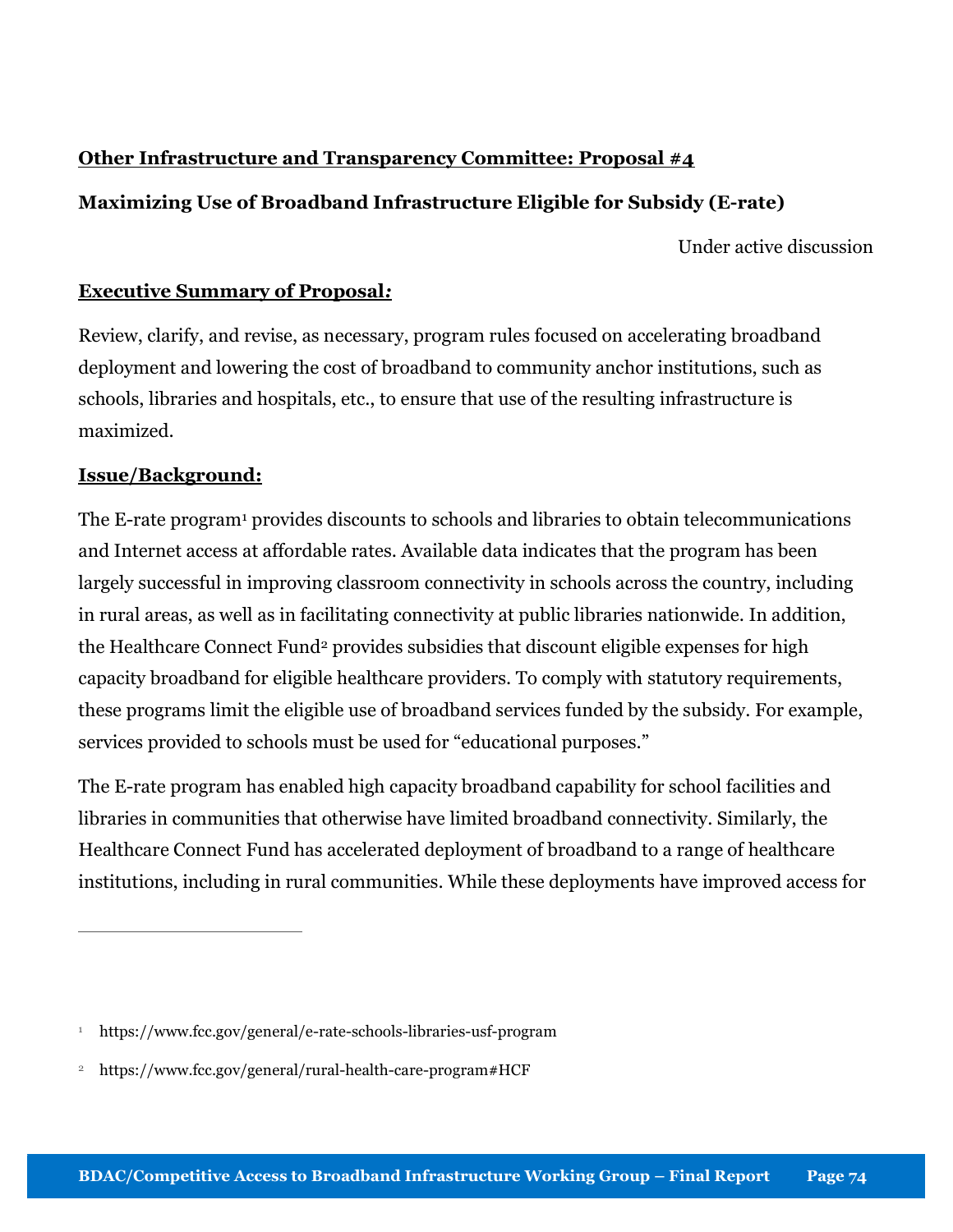students during the school day in schools, medical staff at medical facilities, and communities at large in public libraries, in many localities – particularly in rural areas and on tribal lands – the population at large has limited access to broadband connectivity in the home.

In many cases, students remain without access at home where either broadband service is prohibitively expensive or is not available at all. Others in the community are likewise unable to access the Internet at home. In these situations, the students without access are at an educational disadvantage – hence the "homework gap" – and adults without access are similarly disadvantaged leaving them unable to pursue online education, take advantage of online news and entertainment, apply for a job, or otherwise participate in the 21st century digital world. Today, in the United States, there are an estimated 34 million Americans without access to broadband, including 24 million in rural areas.

## Application of Proposal:

This policy recommendation is aimed at further maximizing the value that can be derived from the program subsidization of facilities and services in affected communities by enabling use of excess capacity of the provisioned service for additional uses. Important public interest objectives are served by ensuring that all citizens have access to affordable 21st century broadband Internet. Allowing available capacity to remain underutilized serves only to continue to further disadvantage these communities.

While the program-subsidized broadband facilities are heavily utilized during the day, they are largely idle otherwise. This results in underutilization of available – and paid-for -- broadband capacity that could be exploited to the benefit of the community. Peak broadband usage for residential households typically occurs in the early morning, late afternoon, and evening. Under this recommendation, subsidy program rules would be reviewed, clarified, and revised as necessary to allow program-subsidized broadband capacity at schools, libraries, and healthcare facilities to be extended beyond the school or library premises for commercial use in the surrounding communities under the control of the relevant school or institution.

Technologies now exist that can enable the broadband capacity of the anchor institution to be made available wirelessly to the surrounding community. Several wireless technologies could be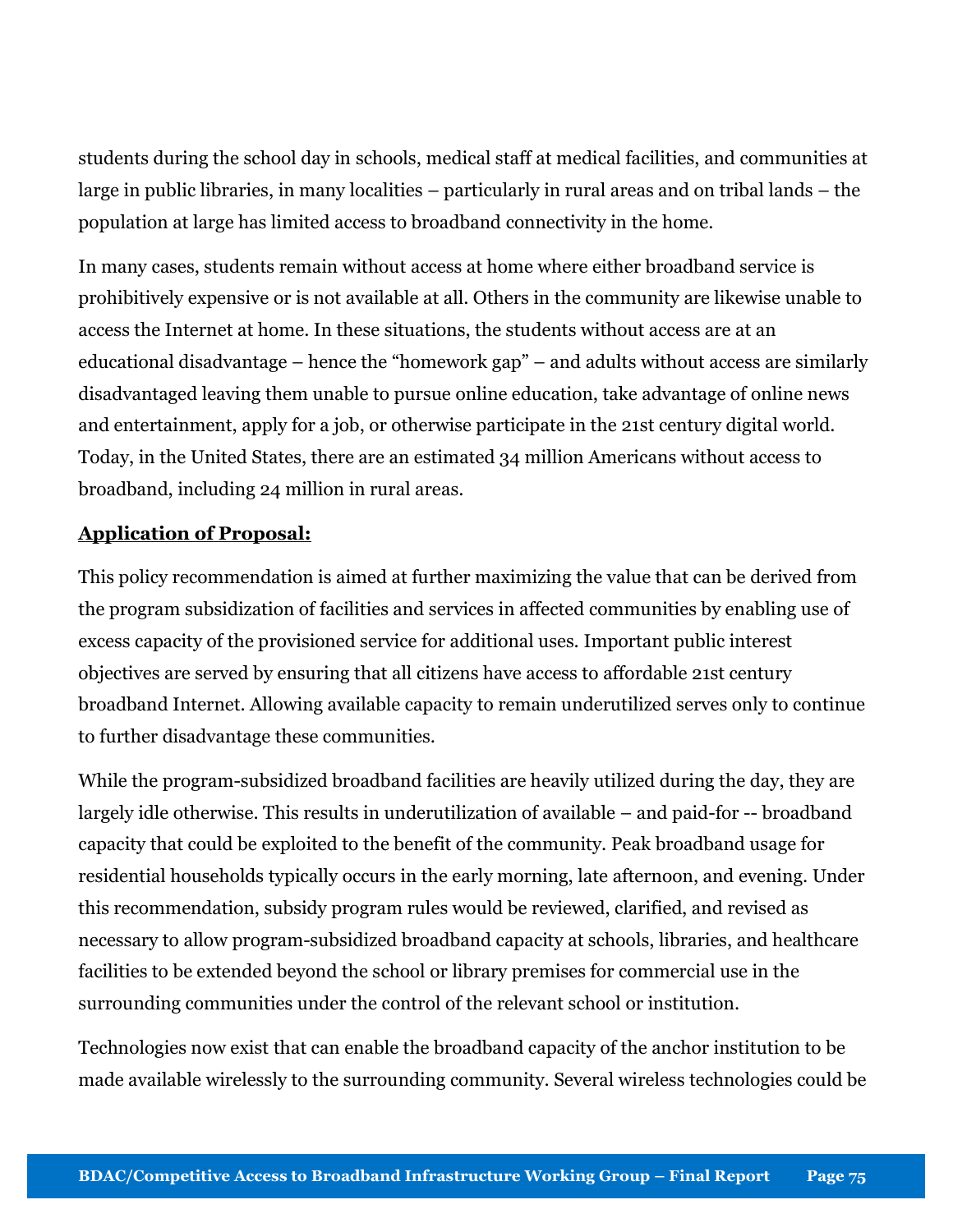employed to enable this extension. Extending these networks in this way would reduce costs of providing broadband connectivity to the surrounding community as additional backhaul capacity in many cases would not be required. Leveraging the capacity of the schools would therefore lower the cost of deployment into the surrounding area. Indeed, in one example3, Mid-Atlantic Broadband Communities Corporation and Microsoft, with support from the Virginia Tobacco Region Revitalization Commission have recently launched just such a program in Southern Virginia, aiming to connect more than 3,000 students in 1,000 homes by the end of 2017.

Extending the schools' capacity to the community in this way raises the possibility that the connectivity could or would be used for non-educational purposes. Additionally, the program rules are unclear on the degree to which service must be bound to the physical premises of the school. For this reason, Microsoft, Mid-Atlantic Broadband Communities, and other participants in the Virginia program initiated a petition for clarification of existing E-rate program rules in June 2016 in WC Docket No. 13-184,"Modernizing the E-rate Program for Schools and Libraries<sup>4"</sup>, which remains open.

Likewise, for libraries, it is unclear whether extending the service beyond the library premises would render the service ineligible for subsidy, and there are similar questions regarding use of healthcare institutions' broadband facilities. A review and possible revision of the program rules could clarify qualification criteria for such additional purposes, considering the totality of factors inhibiting broadband rollout, affordability, and uptake within the community. Accordingly, this policy recommendation is to review, clarify, and revise if necessary all subsidy program rules that apply to the provision of broadband infrastructure and services, with the goal of ensuring that the resulting infrastructure is maximally utilized.

 $\overline{a}$ 

<sup>3</sup> https://news.microsoft.com/2017/05/23/mid-atlantic-broadband-communities-and-microsoft-launch-newhomework-network-to-bring-thousands-of-students-online-in-rural-virginia/

<sup>4</sup> https://www.fcc.gov/ecfs/filing/60001990439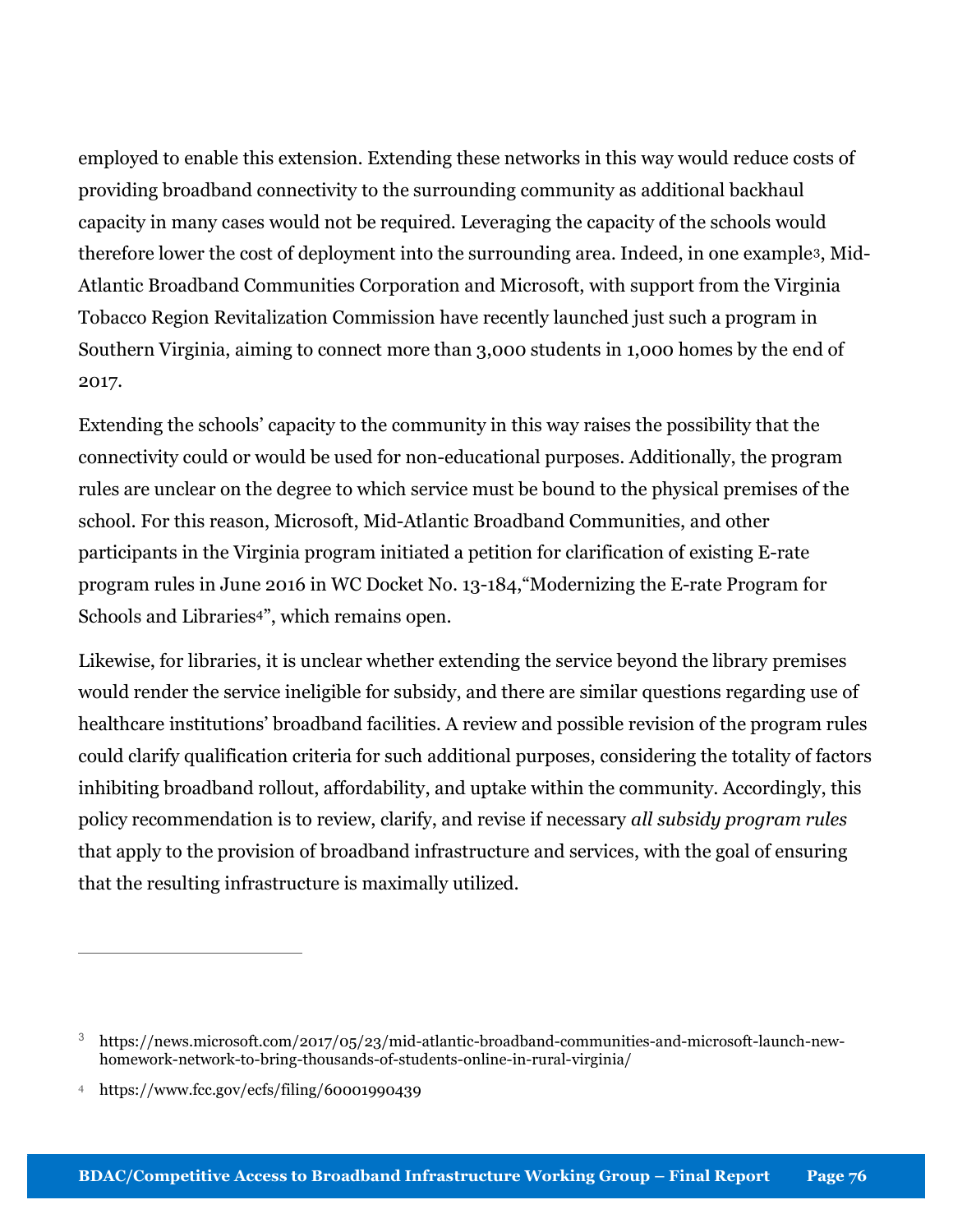Under this recommendation, these anchor institution facilities could be extended for commercial use in the community, which would result in a "shared use" of federally funded infrastructure. Enabling this "shared use" would bring down costs for an operator to serve the surrounding community (and, potentially, the rates charged to the school or library) and would be in the public interest.

## Conclusion:

Review, clarify, and revise, as necessary, program rules focused on accelerating deployment and lowering the cost of broadband to community anchor institutions, such as schools, libraries, and hospitals, to ensure that use of the resulting infrastructure is maximized. This recommendation is not intended to impact subsidy eligibility and competitive bidding for services. The FCC should:

- 1. Determine that subsidy-funded broadband service can be used beyond the institution's physical premises as long as:
	- a) Use off-premises is consistent with subsidized purposes;
	- b) Use does not negatively impact or interfere with use for subsidized purposes, and,
	- c) Ensure that subsidy-funded broadband service does not negatively impact competitive offerings that are fully funded through private investment, use being limited to areas where:
		- i. There are not two or more competitive alternative wireline broadband offers; or
		- ii. Where only one competitive alternative wireline broadband offer is available, such competitive offer is only made available at a price greater than 125% of the average price for similar service available within the nearest census tract where there are two or more competitive alternative wireline broadband offers available; and
		- iii. Where there are not two or more competitive alternative wireline broadband offers available, a one-year notice of intent to make subsidy-funded broadband service available in the community pursuant to this recommendation shall be provided to potential commercial providers, and subsidy-funded broadband service will not be made available if two or more competitive alternative wireline broadband offers are made available within that time.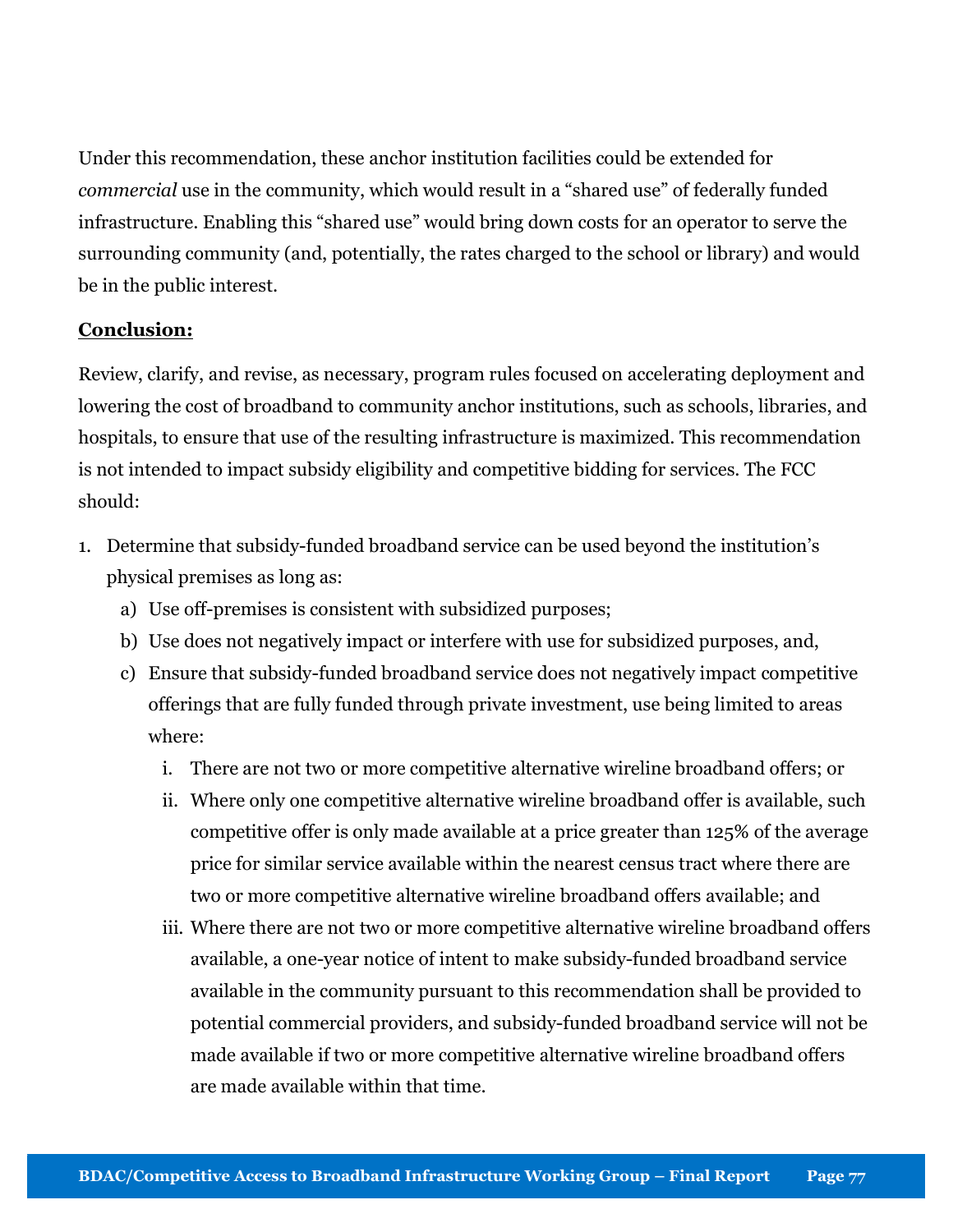- d) To ensure protection of infrastructure investments this service will not be made available to any household already taking service from any wireline ISP, including those receiving CAF funding, or to any household where such service is available 30 days from initial request.
- 2. Determine that an ancillary commercial broadband offering may be offered that leverages the federally funded infrastructure and that is not subject to filtering controls that may otherwise be applicable, as long as:
	- a) Use is constrained to ancillary use of excess capacity, and
	- b) Subsidized use (with required filtering) would take priority. [Note, logically separating the ancillary use from the primary use and prioritizing the primary use would not be a Net neutrality violation as long as traffic management within each service complies with the rules.]
	- c) No contract awarded by an anchor institution prior to the Commission's adoption of rules to implement this provision shall enable such ancillary commercial use; and, in awarding any contract issued after adoption of rules, an anchor institution shall undertake a competitive bidding process to select a service provider.
- 3. Determine, based on available evidence of broadband utilization, that a certain portion of all residential broadband use is deemed "qualifying purposes". Such a finding would reduce the need for potentially cumbersome accounting between qualifying primary use and ancillary use of the subsidized infrastructure.
- 4. Determine that overall administration of the subsidy programs need not change in order to facilitate ancillary use of subsidized infrastructure as contemplated here. Eligibility criteria for subsidy should not change under this recommendation; however, the FCC should enact additional transition rules in the event of a change of provider to ensure that ancillary service users are also successfully transitioned to the new provider.
- 5. Seek public comment on appropriate rules to implement the proposed recommendations via a Public Notice process.
- 6. Seek public comment on whether an institution that is the beneficiary of a subsidy could also financially participate in an ancillary commercial service leveraging the subsidy-funded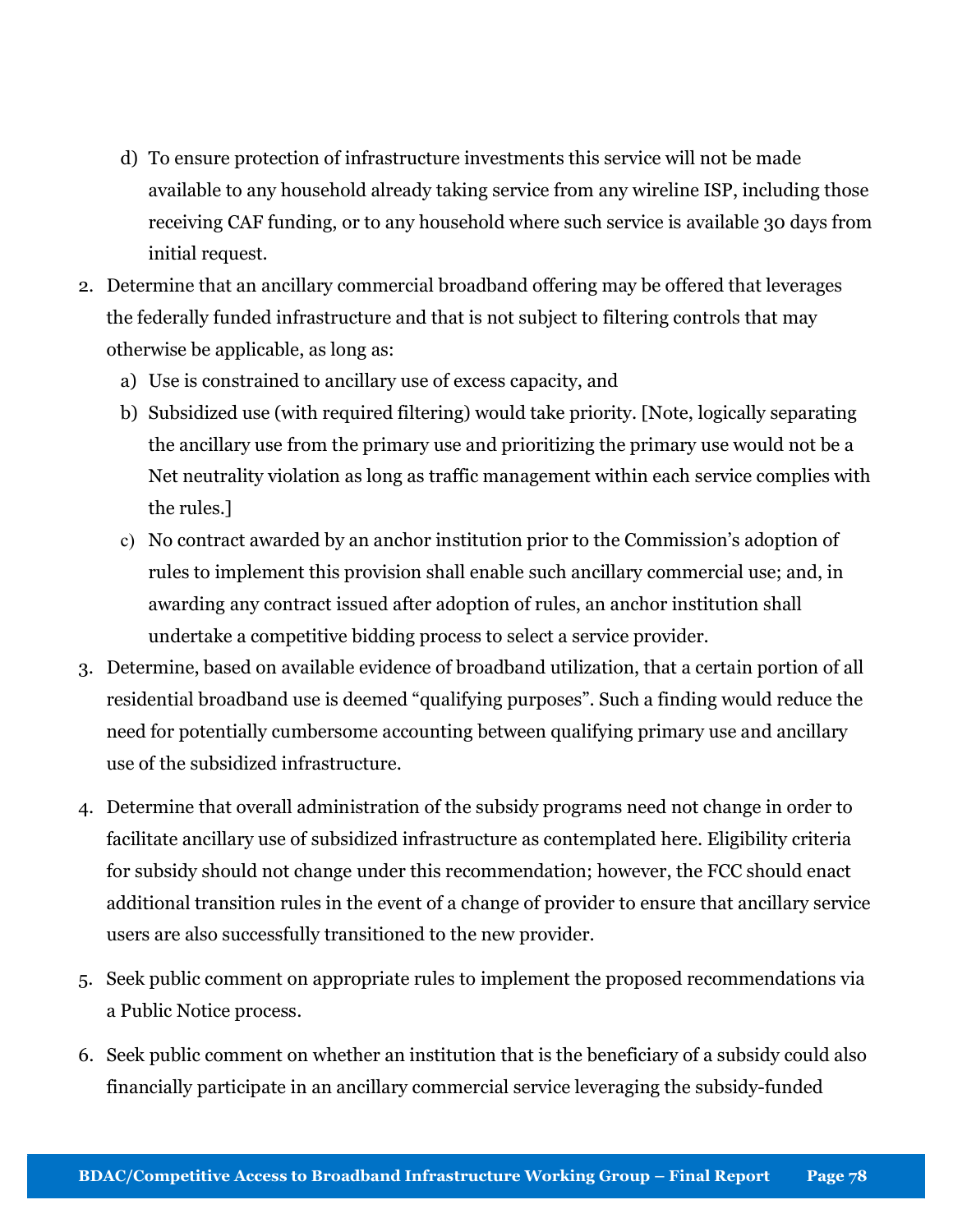infrastructure, and, if so, under what conditions. Such participation may result in further lowering service costs overall for the institution but may also raise conflict issues.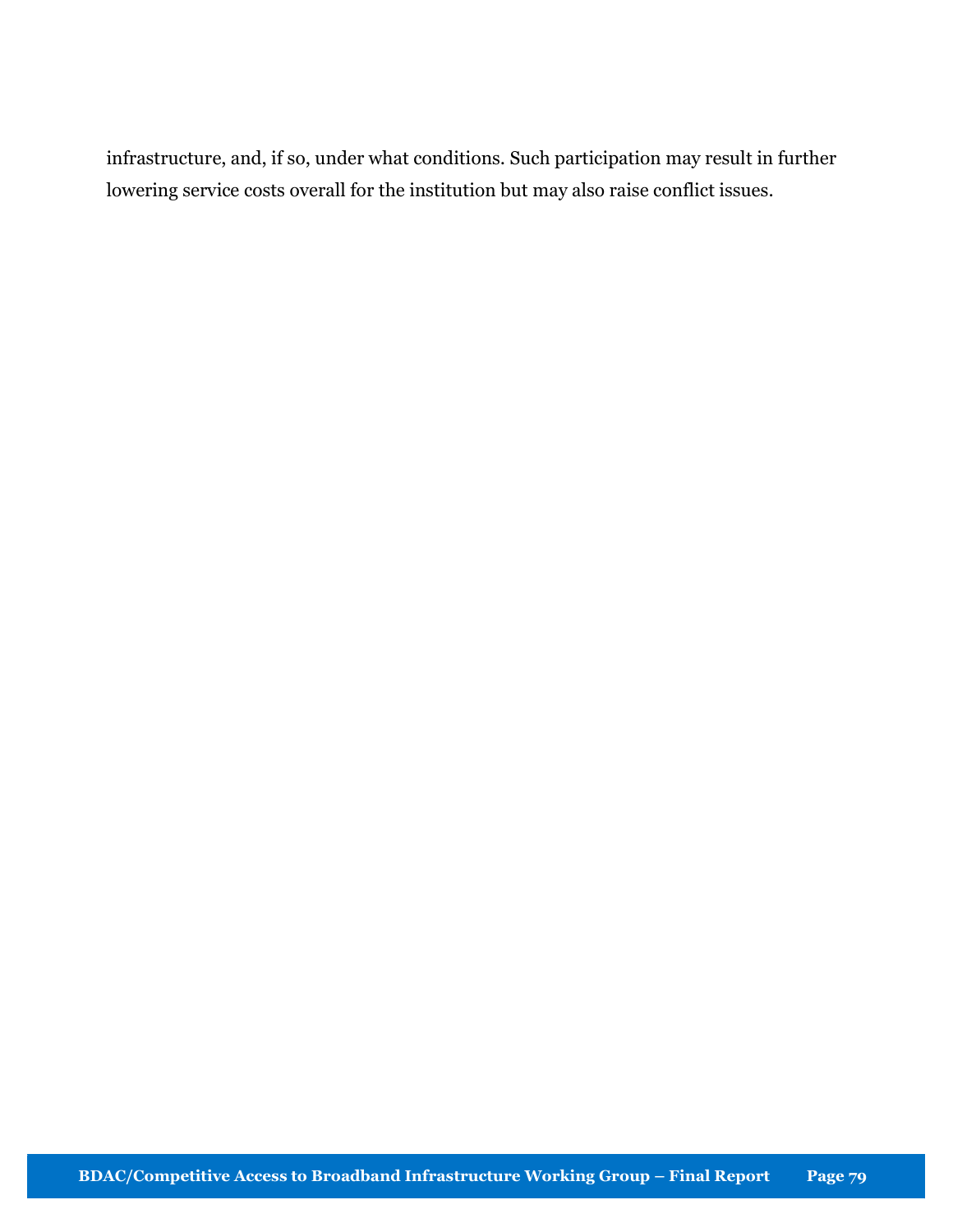# Other Infrastructure and Transparency Committee: Proposal #5

# Implementation Advisory Group

Under active discussion